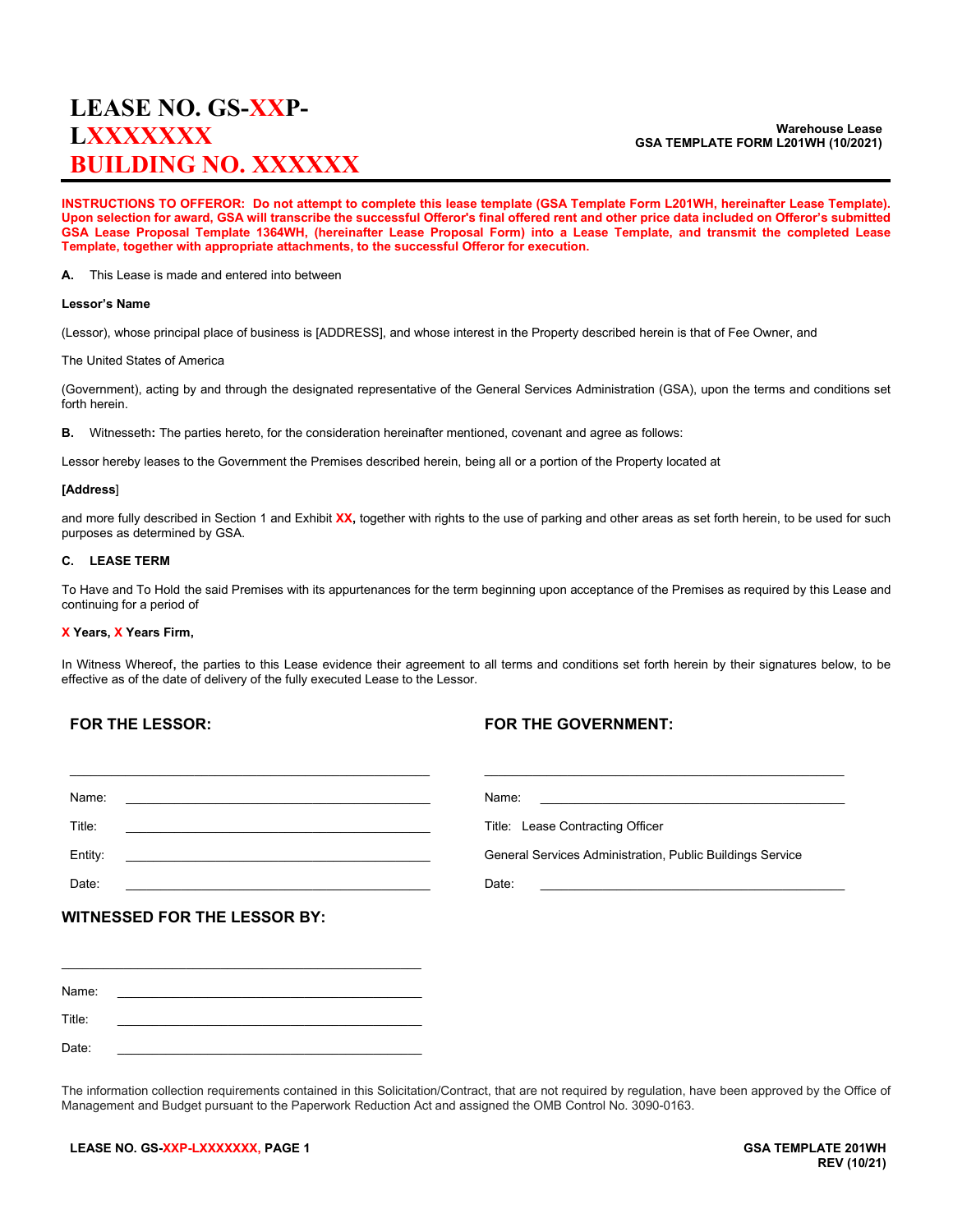subject to termination and renewal rights as may be hereinafter set forth. The commencement date of this Lease, along with any applicable termination<br>and renewal rights, shall be more specifically set forth in a Lease Amen Government.

| 1.01 |                                                                                   |  |
|------|-----------------------------------------------------------------------------------|--|
| 1.02 |                                                                                   |  |
| 1.03 |                                                                                   |  |
| 1.04 |                                                                                   |  |
|      |                                                                                   |  |
| 1.05 |                                                                                   |  |
| 1.06 |                                                                                   |  |
| 1.07 |                                                                                   |  |
| 1.08 |                                                                                   |  |
| 1.09 |                                                                                   |  |
| 1.10 |                                                                                   |  |
| 1.11 |                                                                                   |  |
| 1.12 |                                                                                   |  |
| 1.13 |                                                                                   |  |
| 1.14 |                                                                                   |  |
| 1.15 |                                                                                   |  |
| 1.16 |                                                                                   |  |
| 1.17 |                                                                                   |  |
| 1.18 |                                                                                   |  |
| 1.19 |                                                                                   |  |
| 1.20 |                                                                                   |  |
| 1.21 |                                                                                   |  |
| 1.22 |                                                                                   |  |
| 1.23 | HUBZONE SMALL BUSINESS CONCERNS ADDITIONAL PERFORMANCE REQUIREMENTS (MAR 2012) 10 |  |
| 1.24 |                                                                                   |  |
|      |                                                                                   |  |
|      |                                                                                   |  |
|      |                                                                                   |  |
| 2.01 |                                                                                   |  |
| 2.02 |                                                                                   |  |
| 2.03 |                                                                                   |  |
| 2.04 |                                                                                   |  |
| 2.05 |                                                                                   |  |
| 2.06 |                                                                                   |  |
| 2.07 |                                                                                   |  |
| 2.08 |                                                                                   |  |
| 2.09 |                                                                                   |  |
| 2.10 |                                                                                   |  |
| 2.11 |                                                                                   |  |
|      |                                                                                   |  |
|      |                                                                                   |  |
| 3.01 |                                                                                   |  |
| 3.02 |                                                                                   |  |
| 3.03 |                                                                                   |  |
| 3.04 |                                                                                   |  |
| 3.05 |                                                                                   |  |
| 3.06 |                                                                                   |  |
|      |                                                                                   |  |
| 3.07 |                                                                                   |  |
| 3.08 |                                                                                   |  |
| 3.09 |                                                                                   |  |
| 3.10 |                                                                                   |  |
| 3.11 |                                                                                   |  |
| 3.12 |                                                                                   |  |
| 3.13 |                                                                                   |  |
| 3.14 |                                                                                   |  |
| 3.15 |                                                                                   |  |
| 3.16 | FLAGPOLE (SEP 2013) 20                                                            |  |
| 3.17 |                                                                                   |  |
| 3.18 |                                                                                   |  |
| 3.19 |                                                                                   |  |
| 3.20 |                                                                                   |  |
| 3.21 | WINDOWS (OCT 2020) 20                                                             |  |
| 3.22 |                                                                                   |  |
| 3.23 |                                                                                   |  |
| 3.24 |                                                                                   |  |
| 3.25 |                                                                                   |  |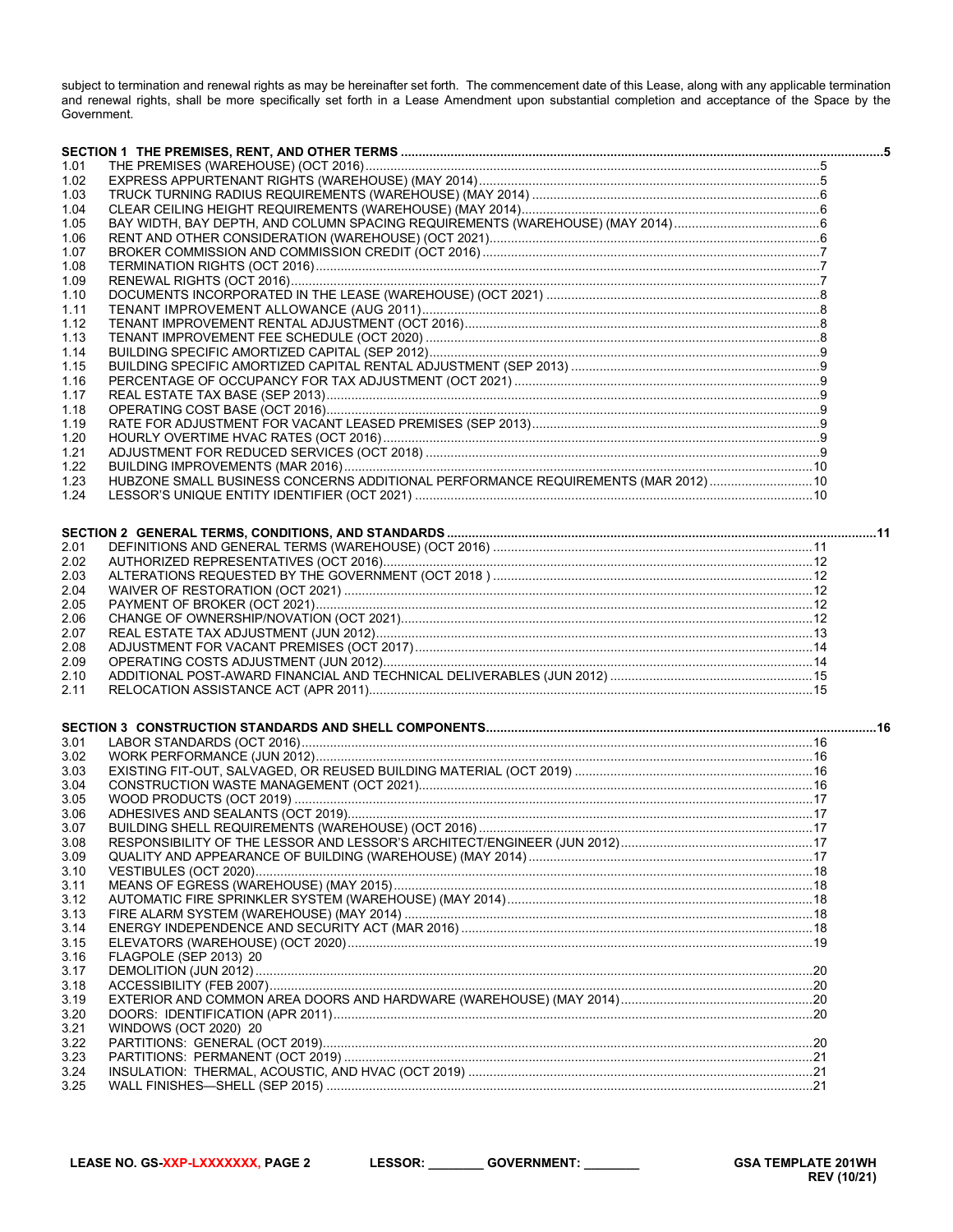| 3.26         |                                                                                       |  |
|--------------|---------------------------------------------------------------------------------------|--|
| 3.27         |                                                                                       |  |
| 3.28         |                                                                                       |  |
| 3.29         |                                                                                       |  |
| 3.30         |                                                                                       |  |
| 3.31         |                                                                                       |  |
| 3.32         |                                                                                       |  |
| 3.33         | PLUMBING (JUN 2012) 23                                                                |  |
| 3.34         |                                                                                       |  |
| 3.35         |                                                                                       |  |
| 3.36         |                                                                                       |  |
| 3.37         |                                                                                       |  |
| 3.38         |                                                                                       |  |
| 3.39         |                                                                                       |  |
| 3.40         |                                                                                       |  |
| 3.41         |                                                                                       |  |
| 3.42         |                                                                                       |  |
| 3.43         |                                                                                       |  |
| 3.44         |                                                                                       |  |
| 3.45         |                                                                                       |  |
| 3.46         |                                                                                       |  |
| 3.47         |                                                                                       |  |
| 3.48         |                                                                                       |  |
| 3.49         |                                                                                       |  |
| 3.50         |                                                                                       |  |
| 3.51         |                                                                                       |  |
| 3.52         | DUE DILIGENCE AND NATIONAL ENVIRONMENTAL POLICY ACT REQUIREMENTS - LEASE (SEP 2014)29 |  |
| 3.53         |                                                                                       |  |
|              |                                                                                       |  |
|              |                                                                                       |  |
|              |                                                                                       |  |
| 4.01<br>4.02 |                                                                                       |  |
|              |                                                                                       |  |
| 4.03<br>4.04 |                                                                                       |  |
| 4.05         |                                                                                       |  |
| 4.06         |                                                                                       |  |
| 4.07         |                                                                                       |  |
| 4.08         |                                                                                       |  |
| 4.09         |                                                                                       |  |
| 4.10         |                                                                                       |  |
| 4.11         |                                                                                       |  |
| 4.12         |                                                                                       |  |
| 4.13         |                                                                                       |  |
| 4.14         |                                                                                       |  |
| 4.15         |                                                                                       |  |
| 4.16         |                                                                                       |  |
|              |                                                                                       |  |
|              |                                                                                       |  |
|              |                                                                                       |  |
| 5.01         |                                                                                       |  |
| 5.02         |                                                                                       |  |
| 5.03         |                                                                                       |  |
| 5.04         |                                                                                       |  |
| 5.05         |                                                                                       |  |
| 5.06         |                                                                                       |  |
| 5.07         |                                                                                       |  |
| 5.08         |                                                                                       |  |
| 5.09         |                                                                                       |  |
| 5.10<br>5.11 |                                                                                       |  |
|              |                                                                                       |  |
| 5.12<br>5.13 |                                                                                       |  |
| 5.14         |                                                                                       |  |
| 5.15         |                                                                                       |  |
| 5.16         |                                                                                       |  |
| 5.17         |                                                                                       |  |
| 5.18         |                                                                                       |  |
| 5.19         |                                                                                       |  |
| 5.20         |                                                                                       |  |
| 5.21         |                                                                                       |  |
|              |                                                                                       |  |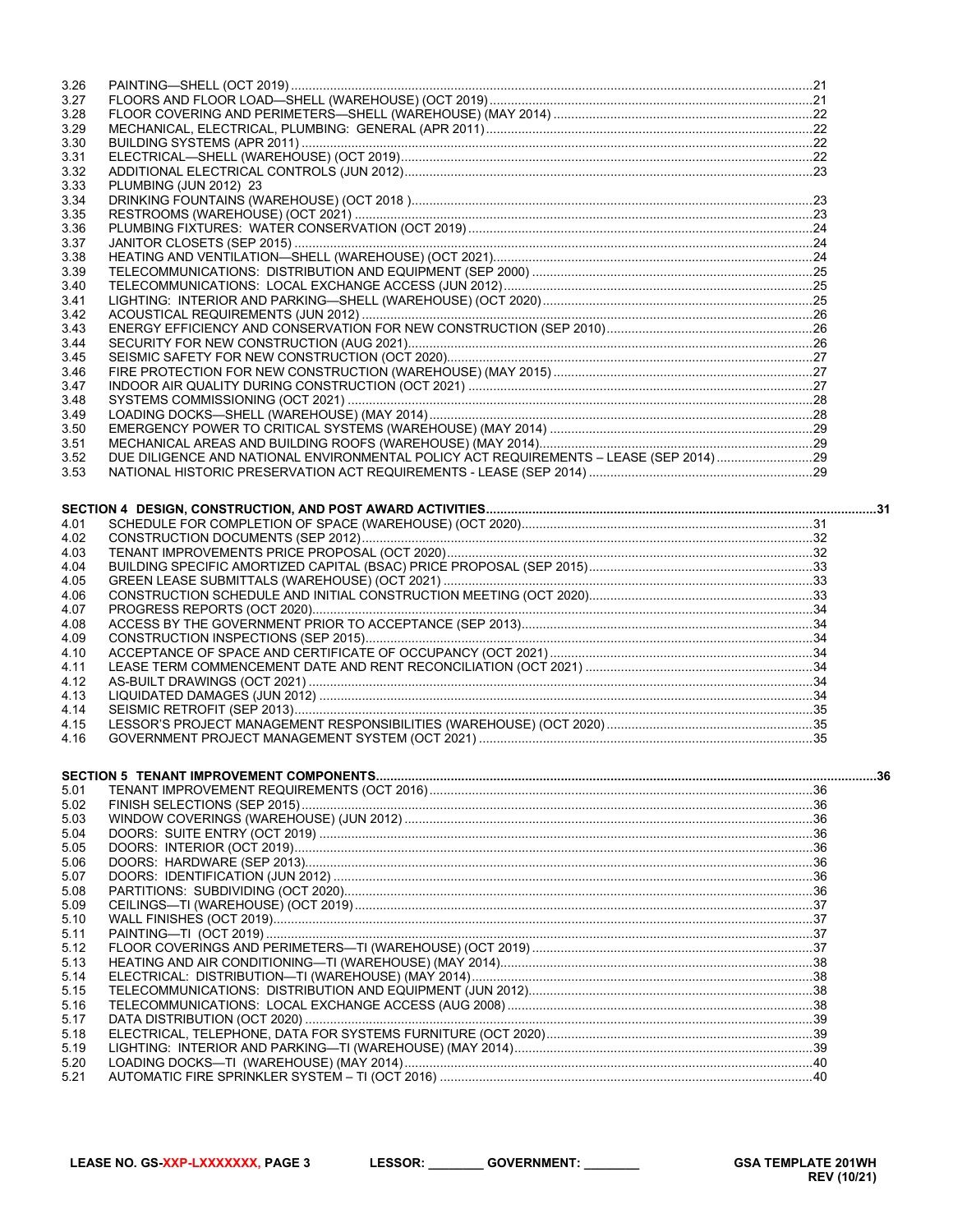| 6.01 |                                                                                                   |  |
|------|---------------------------------------------------------------------------------------------------|--|
| 6.01 |                                                                                                   |  |
| 6.02 | UTILITIES (APR 2011) 41                                                                           |  |
| 6.02 |                                                                                                   |  |
| 6.03 |                                                                                                   |  |
| 6.04 |                                                                                                   |  |
| 6.05 |                                                                                                   |  |
| 6.06 |                                                                                                   |  |
| 6.06 |                                                                                                   |  |
| 6.07 |                                                                                                   |  |
| 6.08 |                                                                                                   |  |
| 6.09 |                                                                                                   |  |
| 6.10 |                                                                                                   |  |
| 6.11 |                                                                                                   |  |
| 6.12 |                                                                                                   |  |
| 6.13 |                                                                                                   |  |
| 6.14 |                                                                                                   |  |
| 6.15 |                                                                                                   |  |
| 6.16 |                                                                                                   |  |
| 6.17 |                                                                                                   |  |
| 6.18 |                                                                                                   |  |
| 6.19 |                                                                                                   |  |
| 6.20 | SAFEGUARDING AND DISSEMINATION OF CONTROLLED UNCLASSIFIED INFORMATION (CUI) BUILDING INFORMATION  |  |
|      | (FEB 2020)45                                                                                      |  |
| 6.21 |                                                                                                   |  |
| 6.22 |                                                                                                   |  |
| 6.22 |                                                                                                   |  |
| 6.23 |                                                                                                   |  |
| 6.24 | <b>MOLD (OCT 2021)</b><br>-48                                                                     |  |
| 6.25 |                                                                                                   |  |
| 6.26 |                                                                                                   |  |
| 6.27 |                                                                                                   |  |
| 6.28 |                                                                                                   |  |
| 6.29 |                                                                                                   |  |
| 6.29 |                                                                                                   |  |
|      |                                                                                                   |  |
| 7.01 |                                                                                                   |  |
| 7.02 |                                                                                                   |  |
| 7.03 | ADDENDUM TO GSA FORM 3517B, GENERAL CLAUSES, NO FEDERALLY ELECTED OFFICIALS TO BENEFIT (OCT 2018) |  |

50

7.04

LESSOR: \_\_\_\_\_\_\_\_\_ GOVERNMENT: \_\_\_\_\_\_\_\_

**GSA TEMPLATE 201WH REV (10/21)**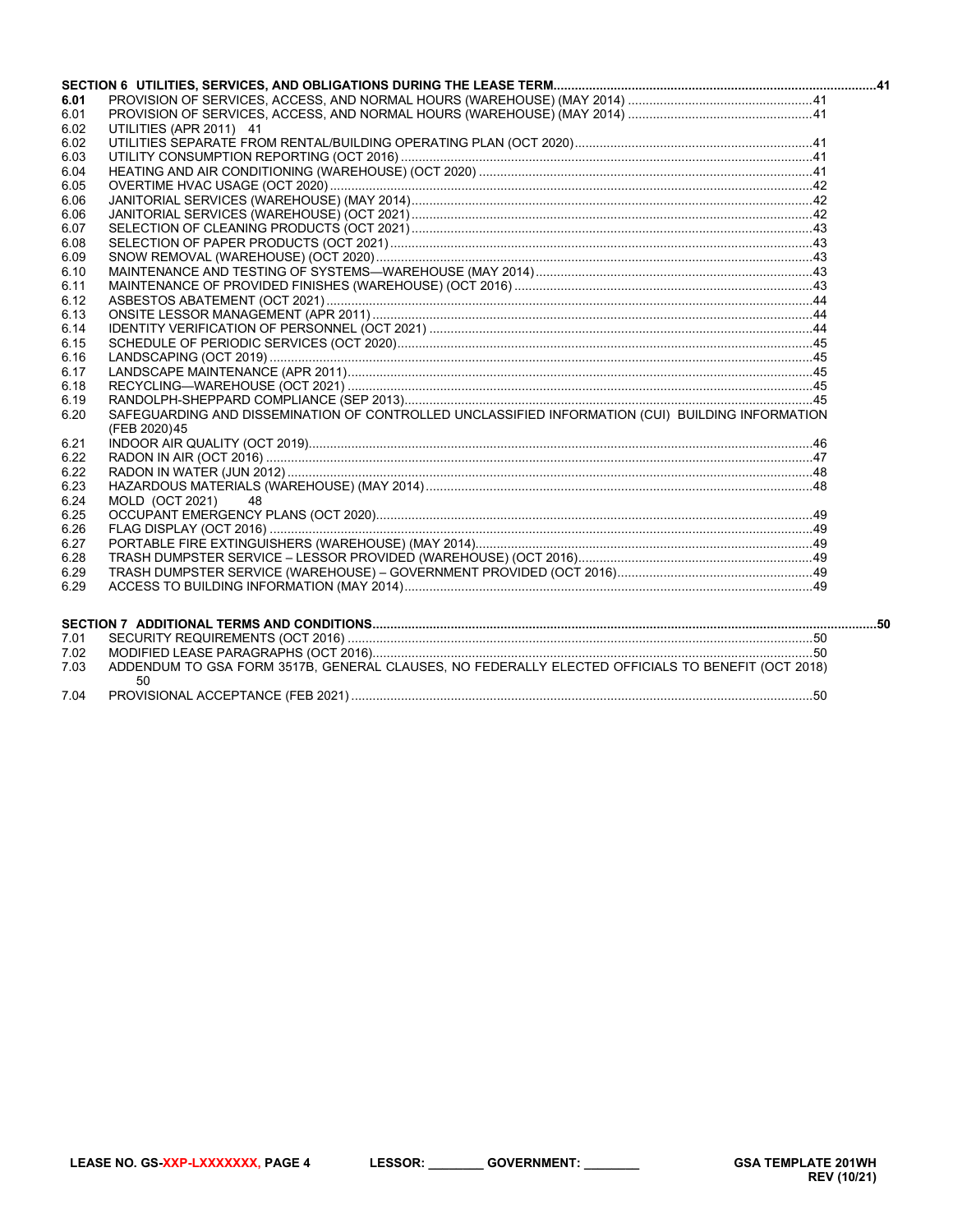# <span id="page-4-0"></span>**SECTION 1 THE PREMISES, RENT, AND OTHER TERMS**

# <span id="page-4-1"></span>**1.01 THE PREMISES (WAREHOUSE) (OCT 2016)**

The Premises are described as follows:

A. Warehouse and Related Space: **XXX,XXX** rentable square feet yielding **XX** ANSI/BOMA Office Area (ABOA) square feet (SF) of warehouse Space known as Suite(s) **XX**, of the Building, as depicted on the floor plan(s) attached hereto as Exhibit **XX**.

A. Warehouse and Related Space: **XX** rentable square feet (RSF), yielding **XX** ANSI/BOMA Office Area (ABOA) square feet (SF) of warehouse and related Space **and** an additional XX RSF, yielding **XX** ABOA SF of free space (for which the Government will not be charged rent, including real estate taxes and operating cost escalations) in excess of the total **XX** RSF/**XX** ABOA SF indicated above, for a total of **XX** RSF (yielding **XX** ABOA SF), located on the **XX** floor(s) and known as Suite(s) **XX**, of the Building, as depicted on the floor plan(s) attached hereto as Exhibit **XX**. All rights, responsibilities, and obligations that bind the Lessor and Government under this lease agreement, including the General Clauses, and any other attachments hereto, shall pertain to the entire space under lease, including the free space.

B. Common Area Factor: The Common Area Factor (CAF), defined under Section 2 of the Lease, is established as **XX** percent. This factor, rounded to the nearest whole percentage, shall be used for purposes of rental adjustments in accordance with the Payment Clause of the General Clauses.

# <span id="page-4-2"></span>**1.02 EXPRESS APPURTENANT RIGHTS (WAREHOUSE) (MAY 2014)**

The Government shall have exclusive or non-exclusive (as identified) right to the use of Appurtenant Areas, and shall have the right to post Rules and Regulations Governing Conduct on Federal Property, Title 41, CFR, Part 102-74, Subpart C within such areas. The Government will coordinate with Lessor to ensure signage is consistent with Lessor's standards. Appurtenant to the Premises and included in the Lease are rights to use the following:

#### A. Automobile Parking:

**XXX** parking spaces for passenger vehicles as depicted on the plan attached hereto as Exhibit **X** of which **XX** spaces shall be marked as reserved for the exclusive use of the Government. In addition, the Lessor shall provide any additional automobile parking spaces as required by the applicable code of the local government entity having jurisdiction over the Property. All spaces must be secured and lit in accordance with the Security Requirements set forth in this Lease. The cost of this parking shall be included as part of the rental consideration.

#### B. Semi-Trailer Staging Area/Parking:

**XXX** parking spaces sized for **[TYPE OF]** semis and **[TYPE OF]** trucks as depicted on the plan attached hereto as Exhibit **X** of which **XX** shall be reserved for the exclusive use of the Government: **XX** of the reserved spaces shall also be secured within a fenced-in area with a 10 foot high fence with barbed wire angled outward in the location depicted on Exhibit **X** attached to this Lease. Should new fencing be required to meet this requirement, the cost of new fencing shall be considered as a part of the shell to be provided by lessor. In addition, the Lessor shall provide such additional truck parking spaces as required by the applicable code of the local government entity having jurisdiction over the Property.

- C. Delivery Route:
	- (1) At least one unobstructed route having no steps or abrupt changes in level shall connect with all accessible elements, spaces, buildings, and courses of passage. The minimum clear width of a route shall be 36 inches. If a route is less than 60 inches in width then it shall have level passing zones, spaced at no more than 200 feet apart, measuring a minimum of 60 inches by 60 inches.
	- (2) Objects projecting from walls with their leading edges between 27 and 80 inches above the finished floor shall protrude no more than 4 inches into an accessible route. Freestanding objects mounted on posts or pylons may overhang 12 inches maximum from 27 to 80 inches above the ground or the finished floor. Objects mounted with their leading edges at or below 27 inches above the finished floor may protrude any distance. However, no protruding objects shall reduce the clear width of an accessible route or maneuvering space. If vertical clearance of an area adjoining an accessible route is reduced to less than 80 inches, a barrier to warn blind or visually impaired persons shall be provided.
	- (3) Mechanical rooms and spaces which are not normally frequented by the public or occupants and are not part of an accessible or emergency route are excepted and need not be accessible.
	- (4) Gratings in a route surface shall have spaces no wider than ½ inch in one direction and shall be placed so that the long dimension of openings is perpendicular to the dominant direction of travel.

#### D. Delivery Ramps:

- $(1)$  Any part of an accessible route with a slope greater than 1 foot rise in 20 feet shall be considered a ramp. Where ramps are necessary, they shall have a non-slip surface with a slope no greater than 1 foot rise in 12 feet. Ramps must have a minimum clear width of 3 feet with level landings at the top and bottom of each ramp run. Each landing shall be at least 5 feet in length and as wide as any ramp run leading into it. The maximum rise for any run shall be 30 inches. Intermediate landings for turning ramps shall measure a minimum of 5 feet by 5 feet.
- (2) Lessor shall provide handrails complying with "HANDRAILS" (36 CFR 1191) on both sides of all ramps with a vertical rise greater than 6 inches. Ramps with drop-offs shall have curbs (minimum 2 inches high), walls, railings or projecting surfaces. Lessor shall provide curb ramps wherever an accessible route crosses a curb. Curb ramps shall not interfere with walks or vehicular traffic. The maximum slope of a curb ramp shall be a 1 inch rise per 12 inch run. The maximum length of a curb ramp shall be 6 feet with a minimum width of 36 inches, exclusive of flared sides. If no other alternative is feasible, accessible platform lifts may be used in lieu of a ramp or elevator. Lifts shall have accessible controls and clearances, shall comply with applicable safety regulations, and should facilitate unassisted entry and exit.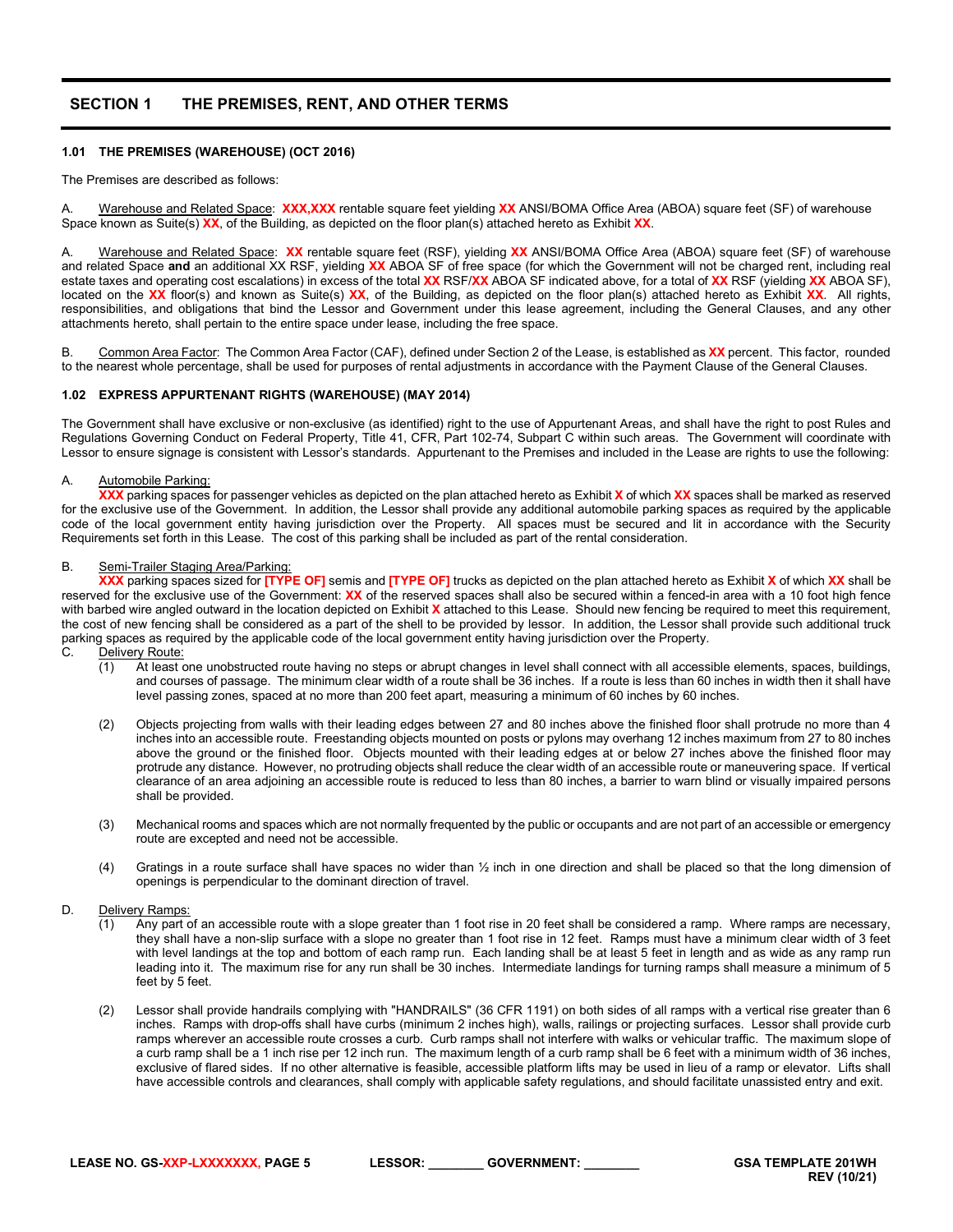#### E. Antennas, Satellite Dishes, and Related Transmission Devices:

- (1) Space located on the roof of the Building sufficient in size for the installation and placement of telecommunications equipment,
- (2) the right to access the roof of the Building, and
- (3) use of all Building areas (e.g., chases, plenums, etc.) necessary for the use, operation, and maintenance of such telecommunications equipment at all times during the term of this Lease.
- F. Loading Docks. See "LOADING DOCKS SHELL WAREHOUSE" paragraph in Section 3 of this Lease.

# <span id="page-5-0"></span>**1.03 TRUCK TURNING RADIUS REQUIREMENTS (WAREHOUSE) (MAY 2014)**

At a minimum, a truck turning radius of **XX feet** sized for **XXXXX** trucks shall be provided and maintained at all times for all loading docks designed for such sized trucks. One-way design for service traffic is **[preferred] [required]** in order to avoid the need for large turning areas.

#### <span id="page-5-1"></span>**1.04 CLEAR CEILING HEIGHT REQUIREMENTS (WAREHOUSE) (MAY 2014)**

A minimum of **XXXXX** ABOA SF must have a clear ceiling height of **XX** feet **XX** inches, measured from floor to the lowest obstruction, with the balance of the space maintaining a clear ceiling height of a minimum of **XX** feet. Bulkheads and hanging or surface mounted light fixtures which impede traffic ways shall be avoided.

#### <span id="page-5-2"></span>**1.05 BAY WIDTH, BAY DEPTH, AND COLUMN SPACING REQUIREMENTS (WAREHOUSE) (MAY 2014)**

The following minimum requirements apply to this Lease:

Bay Width: **XX**' **XX**" (the distance from one side of the bay to the other side of the bay in linear feet and inches) Bay Depth: **XX**' **XX**" (the distance from the front of the bay to the back of the bay in linear feet and inches) Column Spacing: Columns shall be **XX**' **XX**" linear feet apart from one another

#### <span id="page-5-3"></span>**1.06 RENT AND OTHER CONSIDERATION (WAREHOUSE) (OCT 2021)**

A. The Government shall pay the Lessor annual rent, payable in monthly installments in arrears, at the following rates:

|                                                          | <b>FIRM TERM</b>          | <b>NON FIRM TERM</b>      |
|----------------------------------------------------------|---------------------------|---------------------------|
|                                                          | <b>ANNUAL RENT</b>        | <b>ANNUAL RENT</b>        |
| SHELL RENT <sup>1</sup>                                  | \$XXX,XXX.XX              | \$XXX,XXX.XX              |
| OPERATING COSTS <sup>2</sup>                             | \$XXX,XXX.XX              | \$XXX,XXX.XX              |
| <b>TENANT IMPROVEMENTS RENT3</b>                         | \$XXX,XXX.XX              | \$0.00                    |
| <b>BUILDING SPECIFIC AMORTIZED CAPITAL</b><br>$(BSAC)^4$ | \$XXX,XXX.XX              | \$0.00                    |
| PARKING <sup>5</sup>                                     | \$XXX, XXX.XX             | \$XXX,XXX.XX              |
| <b>TOTAL ANNUAL RENT<sup>7</sup></b>                     | <b><i>SXXX.XXX.XX</i></b> | <b><i>SXXX.XXX.XX</i></b> |

**<sup>1</sup>**Shell rent calculation:

(Firm Term) \$**XX** per RSF multiplied by the RSF stated under Paragraph 1.01

(Non Firm Term) \$**XX** per RSF multiplied by the RSF stated under Paragraph 1.01

**<sup>2</sup>**Operating Costs rent calculation: \$**XX** per RSF multiplied by the RSF stated under Paragraph 1.01

3Tenant Improvements of \$**XX** are amortized at a rate of **X** percent per annum over **XX** years

**<sup>4</sup>**Building Specific Amortized Capital (BSAC) of \$**XX** are amortized at a rate of **X** percent per annum over **XX** years

**<sup>5</sup>**Parking costs described under sub-paragraph B below

**<sup>6</sup>**Total Annual Rent does not reflect reduction for free rent (if applicable). See subparagraph C below.

B. Parking shall be provided at a rate of \$**XX** per parking space per month (structured/inside), and \$**XX** per parking space per month (surface/outside).

C. The Lessor has offered free rent for the first **XX (X)** months of the Lease (free rent include shell, operating, TI, BSAC, and parking rent). Therefore, the first **XX (X)** months of the Lease shall be provided at no cost to the Government.

D. In instances where the Lessor amortizes either the TIA or Building Specific Amortized Capital (BSAC) for a period exceeding the Firm Term of the Lease, should the Government terminate the Lease after the Firm Term or does not otherwise renew or extend the term beyond the Firm Term, the Government shall not be liable for any costs, including unamortized costs, beyond the Firm Term.

E. Rent is subject to adjustment based upon a mutual on-site measurement of the Space upon acceptance, not to exceed **XX** ABOA SF based upon the methodology outlined under the "Payment" clause of GSA Form 3517.

F. Rent is subject to adjustment based upon the final Tenant Improvement (TI) cost to be amortized in the rental rate, as agreed upon by the parties subsequent to the Lease Award Date.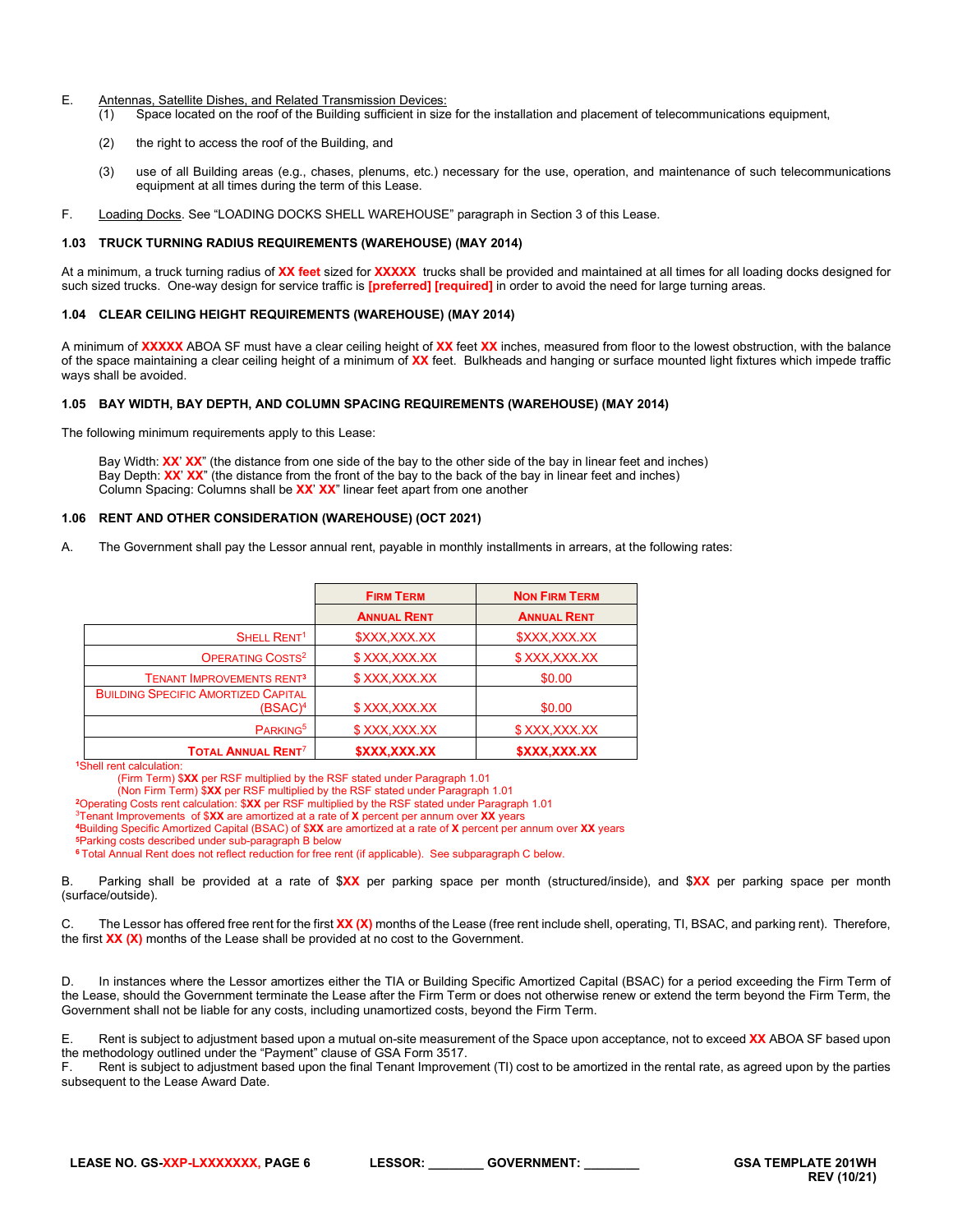H. If the Government leases the Premises for less than a full calendar month, then rent shall be prorated based on the actual number of days leased for that month.

I. Rent shall be paid to Lessor by electronic funds transfer in accordance with the provisions of the General Clauses. Rent shall be payable using the EFT information contained in the System for Award Management (SAM). In the event the EFT information changes, the Lessor shall be responsible for providing the updated information to SAM. Failure by the Lessor to maintain an active registration in SAM may result in delay of rental payments until such time as the SAM registration is activated.

- J. Lessor shall provide to the Government, in exchange for the payment of rental and other specified consideration, the following:
	- 1. The leasehold interest in the Property described herein in the paragraph entitled "The Premises."
	- 2. All costs, expenses, and fees to perform the work required for acceptance of the Premises in accordance with this Lease, including all costs for labor, materials, and equipment, professional fees, contractor fees, attorney fees, permit fees, inspection fees, and similar such fees, and all related expenses;
	- 3. Performance or satisfaction of all other obligations set forth in this Lease; and all services, utilities, and maintenance required for the proper operation of the Property, the Building, and the Premises in accordance with the terms of the Lease, including, but not limited to, all inspections, modifications, repairs, replacements, and improvements required to be made thereto to meet the requirements of this Lease.
	- 3. Performance or satisfaction of all other obligations set forth in this Lease; and all services, utilities (with the exclusion of **XX**)**,** maintenance required for the proper operation of the Property, the Building, and the Leased Premises, in accordance with the terms of the Lease, including, but not limited to, all inspections, modifications, repairs, replacements and improvements required to be made thereto to meet the requirements of this Lease. The Government shall be responsible for paying the cost of **XX** directly to the utility provider. The Lessor shall ensure that such utilities are separately metered. The Lessor shall provide and install as part of shell rent, separate meters for utilities. Sub-meters are not acceptable. The Lessor shall furnish in writing to the LCO, prior to occupancy by the Government, a record of the meter numbers and verification that the meters measure Government usage only. Proration is not permissible. In addition, an automatic control system shall be provided to assure compliance with heating and air conditioning requirements.

K. For succeeding Leases with an incumbent Lessor where the Government is currently in occupancy and possession of the leased Premises and where the Lease requires the Lessor to perform alterations using either the TIA or BSAC, the amortized tenant improvement rent and/or BSAC rent will not commence until the alterations are complete and accepted by the Government. Upon acceptance of these improvements, the Government will commence payment of the tenant improvement and/or BSAC rent as stipulated under the Lease, in addition to payment of the tenant improvement and/or BSAC rent for the period starting from the Lease Term Commencement Date to the date of tenant improvement/BSAC acceptance by the Government (such rent payment will not include any additional interest). Alternatively, the Government may elect to re-amortize the tenant improvements/BSAC over the remaining Firm Term of the Lease, at the amortization rate stipulated in the Lease. In the event the Government does not use all the TIA or BSAC, then the rental payments will be adjusted in accordance with the provisions of the Lease (e.g., de-amortization).

#### <span id="page-6-0"></span>**1.07 BROKER COMMISSION AND COMMISSION CREDIT (OCT 2016)**

A. **[Broker Name]** (Broker) is the authorized real estate Broker representing GSA in connection with this Lease transaction. The total amount of the Commission is \$**XX** and is earned upon Lease execution, payable according to the Commission Agreement signed between the Lessor and Broker. Only \$**XX** of the Commission will be payable to **[Broker Name]** with the remaining \$**XX,** which is the Commission Credit, to be credited to the shell rental portion of the annual rental payments due and owing to fully recapture this Commission Credit. The reduction in shell rent shall commence with the first month of the rental payments and continue until the credit has been fully recaptured in equal monthly installments over the shortest time practicable.

B. Notwithstanding the "Rent and Other Consideration" paragraph of this Lease, the shell rental payments due and owing under this Lease shall be reduced to recapture fully this Commission Credit. The reduction in shell rent shall commence with the first month of the rental payments and continue as indicated in this schedule for adjusted Monthly Rent:

Month **X** Rental Payment \$**XX,XXX** minus prorated Commission Credit of \$**XX,XXX** equals \$**XX,XXX** adjusted **Xth** Month's Rent.\*

Month **X** Rental Payment \$**XX,XXX** minus prorated Commission Credit of \$**XX,XXX** equals \$**XX,XXX** adjusted **X th** Month's Rent.\*

Month **X** Rental Payment \$**XX,XXX** minus prorated Commission Credit of \$**XX,XXX** equals \$**XX,XXX** adjusted **X th** Month's Rent.\* \* Subject to change based on adjustments outlined under the paragraph "Rent and Other Consideration."

#### <span id="page-6-1"></span>**1.08 TERMINATION RIGHTS (OCT 2016)**

The Government may terminate this Lease, in whole or in parts, at any time effective after the Firm Term of this Lease, by providing not less than **XX** days' prior written notice to the Lessor. The effective date of the termination shall be the day following the expiration of the required notice period or the termination date set forth in the notice, whichever is later. No rental shall accrue after the effective date of termination.

#### <span id="page-6-2"></span>**1.09 RENEWAL RIGHTS (OCT 2016)**

A. This Lease may be renewed at the option of the Government for a term of **XX YEARS** at the following rental rate(s):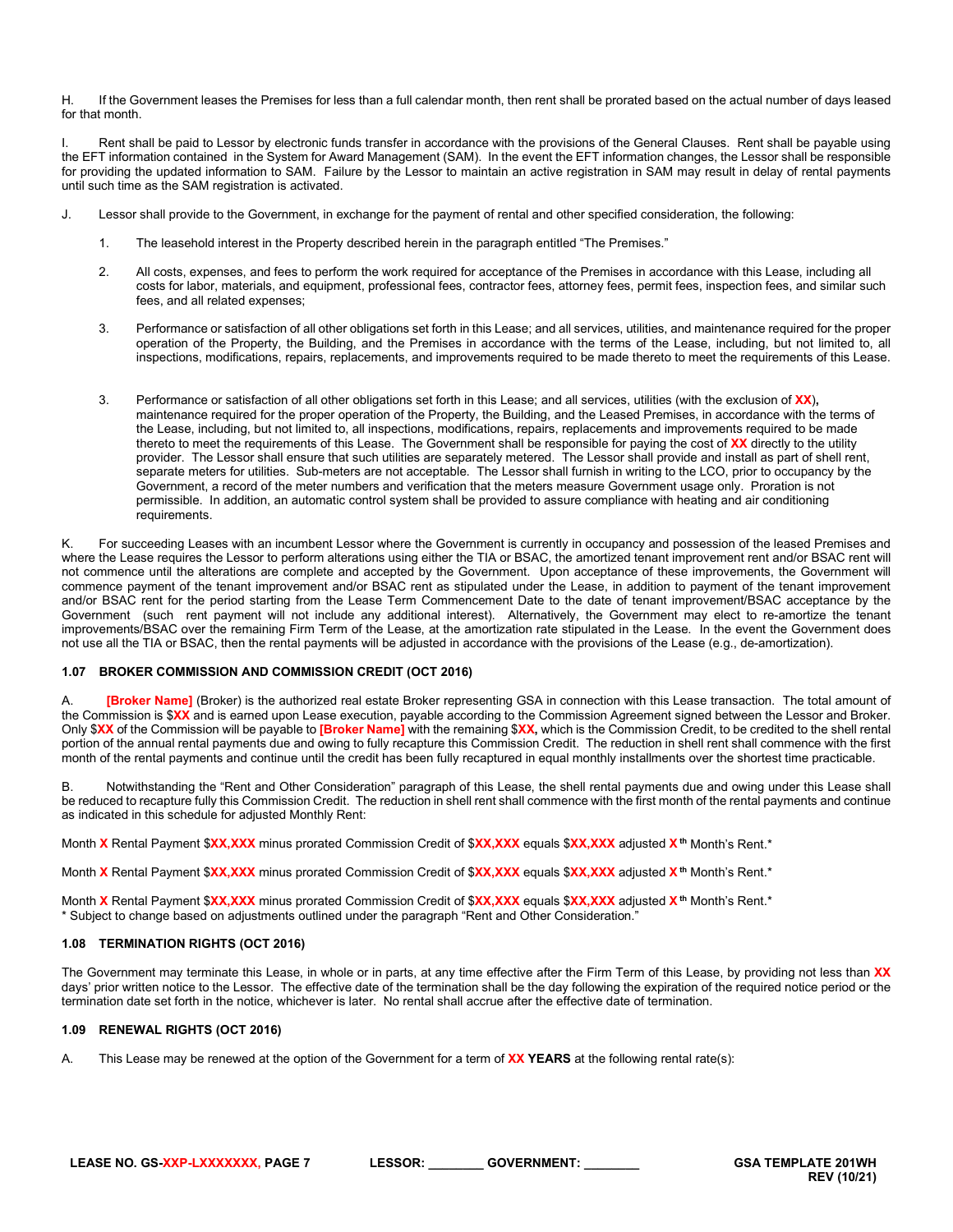|                          | <b>OPTION TERM, YEARS XX-XX</b>                                                                                                            |            |  |
|--------------------------|--------------------------------------------------------------------------------------------------------------------------------------------|------------|--|
|                          | <b>ANNUAL RATE / RSF</b><br><b>ANNUAL RENT</b>                                                                                             |            |  |
| <b>SHELL RENTAL RATE</b> | <b>SXX</b>                                                                                                                                 | <b>SXX</b> |  |
| <b>OPERATING COSTS</b>   | OPERATING COST BASE SHALL CONTINUE<br>FROM THE EFFECTIVE YEAR OF THE LEASE.<br>OPTION TERM IS SUBJECT TO CONTINUING<br>ANNUAL ADJUSTMENTS. |            |  |

provided notice is given to the Lessor at least **XX** days before the end of the original Lease term or any extension thereof; all other terms and conditions of this Lease, as same may have been amended, shall remain in full force and effect during any renewal term.

B. Termination rights outlined "Termination Rights" paragraph apply to all renewal terms.

# <span id="page-7-0"></span>**1.10 DOCUMENTS INCORPORATED IN THE LEASE (WAREHOUSE) (OCT 2021)**

The following documents are attached to and made part of the Lease:

| <b>DOCUMENT NAME</b>                                   | No. OF<br><b>PAGES</b> | <b>EXHIBIT</b> |
|--------------------------------------------------------|------------------------|----------------|
| FLOOR PLAN(S)                                          |                        |                |
| PARKING PLAN(S)                                        |                        |                |
| SITE PLAN(S)                                           |                        |                |
| <b>AGENCY SPECIAL REQUIREMENTS</b>                     |                        |                |
| <b>SECURITY REQUIREMENTS</b>                           |                        |                |
| RACKING/STACKING PLAN(S)                               |                        |                |
| <b>GSA FORM 3517B GENERAL CLAUSES</b>                  |                        |                |
| SEISMIC FORM C. BUILDING RETROFIT OR NEW               |                        |                |
| <b>CONSTRUCTION PREAWARD COMMITMENT</b>                |                        |                |
| <b>SMALL BUSINESS SUBCONTRACTING PLAN</b>              |                        |                |
| <b>REVISION(S) TO LEASE ISSUED UNDER RLP AMENDMENT</b> |                        |                |
| Number(S) X                                            |                        |                |
| 552.270-33 FOREIGN OWNERSHIP AND FINANCING             |                        |                |
| <b>REPRESENTATION FOR HIGH-SECURITY LEASED SPACE</b>   |                        |                |

#### <span id="page-7-1"></span>**1.11 TENANT IMPROVEMENT ALLOWANCE (AUG 2011)**

The Tenant Improvement Allowance (TIA) for purposes of this Lease is **\$XX.XX** per ABOA SF. The TIA is the amount that the Lessor shall make available for the Government to be used for TIs. This amount is amortized in the rent over the Firm Term of this Lease at an annual interest rate of **X** percent.

# <span id="page-7-2"></span>**1.12 TENANT IMPROVEMENT RENTAL ADJUSTMENT (OCT 2016)**

A. The Government, at its sole discretion, shall make all decisions as to the use of the TIA. The Government may use all or part of the TIA. The Government may return to the Lessor any unused portion of the TIA in exchange for a decrease in rent according to the agreed-upon amortization rate over the Firm Term.

B. The Government may elect to make lump sum payments for any or all work covered by the TIA. That part of the TIA amortized in the rent shall be reduced accordingly. At any time after occupancy and during the Firm Term of the Lease, the Government, at its sole discretion, may elect to pay lump sum for any part or all of the remaining unpaid amortized balance of the TIA. If the Government elects to make a lump sum payment for the TIA after occupancy, the payment of the TIA by the Government will result in a decrease in the rent according to the amortization rate over the Firm Term of the Lease.

C. If it is anticipated that the Government will spend more than the identified TIA, the Government may elect to:

- 1. Reduce the TI requirements;
- 2. Pay lump sum for the overage upon substantial completion in accordance with the "Acceptance of Space and Certificate of Occupancy" paragraph;
- <span id="page-7-3"></span>3. Negotiate an increase in the rent.

#### **1.13 TENANT IMPROVEMENT FEE SCHEDULE (OCT 2020)**

For pricing TI costs, the following rates shall apply for the initial build-out of the Space.

| <b>INITIAL</b><br><b>Build-Out</b> |
|------------------------------------|
|                                    |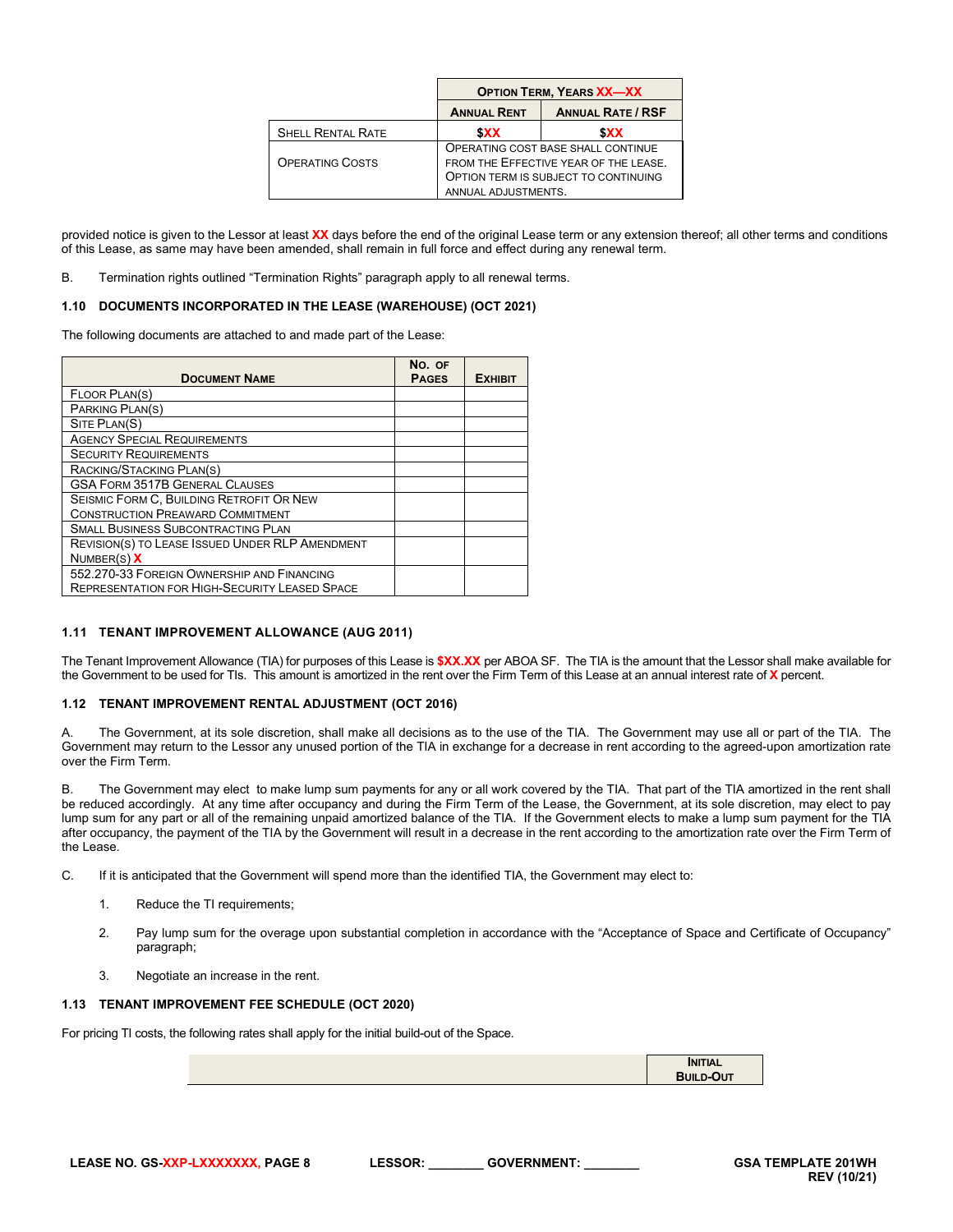| ARCHITECT/ENGINEER (A/E) FEES (\$ PER ABOA SF OR % OF TI CONSTRUCTION<br>COSTS) | <b>\$XX</b> OR <b>XX</b> % |
|---------------------------------------------------------------------------------|----------------------------|
| LESSOR'S PROJECT MANAGEMENT FEE (% OF TI CONSTRUCTION COSTS)                    | XX <sub>0</sub>            |

#### <span id="page-8-0"></span>**1.14 BUILDING SPECIFIC AMORTIZED CAPITAL (SEP 2012)**

For purposes of this Lease, the Building Specific Amortized Capital (BSAC) is **\$XX.XX** per ABOA SF. The Lessor will make the total BSAC amount available to the Government, which will use the funds for security related improvements. This amount is amortized in the rent over the Firm Term of this lease at an annual interest rate of **X** percent.

# <span id="page-8-1"></span>**1.15 BUILDING SPECIFIC AMORTIZED CAPITAL RENTAL ADJUSTMENT (SEP 2013)**

A. The Government, at its sole discretion, shall make all decisions about the use of the Building Specific Amortized Capital (BSAC). The Government may use all or part of the BSAC. The Government may return to the Lessor any unused portion of the BSAC in exchange for a decrease in rent (where applicable) according to the agreed-upon amortization rate over the Firm Term.

B. The Government may elect to make lump-sum payments for any work covered by the BSAC. The part of the BSAC amortized in the rent shall be reduced accordingly. At any time after occupancy and during the Firm Term of the Lease, the Government, at its sole discretion, may elect to pay a lump sum for any part or all of the remaining unpaid amortized balance of the BSAC. If the Government elects to make a lump-sum payment for the BSAC after occupancy, the payment of the BSAC by the Government will result in a decrease in the rent according to the amortization rate over the Firm Term of the Lease.

- C. If it is anticipated that the Government will spend more than the BSAC identified above, the Government may elect to:
	- 1. Reduce the security countermeasure requirements;
	- 2. Pay a lump sum for the amount overage upon substantial completion in accordance with the "Acceptance of Space and Certificate of Occupancy" paragraph; or
	- 3. Negotiate an increase in the rent.

## <span id="page-8-2"></span>**1.16 PERCENTAGE OF OCCUPANCY FOR TAX ADJUSTMENT (OCT 2021)**

A. As of the Lease Award Date, the Government's Percentage of Occupancy, as defined in the "Real Estate Tax Adjustment" paragraph of this Lease is XX percent. The Percentage of Occupancy is derived by dividing the total Government Space of XX RSF by the total Building space of XX RSF. The tax parcel number is XX.

B. All relevant tax adjustment documentation (e.g. copies of paid tax receipts, invoices) must be submitted online via the GSA Real Estate Tax Portal a[t RET.GSA.GOV](file://E04tcv-cifs02.ent.ds.gsa.gov/R3_PBS_Users$/JulieKHepp/Data/Central%20Office%20detail/October%202018%20revisions%20to%20Model%20RLP%20-%20Lease%20Templates/Updated%20Templates/Final%20Templates/Track%20Changes%20-%20use%20this-without%20move-in%20allowance%20edits/ret.gsa.gov) or a successor portal.

#### <span id="page-8-3"></span>**1.17 REAL ESTATE TAX BASE (SEP 2013)**

The Real Estate Tax Base, as defined in the "Real Estate Tax Adjustment" paragraph of the Lease is \$**XX**. Tax adjustments shall not occur until the tax year following lease commencement has passed.

#### <span id="page-8-4"></span>**1.18 OPERATING COST BASE (OCT 2016)**

The parties agree, for the purpose of applying the paragraph titled "Operating Costs Adjustment," that the Lessor's base rate for operating costs shall be \$**XX.XX** per RSF.

#### <span id="page-8-5"></span>**1.19 RATE FOR ADJUSTMENT FOR VACANT LEASED PREMISES (SEP 2013)**

In accordance with the paragraph entitled "Adjustment for Vacant Premises," if the Government fails to occupy or vacates the entire or any portion of the Premises prior to expiration of the term of the Lease, the operating costs paid by the Government as part of the rent shall be reduced by \$**XX.XX** per ABOA SF of Space vacated by the Government.

#### <span id="page-8-6"></span>**1.20 HOURLY OVERTIME HVAC RATES (OCT 2016)**

A. The following rates shall apply in the application of the paragraph titled "Overtime HVAC Usage":

- \$X.XX per hour per zone
- No. of zones: **X**
- \$ **X.XX** per hour for the entire Space.
- B. There is no overtime charge during the following weekend hours: Saturday: **X** AM through **X** PM Sunday: **X** AM through **X** PM.

# <span id="page-8-7"></span>**1.21 ADJUSTMENT FOR REDUCED SERVICES (OCT 2018)**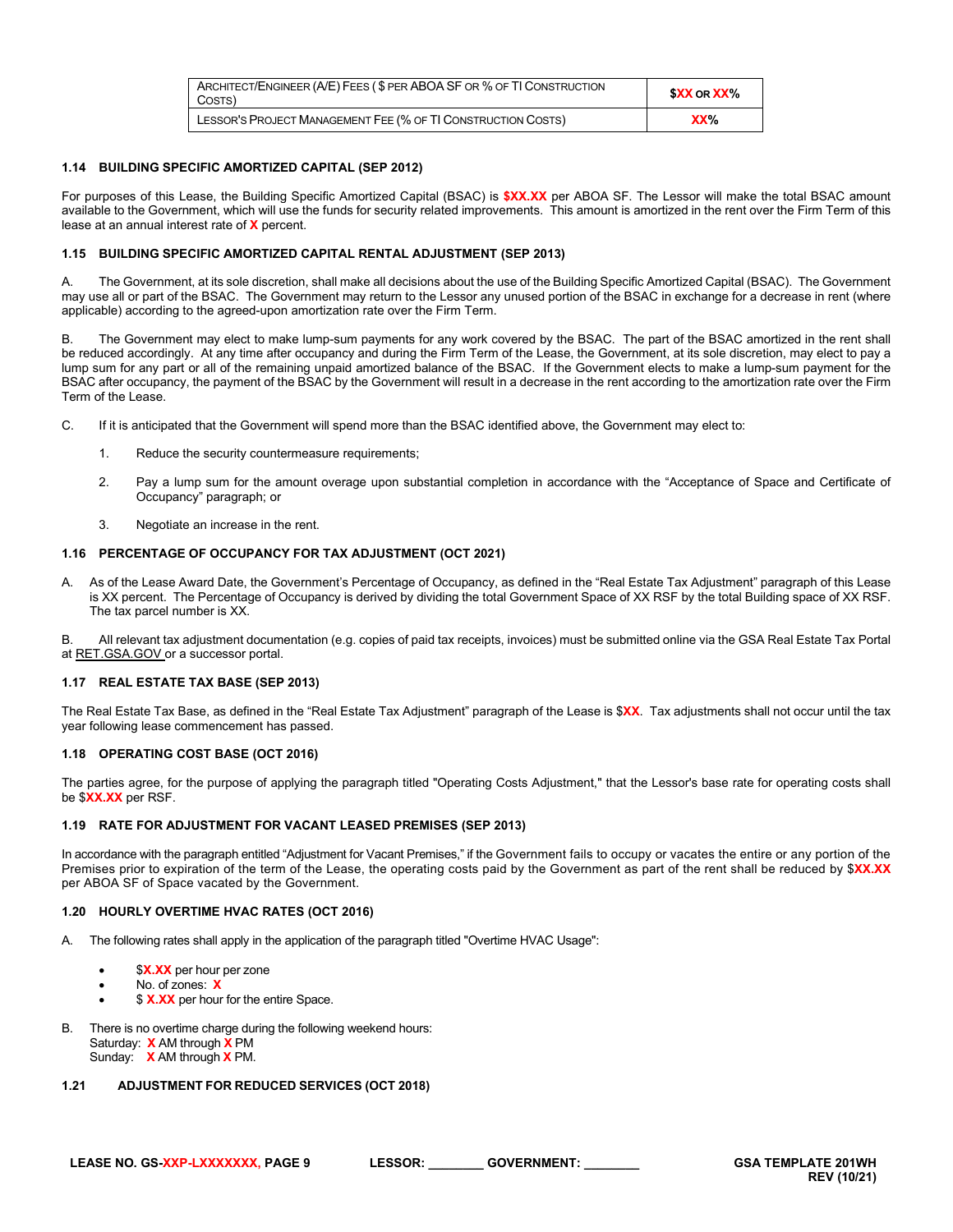This Lease provides for normal hours of operation as outlined under Lease Paragraph 6.01, Provision of Services, Access, and Normal Hours. In the event the Government requires the following normal hours of operations: [**XX** AM to **XX** PM, Monday through Friday, with the exception of Federal holidays], the rental rate and the base for operating cost adjustments will be reduced by \$**XX** per ABOA SF, adjusted to include any CPI adjustment as outlined under Lease paragraph entitled Operating Costs Adjustment. This reduction shall occur after the Government gives 30 calendar days' prior notice to the Lessor and shall continue in effect until the Lease expires or is terminated.

# <span id="page-9-0"></span>**1.22 BUILDING IMPROVEMENTS (MAR 2016)**

Before the Government accepts the Space, the Lessor shall complete the following additional Building improvements:



#### <span id="page-9-1"></span>**1.23 HUBZONE SMALL BUSINESS CONCERNS ADDITIONAL PERFORMANCE REQUIREMENTS (MAR 2012)**

If the Lessor is a qualified HUBZone small business concern (SBC) that did not waive the price evaluation preference then as required by 13 C.F.R. 126.700, the HUBZone SBC must spend at least 50% of the cost of the contract incurred for personnel on its own employees or employees of other qualified HUBZone SBC's and must meet the performance of the work requirements for subcontracting in 13 C.F.R. § 125.6(c). If the Lessor is a HUBZone joint venture, the aggregate of the qualified HUBZone SBC's to the joint venture, not each concern separately, must perform the applicable percentage of work required by this clause.

# <span id="page-9-2"></span>**1.24 LESSOR'S UNIQUE ENTITY IDENTIFIER (OCT 2021)**

Lessor's Unique Entity Identifier (UEI)

UEI-DUNS: **XXXXXXXXX**

UEI-SAM: **XXXXXXXXXXXX**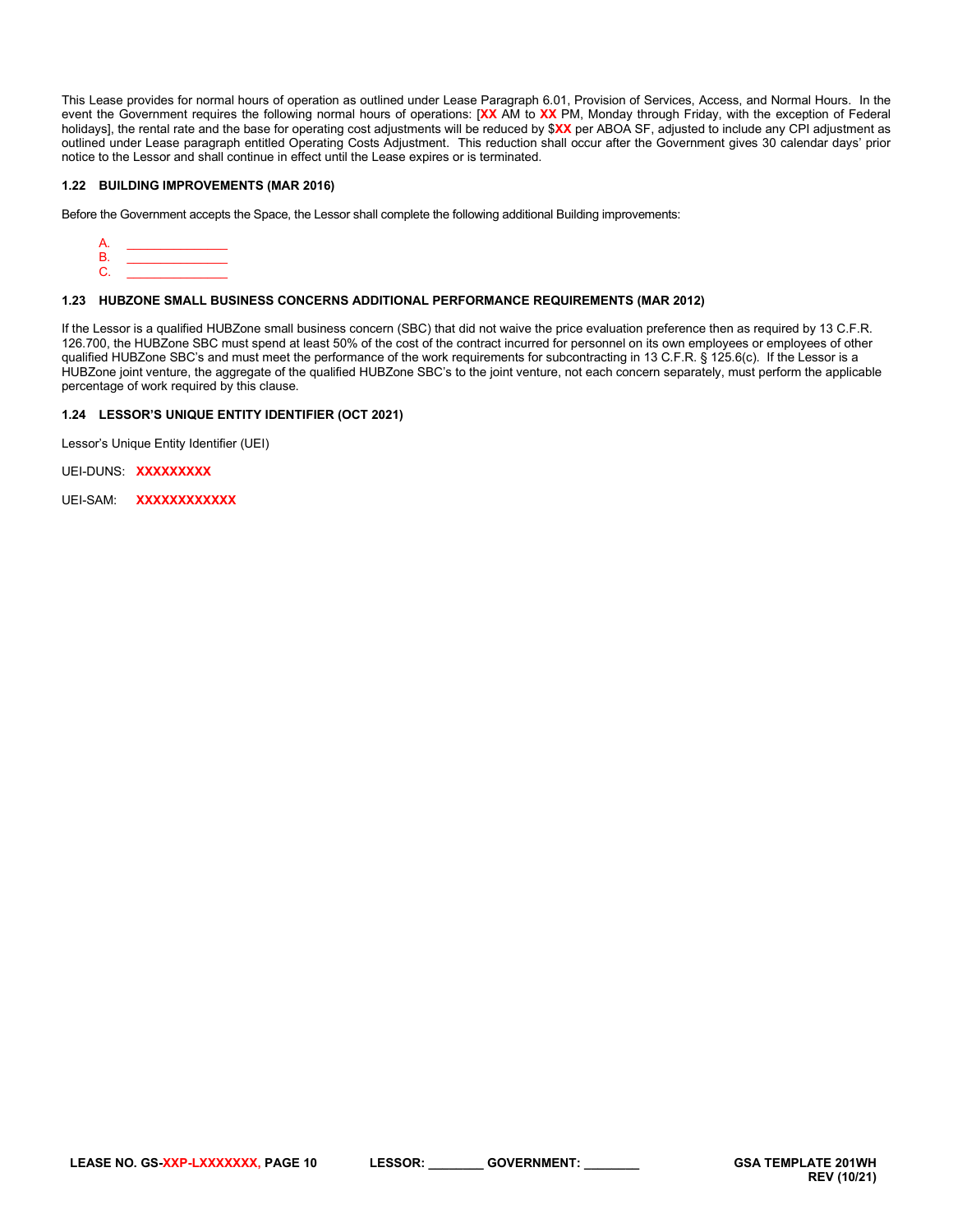# <span id="page-10-0"></span>**SECTION 2 GENERAL TERMS, CONDITIONS, AND STANDARDS**

#### <span id="page-10-1"></span>**2.01 DEFINITIONS AND GENERAL TERMS (WAREHOUSE) (OCT 2016)**

Unless otherwise specifically noted, all terms and conditions set forth in this Lease shall be interpreted by reference to the following definitions, standards, and formulas:

- A. Appurtenant Areas. Appurtenant Areas are defined as those areas and facilities on the Property that are not located within the Premises, but for which rights are expressly granted under this Lease, or for which rights to use are reasonably necessary or reasonably anticipated with respect to the Government's enjoyment of the Premises and express appurtenant rights (such as parking, wareyards, loading docks, aprons, loading ramps and other areas to which the Government has rights under this Lease).
- B. Broker. If GSA awarded this Lease using a contract real estate broker, Broker shall refer to GSA's broker.
- C. Building. Building(s) situated on the Property in which the Premises are located.
- D. Commission Credit. If GSA awarded this Lease using a Broker, and the Broker agreed to forego a percentage of its commission to which it is entitled in connection with the award of this Lease, the amount of this credit is referred to as the "Commission Credit."
- E. Common Area Factor. The "Common Area Factor" (CAF) is a conversion factor determined by the Building owner and applied by the owner to the ABOA SF to determine the RSF for the leased Space. The CAF is expressed as a percentage of the difference between the amount of rentable SF and ABOA SF, divided by the ABOA SF. For example 11,500 RSF and 10,000 ABOA SF will have a CAF of 15% [(11,500 RSF-10,000 ABOA SF)/10,000 ABOA SF]. For the purposes of this Lease, the CAF shall be determined in accordance with the applicable ANSI**/** BOMA standard for the type of space to which the CAF shall apply.
- F. Contract. "Contract" shall mean this Lease.
- G. Contractor. "Contractor" shall mean Lessor.
- H. Days. All references to "day" or "days" in this Lease shall mean calendar days, unless specified otherwise.
- I. FAR. All references to the FAR shall be understood to mean the Federal Acquisition Regulation, codified at 48 CFR Chapter 1.
- J. Firm Term/Non-Firm Term. The Firm Term is that part of the Lease term that is not subject to termination rights. The Non-Firm Term is that part of the Lease term following the end of the Firm Term.
- K. GSAR. All references to the GSAR shall be understood to mean the GSA supplement to the FAR, codified at 48 CFR Chapter 5.
- L. Lease Term Commencement Date. The date on which the lease term commences.
- M. Lease Award Date. The date the LCO executes the Lease and mails or otherwise furnishes written notification of the executed Lease to the successful Offeror ( date on which the parties' obligations under the Lease begin).
- N. Premises. Defined as the total Warehouse Area, Office Area, and other type of Space, together with all associated common areas, described in Section 1 of this Lease, and delineated by plan in the attached exhibit. Parking, wareyards, loading docks, aprons, loading ramps and other areas to which the Government has rights under this Lease are not included in the Premises.
- O. Property. Defined as the land and Buildings in which the Premises are located, including all Appurtenant Areas (e.g., parking areas, wareyards, loading docks, aprons, loading ramps) to which the Government is granted rights.
- P. Racking System Plan—A plan that at a minimum must include clear ceiling height requirement(s), aisle width(s), shelving depth(s) and type of material(s) to be stored . In addition such Plan shall identify locations and dimensions of storage of materials in packed piles, on pallets, in racks, or on shelves.
- Q. Rentable Space or Rentable Square Feet (RSF). Rentable Space is the area for which a tenant is charged rent. It is determined by the Building owner and may vary by city or by building within the same city. The Rentable Space may include a share of Building support/common areas such as elevator lobbies, Building corridors, and floor service areas. Floor service areas typically include restrooms, janitor rooms, telephone closets, electrical closets, and mechanical rooms. The Rentable Space does not include vertical building penetrations and their enclosing walls, such as stairs, elevator shafts, and vertical ducts. Rentable Square Feet is calculated using the following formula for each type of Space (e.g., office, warehouse, etc.) included in the Premises: ABOA SF of Space  $x$  (1 + CAF) = RSF.
- R. Space. The Space shall refer to that part of the Premises to which the Government has exclusive use, such as Office Area, or other type of Space. Parking areas, wareyards, loading docks, aprons, loading ramps to which the Government has rights under this Lease are not included in the Space.
- S. Warehouse and office space. For the purposes of this Lease, Space shall be measured in accordance with the standard (Z65.1-1996) provided by American National Standards Institute**/**Building Owners and Managers Association (ANSI**/**BOMA) for Office Area, which means "the area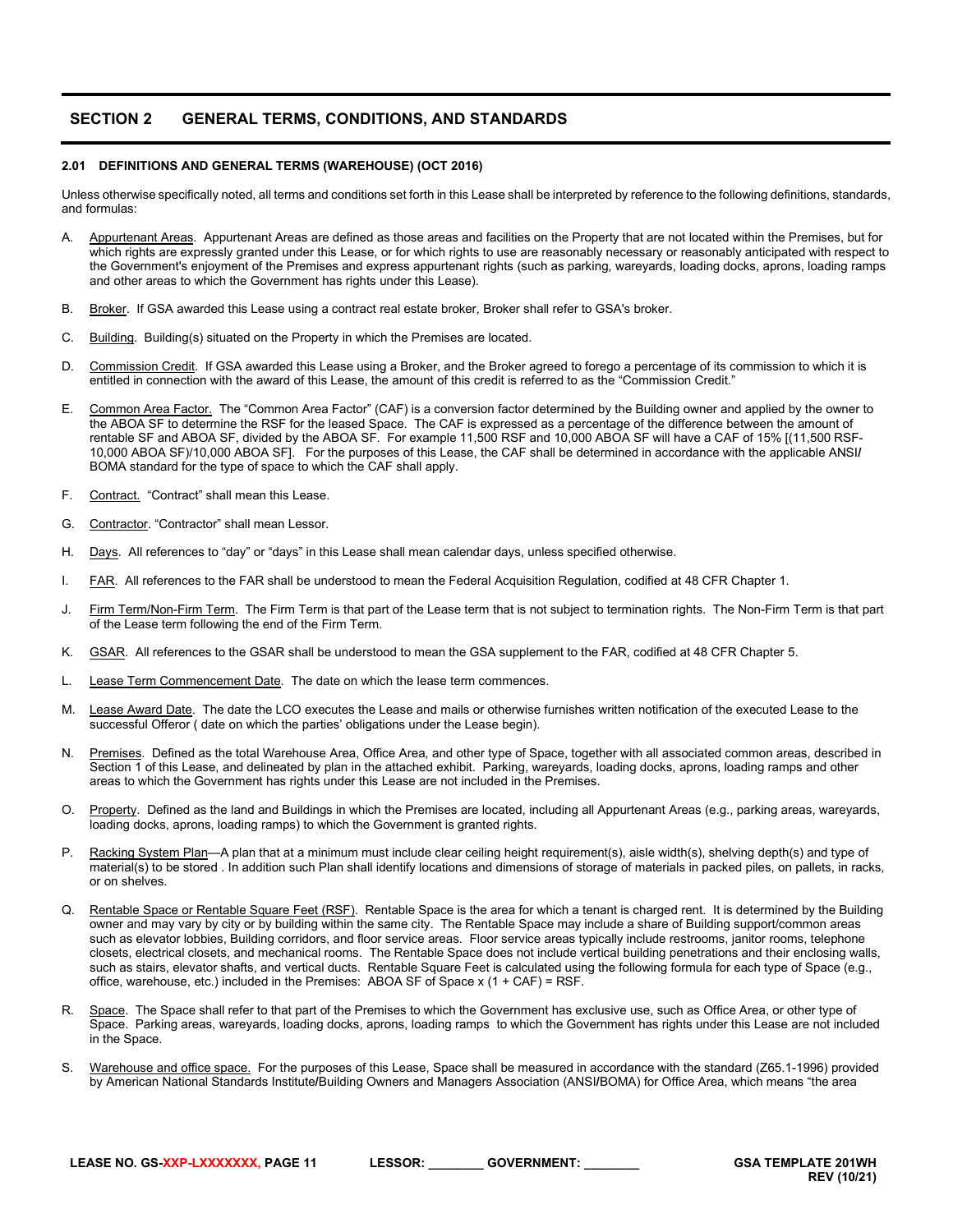where a tenant normally houses personnel and/or furniture, for which a measurement is to be computed." References to ABOA mean ANSI**/**BOMA Office Area.

T. Working Days. Working Days shall mean weekdays, excluding Saturdays and Sundays and Federal holidays.

## <span id="page-11-0"></span>**2.02 AUTHORIZED REPRESENTATIVES (OCT 2016)**

Signatories to this Lease shall have full authority to bind their respective principals with regard to all matters relating to this Lease. No other persons shall be understood to have any authority to bind their respective principals, except to the extent that such authority may be explicitly delegated by notice to the other party, or to the extent that such authority is transferred by succession of interest. The Government shall have the right to substitute its Lease Contracting Officer (LCO) by notice, without an express delegation by the prior LCO.

# <span id="page-11-1"></span>**2.03 ALTERATIONS REQUESTED BY THE GOVERNMENT (OCT 2018 )**

A. The Government may request the Lessor to provide alterations during the term of the Lease. Alterations will be ordered by issuance of a Lease Amendment, GSA Form 300, Order for Supplies or Services, or a tenant agency-approved form when specifically authorized to do so by the LCO. The General Services Administration Acquisition Manual ("GSAM") clause, 552.270-31, Prompt Payment, including its invoice requirements, shall apply to orders for alterations. All orders are subject to the terms and conditions of this Lease and may be placed by the LCO or a warranted contracting officer's representative (COR) in GSA or the tenant agency when specifically authorized to do so by the LCO, subject to the threshold limitation below.

B. Orders for alterations issued by an authorized COR are limited to no more than \$250,000 (LCOs are not subject to this threshold). This threshold will change according to future adjustments of the simplified acquisition threshold (see FAR 2.101). The LCO will provide the Lessor with a list of tenant agency officials authorized to place orders and will specify any limitations on the authority delegated to tenant agency officials. The tenant agency officials are not authorized to deal with the Lessor on any other matters.

C. Payments for alterations ordered by the tenant agency under the authorization described in sub-paragraph B will be made directly by the tenant agency placing the order.

# <span id="page-11-2"></span>**2.04 WAIVER OF RESTORATION (OCT 2021)**

Lessor shall have no right to require the Government to restore the Premises upon expiration or earlier termination (full or partial) of the Lease, and waives all claims against the Government for:

a) waste, or,

b) damages or restoration arising from or related to:

- (1) the Government's normal and customary use of the Premises during the term of the Lease (including any extensions thereof), as well as
- (2) any initial or subsequent alteration to the Premises regardless of whether such alterations are performed by the Lessor or by the Government.

At its sole option, the Government may abandon property in the Space following expiration or earlier termination (full or partial) of the Lease, in which case the property will become the property of the Lessor and the Government will be relieved of any liability in connection therewith.

#### <span id="page-11-3"></span>**2.05 PAYMENT OF BROKER (OCT 2021)**

If GSA awarded the Lease through its Broker, the Lessor shall pay GSA's Broker its portion of the commission according to the Commission Agreement signed between the Lessor and Broker. "Its portion of the commission" means the agreed-upon commission to GSA's Broker minus the Commission Credit specified in the Lease or Lease Amendment.

#### <span id="page-11-4"></span>**2.06 CHANGE OF OWNERSHIP/NOVATION (OCT 2021)**

A. If during the term of the Lease, title to the Property is transferred or the Lessor changes its legal name, the Lessor and its successor shall comply with the requirements of FAR Subpart 42.12. If title is transferred, the Lessor shall notify the Government within five days of the transfer of title.

B. The Government and the Lessor may execute a Change of Name Agreement if the Lessor is changing only its legal name, and the Government's and the Lessor's respective rights and obligations remain unaffected.

C. If title to the Property is transferred, the Government, the original Lessor (Transferor), and the new owner or assignee (Transferee) shall execute a Novation Agreement providing for the transfer of Transferor's rights and obligations under the Lease to the Transferee. When executed on behalf of the Government, a Novation Agreement will be made part of the Lease via Lease Amendment.

D. In addition to all documents required by FAR 42.1204, the LCO may request additional information (e.g., copy of the deed, bill of sale, certificate of merger, contract, court decree, articles of incorporation, operation agreement, partnership certificate of good standing, etc.) from the Transferor or Transferee to verify the parties' representations regarding the transfer, and to determine whether the transfer of the Lease is in the Government's interest.

E. If the LCO determines that recognizing the Transferee as the Lessor will not be in the Government's interest, the Transferor shall remain fully liable to the Government for the Transferee's performance of obligations under the Lease, notwithstanding the transfer. Under no condition shall the Government be obligated to release the Transferor of obligations prior to (a) the rent commencement date; and (b) any amounts due and owing to the Government under the Lease have been paid in full or completely set off against the rental payments due under the Lease.

As a condition for being recognized as the Lessor and entitlement to receiving rent, the Transferee must register in the System for Award Management (SAM) for purposes of "All Awards" (See FAR 52.232-33), and complete all required representations and certifications within SAM. In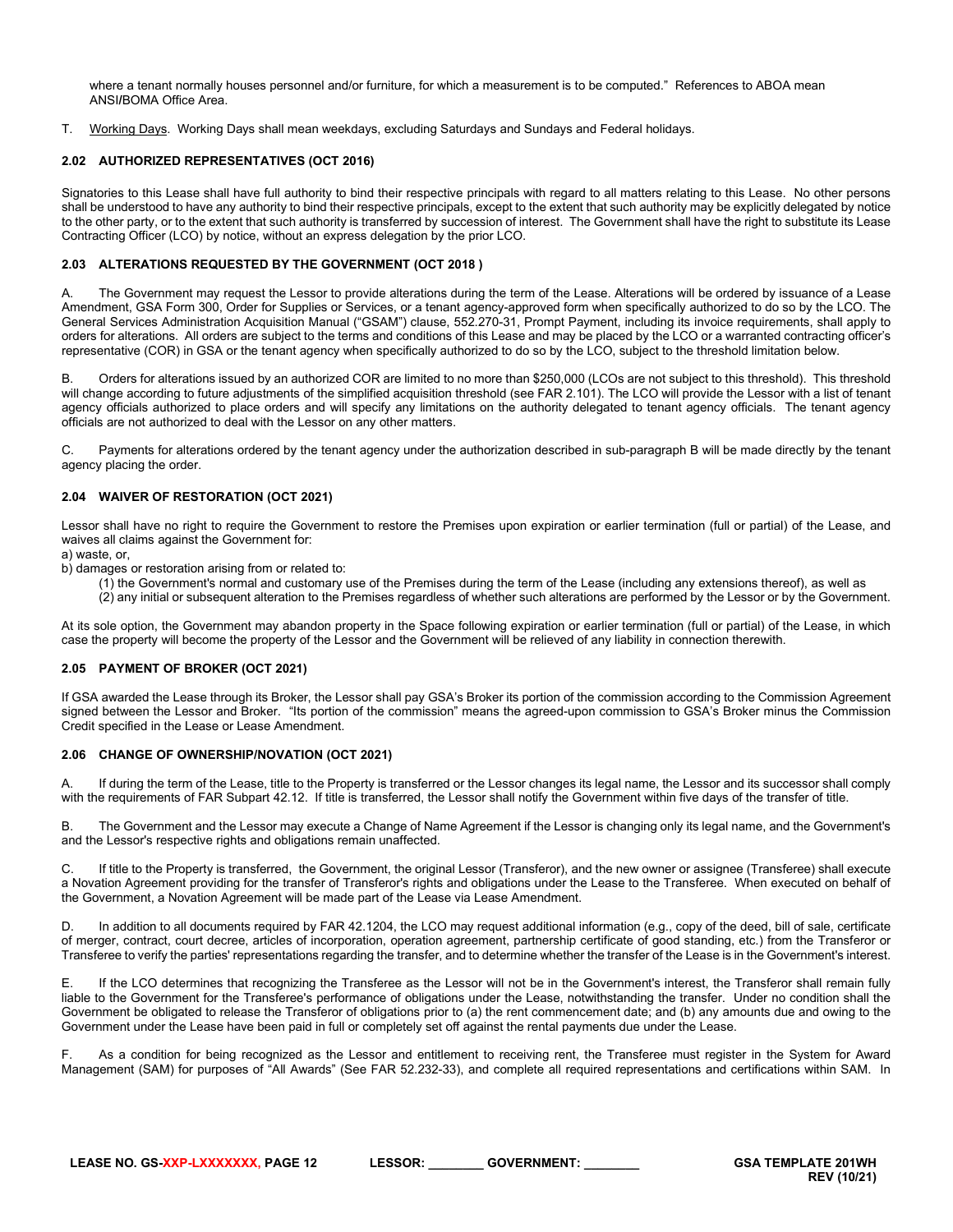addition, for FSL III or above, the Transferee must also complete 552.270-33 Foreign Ownership and Financing Representation for High Security Leased Space. This representation must be completed annually.

G. If title to the Property is transferred, rent shall continue to be paid to the original Lessor, subject to the Government's rights as provided for in this Lease. The Government's obligation to pay rent to the Transferee shall commence on the effective date of the Lease Amendment incorporating the Novation Agreement. The Lease Amendment will not be issued until the Government has received all information reasonably required by the LCO, the Government has determined that recognizing the Transferee as the Lessor is in the Government's interest (which determination will be prompt and not unreasonably withheld), and the Transferee has met all conditions specified in sub-paragraph F. The original Lessor must maintain an active registration in SAM until the Novation process is complete.

# <span id="page-12-0"></span>**2.07 REAL ESTATE TAX ADJUSTMENT (JUN 2012)**

Purpose: This paragraph provides for adjustment in the rent (tax adjustment) to account for increases or decreases in Real Estate Taxes for the Property after the establishment of the Real Estate Tax Base, as those terms are defined herein. Tax adjustments shall be calculated in accordance with this paragraph.

B. Definitions: The following definitions apply to the use of the terms within this paragraph:

Property is defined as the land and Buildings in which the Premises are located, including all Appurtenant Areas (e.g., parking areas to which the Government is granted rights).

Real Estate Taxes are those taxes that are levied upon the owners of real property by a Taxing Authority (as hereinafter defined) of a state or local Government on an ad valorem basis to raise general revenue for funding the provision of government services. The term excludes, without limitation, special assessments for specific purposes, assessments for business improvement districts, and/or community development assessments.

Taxing Authority is a state, commonwealth, territory, county, city, parish, or political subdivision thereof, authorized by law to levy, assess, and collect Real Estate Taxes.

Tax Year refers to the 12-month period adopted by a Taxing Authority as its fiscal year for assessing Real Estate Taxes on an annual basis.

Tax Abatement is an authorized reduction in the Lessor's liability for Real Estate Taxes below that determined by applying the generally applicable real estate tax rate to the Fully Assessed (as hereinafter defined) valuation of the Property.

Unadjusted Real Estate Taxes are the full amount of Real Estate Taxes that would be assessed for the Property for one full Tax Year without regard to the Lessor's entitlement to any Tax Abatements (except if such Tax Abatement came into effect after the date of award of the Lease), and not including any late charges, interest or penalties. If a Tax Abatement comes into effect after the date of award of the Lease, "unadjusted Real Estate Taxes" are the full amount of Real Estate Taxes assessed for the Property for one full Tax Year, less the amount of such Tax Abatement, and not including any late charges, interest, or penalties.

Real Estate Tax Base is the unadjusted Real Estate Taxes for the first full Tax Year following the commencement of the Lease term. If the Real Estate Taxes for that Tax Year are not based upon a Full Assessment of the Property, then the Real Estate Tax Base shall be the Unadjusted Real Estate Taxes for the Property for the first full Tax Year for which the Real Estate Taxes are based upon a Full Assessment. Such first full Tax Year may be hereinafter referred to as the Tax Base Year. Alternatively, the Real Estate Tax Base may be an amount negotiated by the parties that reflects an agreed upon base for a Fully Assessed value of the Property.

The Property is deemed to be Fully Assessed (and Real Estate Taxes are deemed to be based on a Full Assessment) only when a Taxing Authority has, for the purpose of determining the Lessor's liability for Real Estate Taxes, determined a value for the Property taking into account the value of all improvements contemplated for the Property pursuant to the Lease, and issued to the Lessor a tax bill or other notice of levy wherein the Real Estate Taxes for the full Tax Year are based upon such Full Assessment. At no time prior to the issuance of such a bill or notice shall the Property be deemed Fully Assessed.

Percentage of Occupancy refers to that portion of the Property exclusively occupied or used by the Government pursuant to the Lease. For Buildings, the Percentage of Occupancy is determined by calculating the ratio of the RSF occupied by the Government pursuant to the Lease to the total RSF in the Building or Buildings so occupied, and shall not take into account the Government's ancillary rights including, but not limited to, parking or roof space for antennas (unless facilities for such ancillary rights are separately assessed). This percentage shall be subject to adjustment to take into account increases or decreases for Space leased by the Government or for rentable space on the Property.

C. Adjustment for changes in Real Estate Taxes. After the Property is Fully Assessed, the Government shall pay its share of any increases and shall receive its share of any decreases in the Real Estate Taxes for the Property, such share of increases or decreases to be referred to herein as "tax adjustment." The amount of the tax adjustment shall be determined by multiplying the Government's Percentage of Occupancy by the difference between the current year Unadjusted Real Estate Taxes and the Real Estate Tax Base, less the portion of such difference not paid due to a Tax Abatement (except if a Tax Abatement comes into effect after the date of award of the Lease). If a Tax Abatement comes into effect after the date of award of the Lease, the amount of the tax adjustment shall be determined by multiplying the Government's Percentage of Occupancy by the difference between the current year Unadjusted Real Estate Taxes and the Real Estate Tax Base. The Government shall pay the tax adjustment in a single annual lump sum payment to the Lessor. In the event that this tax adjustment results in a credit owed to the Government, the Government may elect to receive payment in the form of a rental credit or lump sum payment.

If the Property contains more than one separately assessed parcel, then more than one tax adjustment shall be determined based upon the Percentage of Occupancy, Real Estate Tax Base, and Real Estate Taxes for each respective parcel.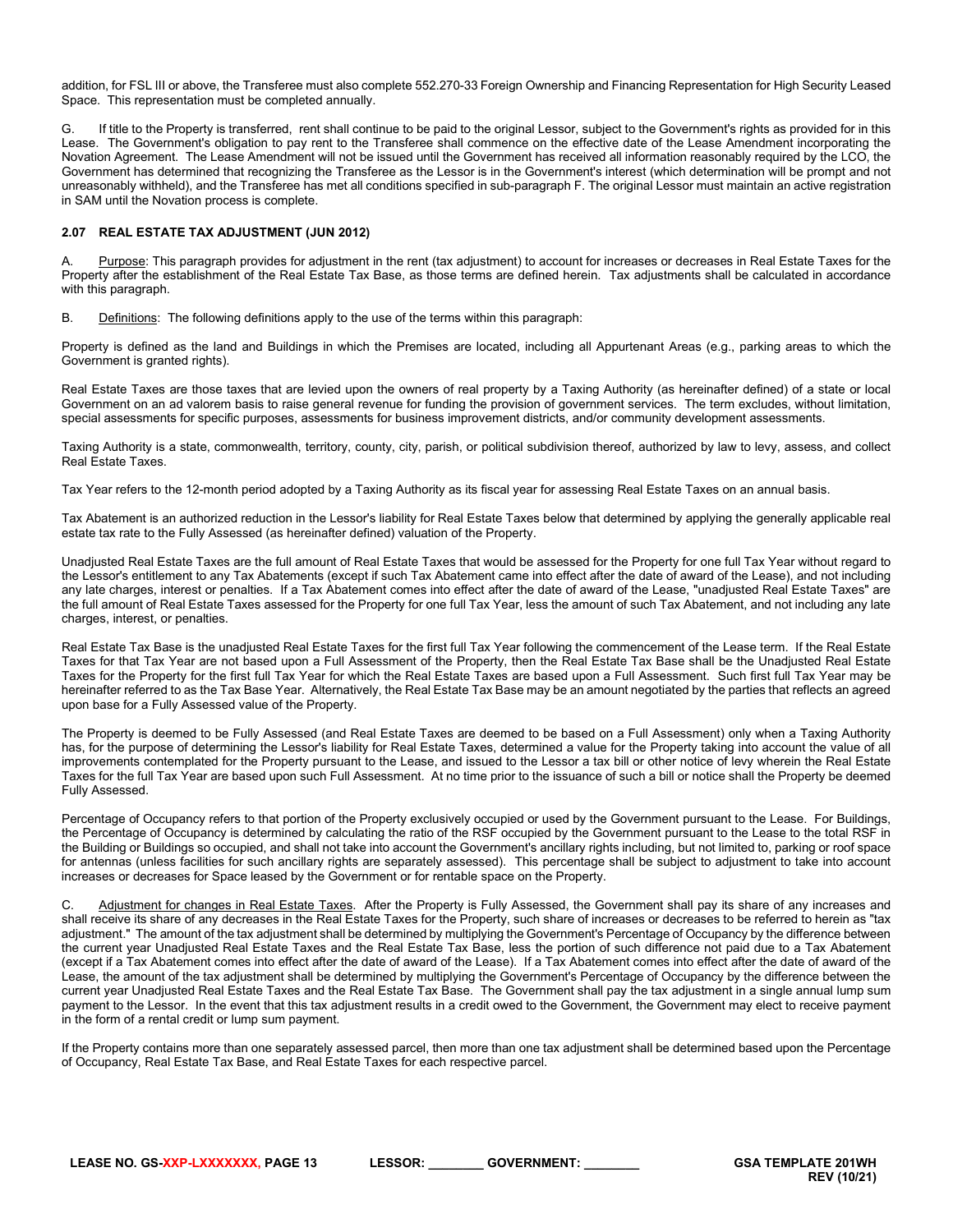After commencement of the Lease term, the Lessor shall provide to the LCO copies of all real estate tax bills for the Property, all documentation of Tax Abatements, credits, or refunds, if any, and all notices which may affect the assessed valuation of the Property, for the Tax Year prior to the commencement of the Lease Term, and all such documentation for every year following. Lessor acknowledges that the LCO shall rely on the completeness and accuracy of these submissions in order to establish the Real Estate Tax Base and to determine tax adjustments. The LCO may memorialize the establishment of the Real Estate Tax Base by issuing a unilateral administrative lease amendment indicating the base year, the amount of the Real Estate Tax Base, and the Government's Percentage of Occupancy.

The Real Estate Tax Base is subject to adjustment when increases or decreases to Real Estate Taxes in any Tax Year are attributable to (a) improvements or renovations to the Property not required by this Lease, or (b) changes in net operating income for the Property not derived from this Lease. If either condition results in a change to the Real Estate Taxes, the LCO may re-establish the Real Estate Tax Base as the Unadjusted Real Estate Taxes for the Tax Year the Property is reassessed under such condition, less the amount by which the Unadjusted Real Estate Taxes for the Tax Year prior to reassessment exceeds the prior Real Estate Tax Base.

If this Lease includes any options to renew the term of the Lease, or be otherwise extended, the Real Estate Tax Base for determining tax adjustments during the renewal term or extension shall be the last Real Estate Tax Base established during the base term of the Lease.

If any Real Estate Taxes for the Property are retroactively reduced by a Taxing Authority during the term of the Lease, the Government shall be entitled to a proportional share of any tax refunds to which the Lessor is entitled, calculated in accordance with this Paragraph. Lessor acknowledges that it has an affirmative duty to disclose to the Government any decreases in the Real Estate Taxes paid for the Property during the term of the Lease. Lessor shall annually provide to the LCO all relevant tax records for determining whether a tax adjustment is due, irrespective of whether it seeks an adjustment in any Tax Year.

If the Lease terminates before the end of a Tax Year, or if rent has been suspended, payment for the real estate tax increase due because of this section for the Tax Year will be prorated based on the number of days that the Lease and the rent were in effect. Any credit due the Government after the expiration or earlier termination of the Lease shall be made by a lump sum payment to the Government or as a rental credit to any succeeding Lease, as determined in the LCO's sole discretion. Lessor shall remit any lump sum payment to the Government within 15 calendar days of payment or credit by the Taxing Authority to Lessor or Lessor's designee. If the credit due to the Government is not paid by the due date, interest shall accrue on the late payment at the rate established by the Secretary of the Treasury under Section 12 of the Contract Disputes Act of 1978, as amended (41 USC § 611), that is in effect on the day after the due date. The interest penalty shall accrue daily on the amount of the credit and shall be compounded in 30-day increments inclusive from the first day after the due date through the payment date. The Government shall have the right to pursue the outstanding balance of any tax credit using all such collection methods as are available to the United States to collect debts. Such collection rights shall survive the expiration of this Lease.

In order to obtain a tax adjustment, the Lessor shall furnish the LCO with copies of all paid tax receipts, or other similar evidence of payment acceptable to the LCO, and a proper invoice (as described in GSA Form 3517, General Clauses, 552.270-31, Prompt Payment) for the requested tax adjustment, including the calculation thereof. All such documents must be received by the LCO within 60 calendar days after the last date the real estate tax payment is due from the Lessor to the Taxing Authority without payment of penalty or interest. FAILURE TO SUBMIT THE PROPER INVOICE AND EVIDENCE OF PAYMENT WITHIN SUCH TIME FRAME SHALL CONSTITUTE A WAIVER OF THE LESSOR'S RIGHT TO RECEIVE A TAX ADJUSTMENT PURSUANT TO THIS PARAGRAPH FOR THE TAX YEAR AFFECTED.

Tax Appeals. If the Government occupies more than 50 percent of the Building by virtue of this and any other Government Lease(s), the Government may, upon reasonable notice, direct the Lessor to initiate a tax appeal, or the Government may elect to contest the assessed valuation on its own behalf or jointly on behalf of Government and the Lessor. If the Government elects to contest the assessed valuation on its own behalf or on behalf of the Government and the Lessor, the Lessor shall cooperate fully with this effort, including, without limitation, furnishing to the Government information necessary to contest the assessed valuation in accordance with the filing requirements of the Taxing Authority, executing documents, providing documentary and testimonial evidence, and verifying the accuracy and completeness of records. If the Lessor initiates an appeal at the direction of the Government, the Government shall have the right to approve the selection of counsel who shall represent the Lessor with regard to such appeal, which approval shall not be unreasonably withheld, conditioned or delayed, and the Lessor shall be entitled to a credit in the amount of its reasonable expenses in pursuing the appeal.

#### <span id="page-13-0"></span>**2.08 ADJUSTMENT FOR VACANT PREMISES (OCT 2017)**

A. If the Government fails to occupy any portion of the leased Premises or vacates the Premises in whole or in part prior to expiration of the term of the Lease, the rental rate and the base for operating cost adjustments will be reduced using the figure specified in the "Rate for Adjustment for Vacant Leased Premises" paragraph of this Lease.

B. If no rate reduction has been established in this Lease, the rate will be reduced by that portion of the costs per ABOA SF of operating expenses not required to maintain the Space.

C. Said reduction shall occur after the Government gives 30 calendar days' prior notice to the Lessor and shall continue in effect until the Government occupies the vacant Premises or the Lease expires or is terminated.

# <span id="page-13-1"></span>**2.09 OPERATING COSTS ADJUSTMENT (JUN 2012)**

A. Beginning with the second year of the Lease and each year thereafter, the Government shall pay annual incremental adjusted rent for changes in costs for cleaning services, supplies, materials, maintenance, trash removal, landscaping, water, sewer charges, heating, electricity, and certain administrative expenses attributable to occupancy.

B. The amount of adjustment will be determined by multiplying the base rate by the annual percent of change in the Cost of Living Index. The percent change will be computed by comparing the index figure published for the month prior to the Lease Term Commencement Date with the index figure published for the month prior which begins each successive 12-month period. For example, a Lease which commences in June of 2005 would

**LEASE NO. GS-XXP-LXXXXXXX, PAGE 14 LESSOR: \_\_\_\_\_\_\_\_ GOVERNMENT: \_\_\_\_\_\_\_\_ GSA TEMPLATE 201WH**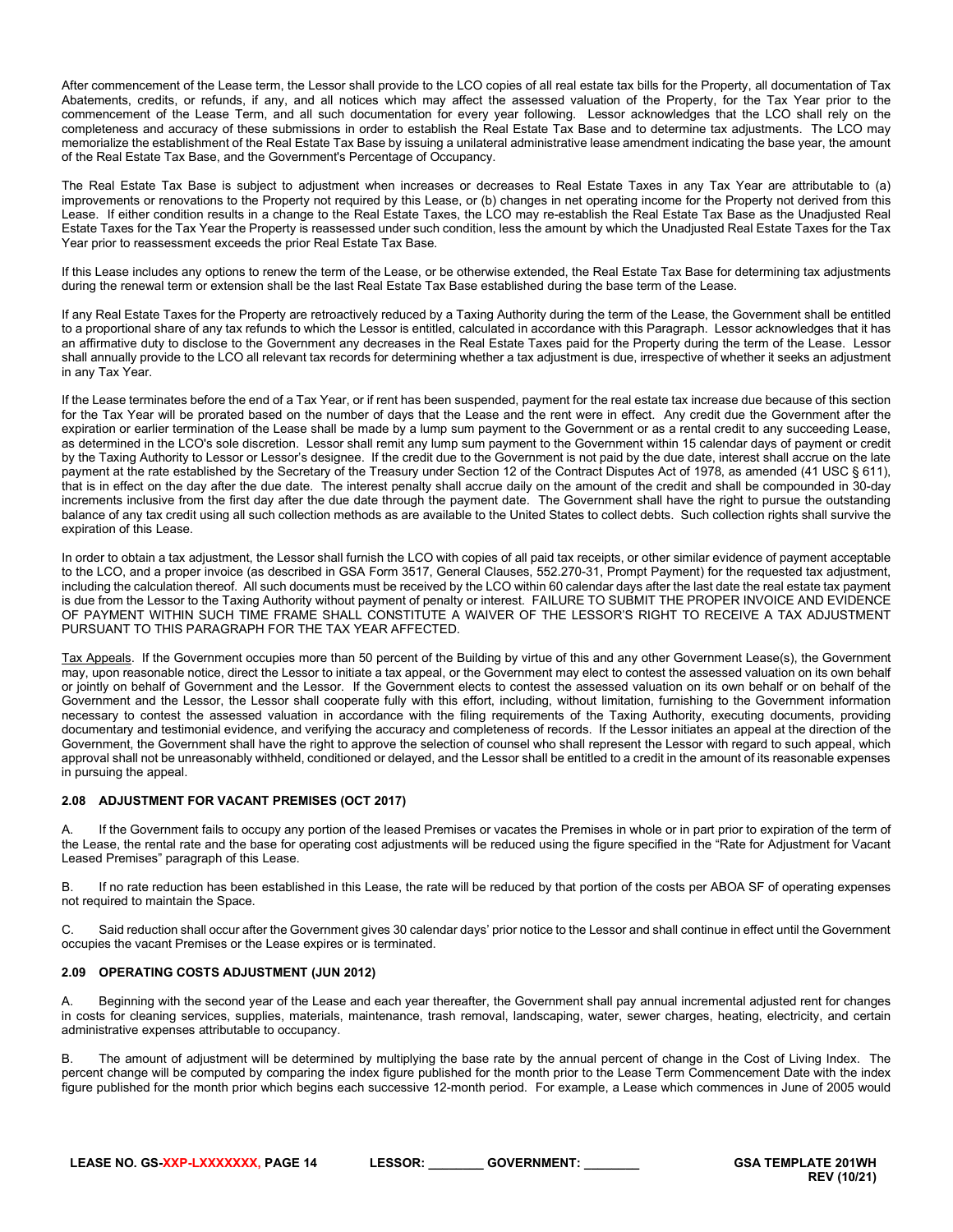use the index published for May of 2005, and that figure would be compared with the index published for May of 2006, May of 2007, and so on, to determine the percent change. The Cost of Living Index will be measured by the Department of Labor revised Consumer Price Index for Urban Wage Earners and Clerical Workers (CPI-W), U.S. city average, all items, (1982 to 1984 = 100) published by the Bureau of Labor Statistics. Payment will be made with the monthly installment of fixed rent. Rental adjustments will be effective on the anniversary date of the Lease; however, payment of the adjusted rental rate will become due on the first workday of the second month following the publication of the Cost of Living Index for the month prior to the commencement of each 12-month period.

C. In the event of any decreases in the Cost of Living Index occurring during the term of the occupancy under the Lease, the rental amount will be reduced accordingly. The amount of such reductions will be determined in the same manner as increases in rent provided under this paragraph.

D. If the Government exercises an option to extend the Lease term at the same rate as that of the original term, the option price will be based on the adjustment during the original term. Annual adjustments will continue.

#### <span id="page-14-0"></span>**2.10 ADDITIONAL POST-AWARD FINANCIAL AND TECHNICAL DELIVERABLES (JUN 2012)**

A. If the Lessor is a HUBZone small business concern (SBC) that did not waive the price evaluation preference, the Lessor shall provide a certification within 10 days after Lease award to the LCO (or representative designated by the LCO) that the Lessor was an eligible HUBZone SBC on the date of award. If it is determined within 20 days after award that a HUBZone SBC Offeror that has been awarded the Lease was not an eligible HUBZone SBC at the time of award, and the HUBZone SBC Lessor failed to provide the LCO with information regarding a change to its HUBZone eligibility prior to award, then the Lease shall be subject, at the LCO's discretion, to termination, and the Government will be relieved of all obligations to the Lessor in such an event and not be liable to the Lessor for any costs, claims or damages of any nature whatsoever.

B. Within **XX** days after Lease award, the Lessor shall provide to the LCO (or representative designated by the LCO) evidence of:

- 1. A firm commitment of funds in an amount sufficient to perform the work.
- 2. The names of at least two proposed construction contractors, as well as evidence of the contractors' experience, competency, and performance capabilities with construction similar in scope to that which is required herein.
- 3. The license or certification to practice in the state where the Building is located from the individual(s) and/or firm(s) providing architectural and engineering design services.

C. The Government shall have the right to withhold approval of design intent drawings (DIDs) until the conditions specified in sub-paragraphs A and B have been satisfied.

D. Within ten (10) calendar days after the LCO issues the Notice To Proceed (NTP) for TI construction, the Lessor shall provide to the LCO evidence of:

- 1. Award of a construction contract for TIs with a firm completion date. This date must be in accordance with the construction schedule for TIs as described in the "Schedule for Completion of Space" paragraph of this Lease.
- <span id="page-14-1"></span>2. Issuance of required permits for construction of the TIs.

#### **2.11 RELOCATION ASSISTANCE ACT (APR 2011)**

If the Lessor satisfies the requirements of this Lease by performing new construction on an improved site, and such new construction will result in the displacement of individuals or businesses, the Lessor shall be responsible for payment of relocation costs in accordance with the Uniform Relocation Assistance and Real Property Acquisition Policies Act of 1970 (Public Law 91-646), as amended, and the implementing regulations at 49 CFR Part 24.

B. The Lessor shall give GSA the name of the person and agency to be providing the relocation assistance to site tenants. In addition, the Lessor must provide background information about the relocation agency and references for which the relocation agent has performed relocation assistance in the past.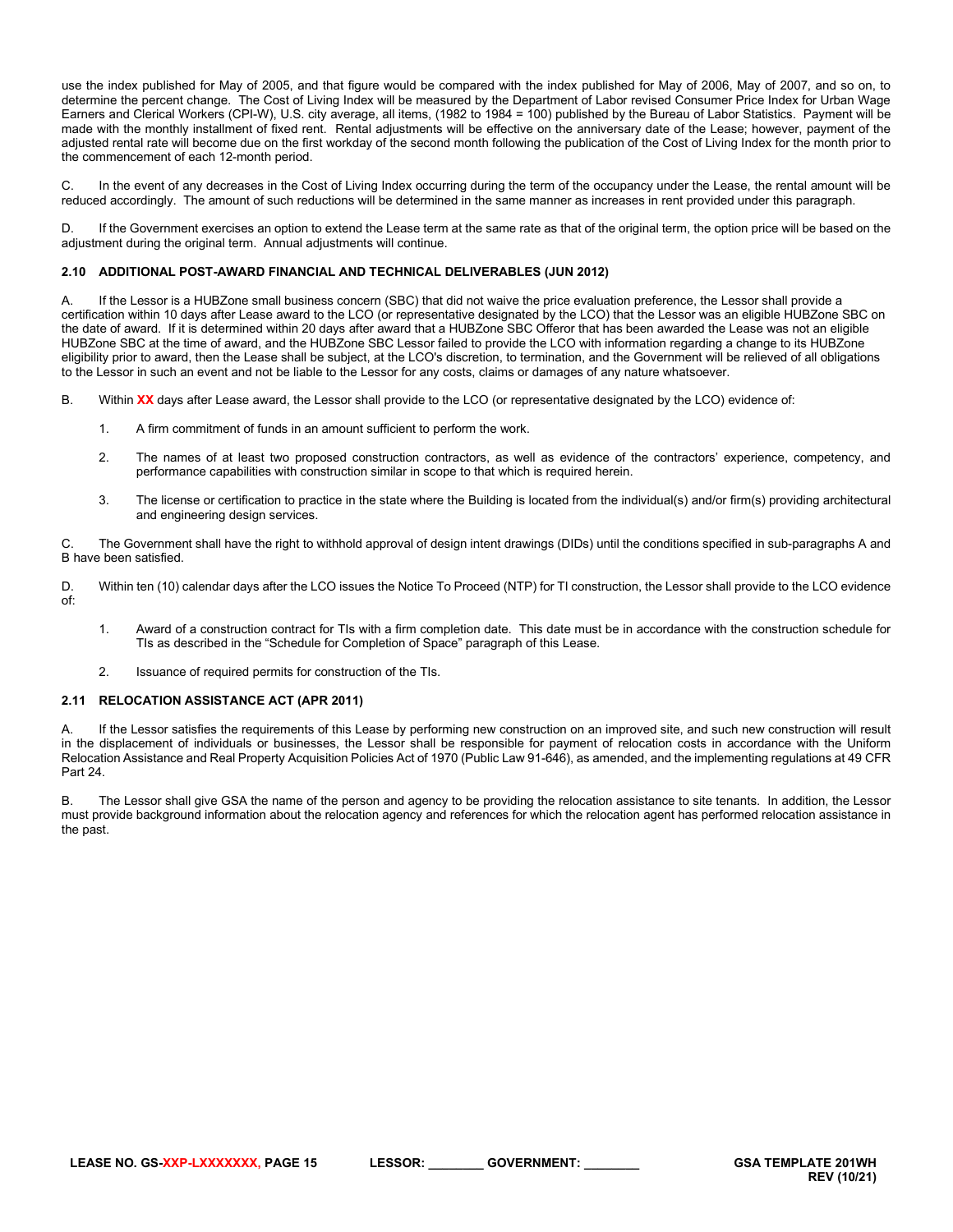# <span id="page-15-0"></span>**SECTION 3 CONSTRUCTION STANDARDS AND SHELL COMPONENTS**

#### <span id="page-15-1"></span>**3.01 LABOR STANDARDS (OCT 2016)**

If the Lessor proposes to satisfy the requirements of this Lease through the construction of a new Building or the complete rehabilitation or reconstruction of an existing Building, and the Government will be the sole or predominant tenant such that any other use of the Building will be functionally or quantitatively incidental to the Government's use and occupancy, the following FAR clauses shall apply to all work (including shell and TIs) performed prior to the Government's acceptance of space as substantially complete. Full text versions of these clauses are available upon request from the LCO. Full text versions are also available a[t HTTPS://WWW.ACQUISITION.GOV/?Q=BROWSEFAR.](https://www.acquisition.gov/?q=browsefar)

52.222-4 Contract Work Hours and Safety Standards Act—Overtime Compensation<br>52.222-5 Construction Wage Rate Reguirements - Secondary Site of the Work

- 52.222-5 Construction Wage Rate Requirements Secondary Site of the Work<br>52.222-6 Construction Wage Rate Requirements
- 52.222-6 Construction Wage Rate Requirements<br>52.222-7 Withholding of Funds
- 52.222-7 Withholding of Funds
- Payrolls and Basic Records
- 52.222-9 Apprentices and Trainees
- 52.222-10 Compliance with Copeland Act Requirements
- 52.222-11 Subcontracts (Labor Standards)
- 52.222-12 Contract Termination-Debarment
- 52.222-13 Compliance with Construction Wage Rate Requirements and Related Regulations
- 52.222-14 Disputes Concerning Labor Standards
- 52.222-15 Certification of Eligibility

#### <span id="page-15-2"></span>**3.02 WORK PERFORMANCE (JUN 2012)**

All work in performance of this Lease shall be done by skilled workers or mechanics and shall be acceptable to the LCO. The LCO may reject the Lessor's workers 1) if such are unlicensed, unskilled, or otherwise incompetent, or 2) if such have demonstrated a history of either untimely or otherwise unacceptable performance in connection with work carried out in conjunction with either this contract or other government or private contracts.

## <span id="page-15-3"></span>**3.03 EXISTING FIT-OUT, SALVAGED, OR REUSED BUILDING MATERIAL (OCT 2019)**

A. Items and materials existing in the Premises, or to be removed from the Premises during the demolition phase, are eligible for reuse in the construction phase of the project. The reuse of items and materials is preferable to recycling them; however, items considered for reuse shall be in refurbished condition and shall meet the quality standards set forth by the Government in this Lease. In the absence of definitive quality standards, the Lessor is responsible to confirm that the quality of the item(s) in question shall meet or exceed accepted industry or trade standards for first quality commercial grade applications.

B. Unless waived by the LCO, the Lessor shall submit a reuse plan for leases 10,000 RSF or greater. The Government will not pay for existing fixtures and other TIs accepted in place. However, the Government will reimburse the Lessor, as part of the TIA, the costs to repair or improve such fixtures or improvements identified on the reuse plan and approved by the LCO.

#### <span id="page-15-4"></span>**3.04 CONSTRUCTION WASTE MANAGEMENT (OCT 2021)**

For leases 10,000 RSF or greater, the requirements below apply:

A. Recycling construction waste is mandatory for initial space alterations for TIs and subsequent alterations under the Lease.

B. SUBMITTAL REQUIREMENT: Prior to construction commencement, a proposed plan following industry standards to recycle construction waste. The construction waste management plan shall quantify material diversion goals and maximize the materials to be recycled and/or salvaged (at least 50 percent) from construction, demolition, and packaging debris. Where the small quantity of material, the extraordinarily complex nature of the waste disposal method, or prohibitive expense for recycling would represent a genuine hardship, the Government, upon written request of the Lessor and approval of the LCO, may permit alternative means of disposal.

C. The Lessor shall recycle the following items during both the demolition and construction phases of the project, subject to economic evaluation and feasibility: Ceiling grid and tile, light fixtures, including proper disposal of any transformers, ballasts, and fluorescent light bulbs, duct work and HVAC equipment, wiring and electrical equipment, aluminum and/or steel doors and frames, hardware, drywall, steel studs, carpet, carpet backing, and carpet padding, wood, insulation, cardboard packaging, pallets, windows and glazing materials, all miscellaneous metals (as in steel support frames for filing equipment), and all other finish and construction materials.

If any waste materials encountered during the demolition or construction phase are found to contain lead, asbestos, polychlorinated biphenyls (PCBs) (such as fluorescent lamp ballasts), or other harmful substances, they shall be handled and removed in accordance with Federal and state laws and requirements concerning hazardous waste.

E. In addition to providing "one time" removal and recycling of large scale demolition items such as carpeting or drywall, the Lessor shall provide continuous facilities for the recycling of incidental construction waste during the initial construction.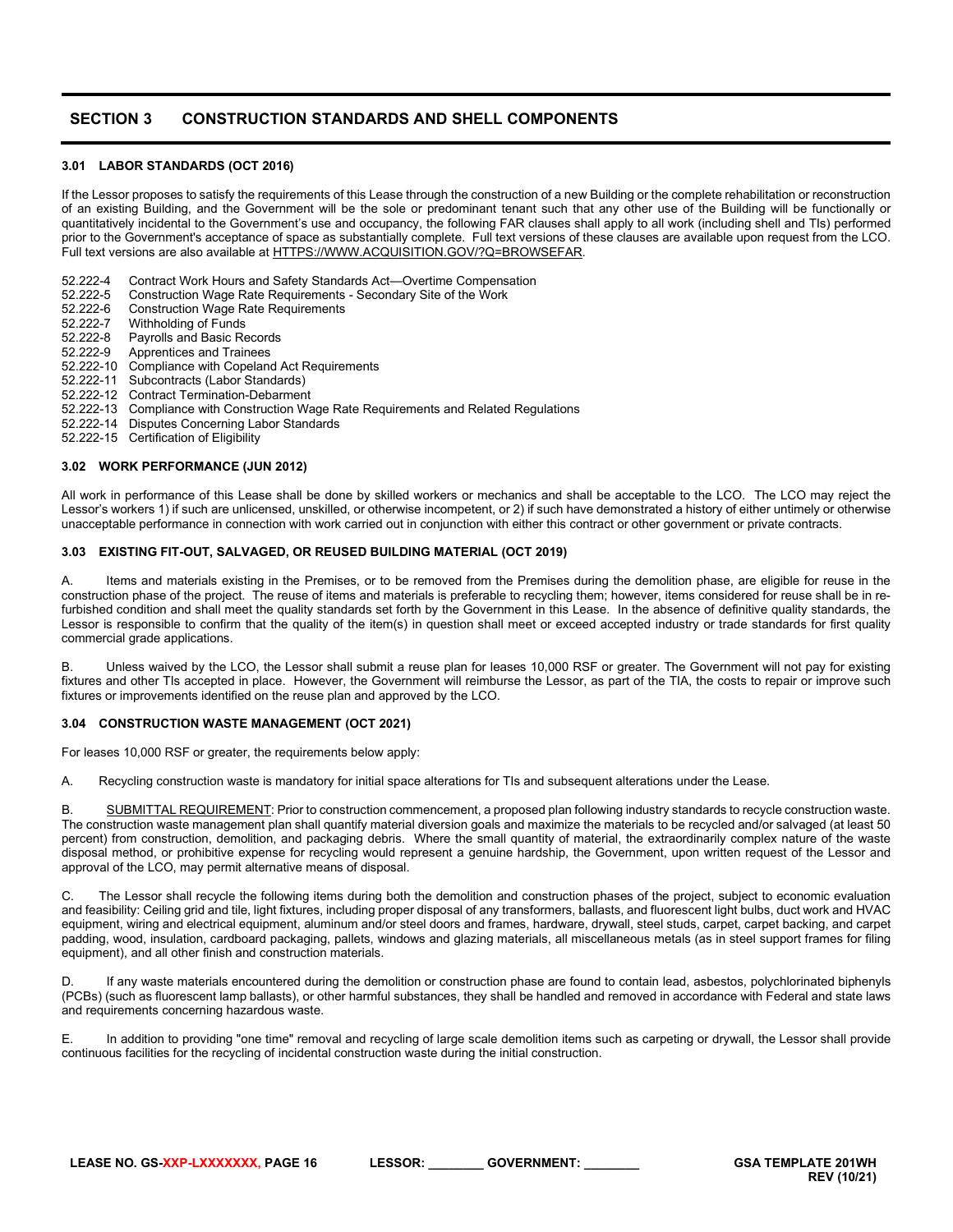F. Construction materials recycling records shall be maintained by the Lessor and shall be accessible to the LCO. Records shall include materials recycled or land-filled, quantity, date, and identification of hazardous wastes.

# <span id="page-16-0"></span>**3.05 WOOD PRODUCTS (OCT 2019)**

A. Particle board, strawboard, and plywood materials used shall be free of formaldehyde or sufficiently aged prior to use such that indoor air levels in the finished leased space shall not exceed 0.016 parts per million (ppm) of formaldehyde..

B. All materials comprised of combustible substances, such as wood plywood and wood boards, shall be treated with fire retardant chemicals by a pressure impregnation process or other methods that treats the materials throughout as opposed to surface treatment.

C. For leases 10,000 RSF or greater, new installations of wood products shall not contain wood from endangered wood species, as listed by the Convention on International Trade in Endangered Species. The list of species can be found at HTTP://WWW.WOOD-DATABASE.COM/WOOD-<br>ARTICLES/RESTRICTED-AND-ENDANGERED-WOOD-SPECIES/ or https://www.fws.gov/international/plants/c [ARTICLES/RESTRICTED-AND-ENDANGERED-WOOD-SPECIES/](http://www.wood-database.com/wood-articles/restricted-and-endangered-wood-species/) or [https://www.fws.gov/international/plants/current-cites-listings-of-tree](https://www.fws.gov/international/plants/current-cites-listings-of-tree-species.html)[species.html.](https://www.fws.gov/international/plants/current-cites-listings-of-tree-species.html) In addition, the Lessor is encouraged to use independently certified forest products. For information on certification and certified wood products, refer to the Forest Stewardship Council United States [\(HTTPS://US.FSC.ORG/EN-US\)](https://us.fsc.org/en-us), or the Sustainable Forestry Initiative [\(HTTP://WWW.SFIPROGRAM.ORG/\)](http://www.sfiprogram.org/).

# <span id="page-16-1"></span>**3.06 ADHESIVES AND SEALANTS (OCT 2019)**

A. All adhesives employed (including, but not limited to, adhesives for carpet, carpet tile, plastic laminate, wall coverings, adhesives for wood, or sealants) shall meet the requirements of the manufacturer of the products adhered or involved. The Lessor shall use adhesives and sealants with no heavy metals and that do not result in indoor air levels above 0.016 parts per million (ppm) of formaldehyde. Adhesives and other materials used for the installation of carpets shall be limited to those having a flash point of 140 degrees F or higher.

B. For leases 10,000 RSF or greater the Lessor is encouraged to use applicable environmentally preferable criteria that are recommended in the Green Procurement Compilation at [HTTPS://SFTOOL.GOV/GREENPROCURMENT](https://sftool.gov/GREENPROCURMENT) and https://sftool.gov/greenprocurement/greenproducts/8/miscellaneous/1238/adhesives/0

#### <span id="page-16-2"></span>**3.07 BUILDING SHELL REQUIREMENTS (WAREHOUSE) (OCT 2016)**

**A.** The Building Shell shall be designed, constructed, and maintained in accordance with the standards set forth herein and completed prior to acceptance of Space. For pricing, fulfillment of all requirements not specifically designated as TIs, Building Specific Amortized Capital, Operating Costs, or other rent components as indicated shall be deemed included in the Shell Rent.

Base structure and Building enclosure components shall be complete. All common areas accessible by the Government, such as lobbies, fire egress corridors and stairwells, elevators, garages, and service areas, shall be complete. Restrooms shall be complete and operational with an adequate number of fixtures for men and women to meet current local codes based on building occupancy and use. All newly installed Building shell components, including but not limited to, heating and ventilation, electrical, ceilings, sprinklers, etc., shall be furnished, installed, and coordinated with TIs. Circulation corridors are provided as part of the base Building only on multi-tenanted buildings where the corridor is common to more than one tenant. In single tenant buildings, only the fire egress corridor(s) necessary to meet code is provided as part of the shell.

C. The Building Shell rental rate shall also include, but is not limited to, costs included listed under Section II of GSA Form 1217, Lessor's Annual Cost Statement, including insurance, taxes, lease commission and management, in addition to profit, reserve costs and loan financing for the Building.

#### <span id="page-16-3"></span>**3.08 RESPONSIBILITY OF THE LESSOR AND LESSOR'S ARCHITECT/ENGINEER (JUN 2012)**

The Lessor shall be responsible for the professional quality, technical accuracy, and the coordination of all designs, drawings, specifications, and other services furnished by the Lessor under this contract. The Lessor shall, without additional compensation, correct or revise any errors or deficiencies in its designs, drawings, specifications, or other services.

B. THE LESSOR REMAINS SOLELY RESPONSIBLE FOR DESIGNING, CONSTRUCTING, OPERATING, AND MAINTAINING THE LEASED PREMISES IN FULL ACCORDANCE WITH THE REQUIREMENTS OF THE LEASE. The Government retains the right to review and approve many aspects of the Lessor's design, including without limitation, review of the Lessor's design and construction drawings, shop drawings, product data, finish samples, and completed base building and TI construction. Such review and approval is intended to identify potential design flaws, to minimize costly misdirection of effort, and to assist the Lessor in its effort to monitor whether such design and construction comply with applicable laws and satisfy all Lease requirements.

C. Neither the Government's review, approval or acceptance of, nor payment through rent of the services required under this contract, shall be construed to operate as a waiver of any rights under this contract or of any cause of action arising out of the performance of this contract, and the Lessor shall be and remain liable to the Government in accordance with applicable law for all damages to the Government caused by the Lessor's negligent performance of any of the services required under this Lease.

D. Design and construction and performance information is contained throughout several of the documents which comprise this Lease. The Lessor shall provide to space planners, architects, engineers, construction contractors, etc., all information required whether it is found in this Lease, special requirements and attachments, price lists, or design intent drawings. Reliance upon one of these documents to the exclusion of any other may result in an incomplete understanding of the scope of the work to be performed and/or services to be provided.

#### <span id="page-16-4"></span>**3.09 QUALITY AND APPEARANCE OF BUILDING (WAREHOUSE) (MAY 2014)**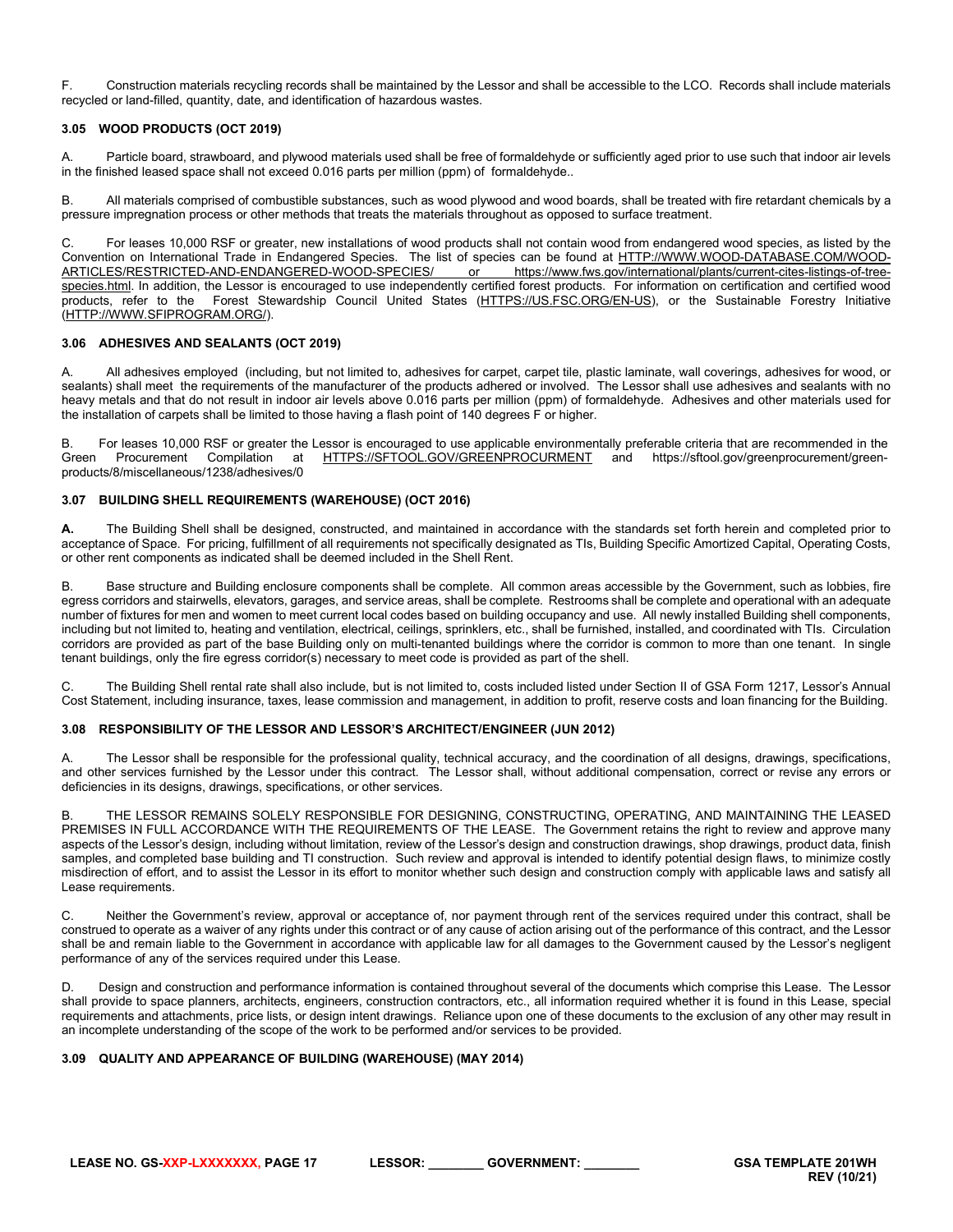The Building in which the leased Space is located shall be designed, built, and maintained in good condition, suitable for Lessee's use at all times, and in accordance with the requirements of this Lease.

# <span id="page-17-0"></span>**3.10 VESTIBULES (OCT 2020)**

A. Vestibules shall be provided at public entrances wherever entry to the Space is directly from the outside. In the event of negative air pressure conditions, provisions shall be made for equalizing air pressure. For measurement purposes, vestibules are considered building support space and not ABOA.

B. The Lessor shall provide permanent entryway systems (such as grilles or grates) to control dirt and particulates from entering the Building at all primary exterior entryways.

# <span id="page-17-1"></span>**3.11 MEANS OF EGRESS (WAREHOUSE) (MAY 2015)**

Prior to occupancy, the Premises and any parking garage areas shall meet or will be upgraded to meet, either the applicable egress requirements in the National Fire Protection Association, Life Safety Code (NFPA 101), or the International Code Council, International Building Code (IBC), each current as of the Lease Award Date, or use an alternative approach or method that achieves an equivalent level of safety deemed acceptable by the Government.

B. The Space shall have unrestricted access to a minimum of two remote exits on each floor of Government occupancy.

C. Doors shall not be locked in the direction of egress unless equipped with special locking hardware in accordance with requirements of NFPA 101 or the IBC.

# <span id="page-17-2"></span>**3.12 AUTOMATIC FIRE SPRINKLER SYSTEM (WAREHOUSE) (MAY 2014)**

A. Any portion of the space located below-grade, including parking garage areas, and all areas in a building referred to as "hazardous areas" (defined in National Fire Protection Association (NFPA) 101) that are located within the entire Building (including non-Government areas) shall be protected by an automatic fire sprinkler system.

B. The entire warehouse building shall be protected throughout by an automatic fire sprinkler system(s) when the offered space exceeds 10,000 rentable square feet in area.

C. Automatic fire sprinkler system(s) shall be installed in accordance with the requirements of NFPA 13, Standard for the Installation of Sprinkler Systems that was in effect on the actual date of installation.

D. Automatic fire sprinkler system(s) shall be maintained in accordance with the requirements of NFPA 25, Standard for the Inspection, Testing, and Maintenance of Water-based Fire Protection Systems (current as of the Lease Award Date).

#### <span id="page-17-3"></span>**3.13 FIRE ALARM SYSTEM (WAREHOUSE) (MAY 2014)**

A. A Building-wide fire alarm system shall be installed when the offered Space exceeds 40,000 square feet of RSF.

B. The fire alarm system shall be installed in accordance with the requirements of NFPA 72, National Fire Alarm and Signaling Code that was in effect on the actual date of installation.

C. Fire alarm systems shall be maintained in accordance with the requirements of NFPA 72, National Fire Alarm and Signaling Code (current as of the Lease Award Date).

D. The fire alarm system shall transmit all fire alarm signals to the local fire department via any of the following means: directly to the local fire department, to the (911) public communications center, to a central station, to a remote supervising station, or to a proprietary supervising station.

E. If the Building's fire alarm control unit is over 25 years old as of the date of award of this Lease, Lessor shall install a new fire alarm system in accordance with the requirements of NFPA 72, National Fire Alarm and Signaling Code (current as of the Lease Award Date), prior to Government acceptance and occupancy of the Space.

#### <span id="page-17-4"></span>**3.14 ENERGY INDEPENDENCE AND SECURITY ACT (MAR 2016)**

#### A. Energy-related Requirements:

The Energy Independence and Security Act (EISA) establishes the following requirements for Government leases in Buildings that have not earned the ENERGY STAR® Label conferred by the Environmental Protection Agency (EPA) within one year prior to the due date for final proposal revisions ("most recent year").

2. If this Lease was awarded under any of EISA's Section 435 statutory exceptions, the Lessor shall either:

a. Earn the ENERGY STAR® Label prior to acceptance of the Space (or not later than one year after the Lease Award Date of a succeeding or superseding Lease); or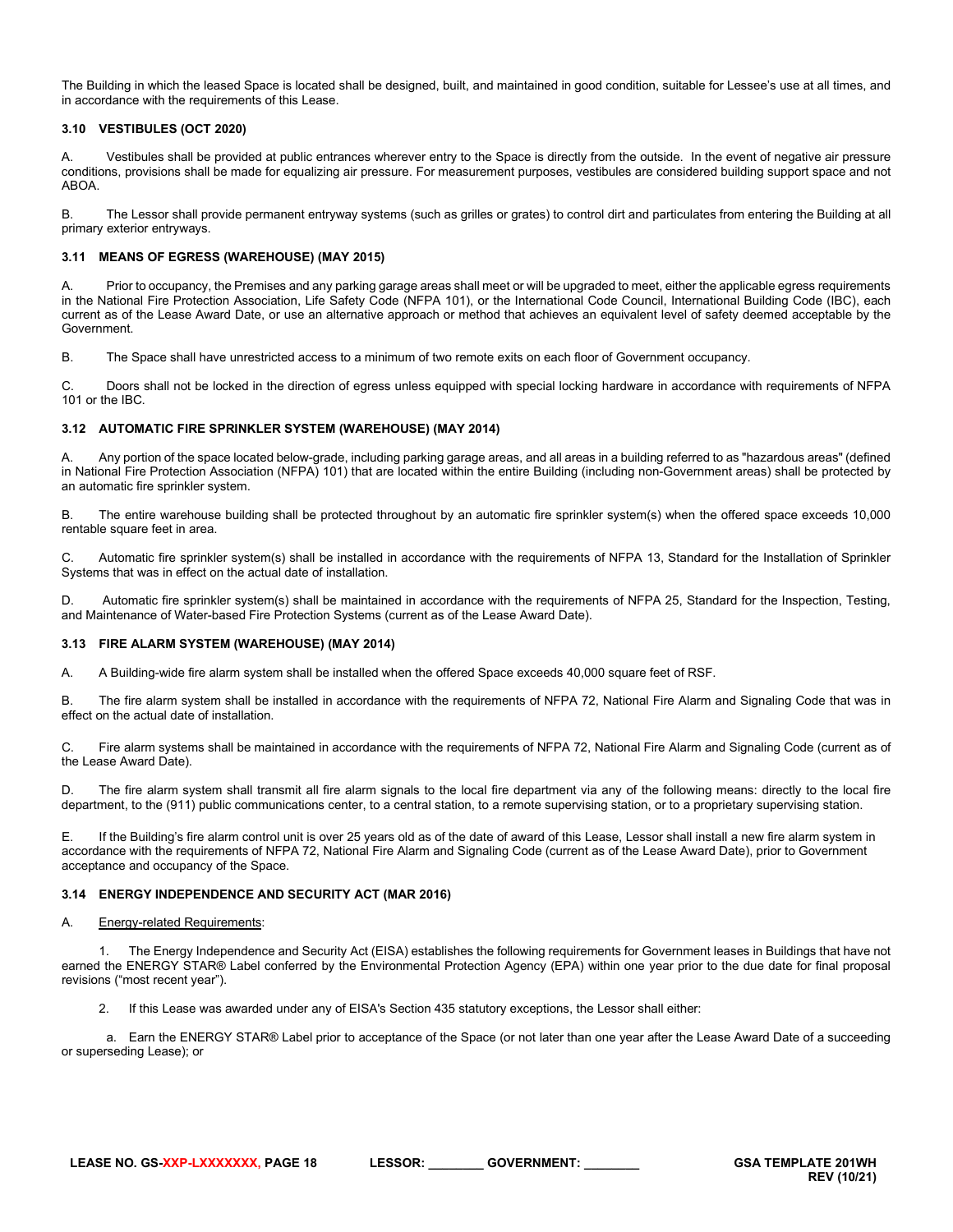b. (i) Complete energy efficiency and conservation improvements if any, agreed to by Lessor in lieu of earning the ENERGY STAR® Label prior to acceptance of the Space (or not later than one year after the Lease Award Date of a succeeding or superseding lease); and

(ii) Obtain and publicly disclose the Building's current ENERGY STAR® score (using EPA's Portfolio Manager tool), unless the Lessor cannot access whole building utility consumption data, or there is no building category within Portfolio Manager to benchmark against, including spaces—<br>That are located in States with privacy laws that provide that utilit That are located in States with privacy laws that provide that utilities shall not provide such

- information to multitenant building owners; and II. For which tenants do not provide energy consumption information to the commercial building owner in
	- response to a request from the building owner. (A Federal agency that is a tenant of the space shall provide to the building owner, or authorize the owner to obtain from the utility, the energy consumption information of the space for the benchmarking and disclosure required by this subparagraph D).
	- III. That cannot be benchmarked (scored) using EPA's Portfolio Manager tool because of excessive vacancy; in which case Lessor agrees to obtain the score and publicly disclose it within 120 days of the eligibility to obtain a score using the EPA Portfolio Manager tool.

Note: "public disclosure" means posting the Energy Star® score on state or local websites in those areas that have applicable disclosure mandates, and reporting the score to the Government via Portfolio Manager. In the absence of an applicable state or local disclosure mandate, Lessor shall either generate and display the Energy Star® score in a public space at the building location or post the score on Lessor's or Lessor's Parent/Affiliate website.

If this Lease was awarded to a Building to be built or to a Building predominantly vacant as of the due date for final proposal revisions and was unable to earn the ENERGY STAR® label for the most recent year (as defined above) due to insufficient occupancy, but was able to demonstrate sufficient evidence of capability to earn the ENERGY STAR® label, then Lessor must earn the ENERGY STAR® label within 18 months after occupancy by the Government.

4. The Lessor is encouraged to purchase at least 50 percent of the Government tenant's electricity from renewable sources.

# B. Hydrology-related Requirements:

1. Per EISA Section 438, the sponsor of any development or redevelopment project involving a Federal facility with a footprint that exceeds 5,000 square feet shall use site planning, design, construction, and maintenance strategies for the property to maintain or restore, to the maximum extent technically feasible, the predevelopment hydrology of the Property with regard to the temperature, rate, volume, and duration of flow. If the Lessor proposes to satisfy the Government's space requirements through a development or redevelopment project, and the Government will be the sole or predominant tenant such that any other use of the Property will be functionally or quantitatively incidental to the Government's use, the Lessor is required to implement hydrology maintenance and restoration requirements as required by EISA Section 438.

a. For the purposes of applying EISA Section 438 in this Lease, "sponsor" shall mean "Lessor", and "exceeds 5,000 square feet" shall mean construction that disturbs 5,000 square feet or more of land area at the Property or on adjoining property to accommodate the Government's requirements, or at the Property for whatever reason. Information regarding implementation of the hydrology maintenance and restoration requirements can be found at: http://www.epa.gov/greeningepa/technical-guidance-implementing-stormwater-runoff-requirements-federal-projects

b. Lessor is required to implement these hydrology maintenance and restoration requirements to the maximum extent technically feasible, prior to acceptance of the Space, (or not later than one year after the Lease Award Date or Lease Term Commencement Date, whichever is later, of a succeeding or superseding lease). Additionally, this Lease requires EISA Section 438 storm water compliance not later than one year from the date of any applicable disturbance (as defined in EISA Section 438) of more than 5,000 square feet of ground area if such disturbance occurs during the term of the Lease if the Government is Government is the sole or predominant tenant. In the event the Lessor is required to comply with EISA Section 438, Lessor shall furnish the Government, prior to the filing for permits for the associated work, with a certification from Lessor's engineer that the design meets the hydrology maintenance and restoration requirements of EISA Section 438.

# <span id="page-18-0"></span>**3.15 ELEVATORS (WAREHOUSE) (OCT 2020)**

A. Lessor shall provide suitable passenger elevator and, when required by Government, freight elevator service to any portion of the Premises not having ground level access. Service shall be available during the normal hours of operation specified in this Lease. However, one passenger elevator and, when required by Government, one freight elevator shall be available at all times for Government use. When a freight elevator is required by the Government, it shall be accessible to the loading areas. When possible, Lessor shall provide Government with 24-hour advance notice if the service is to be interrupted for more than 1-1/2 hours. Lessor shall schedule normal service interruption outside of the Government's normal working hours. Lessor shall also use best efforts to minimize the frequency and duration of unscheduled interruptions.

B. Code: Elevators shall conform to the requirements of the American Society of Mechanical Engineers ASME A17.1/CSA B44, Safety Code for Elevators and Escalators that were in effect based on the elevator installation date code year. Elevators shall be provided with Phase I emergency recall operation and Phase II emergency in-car operation in accordance with ASME A17.1/CSA B44. Fire alarm initiating devices (e.g., smoke detectors) used to initiate Phase I emergency recall operation shall be installed in accordance with the requirements of NFPA 72, National Fire Alarm and Signaling Code (actual date of installation). The elevators shall be inspected and maintained in accordance with the current edition of the ASME A17.2, Inspector's Manual for Elevators. Except for the reference to ASME A17.1 in ABAAS, Section F105.2.2, all elevators must meet ABAAS requirements for accessibility in Sections 407, 408, and 409 of ABAAS.

C. Safety Systems: Elevators shall be equipped with telephones or other two-way emergency communication systems. The system used shall be marked and shall reach an emergency communication location staffed 24 hours per day, 7 days per week.

D. Speed: The passenger elevators shall have a capacity to transport in 5 minutes 15 percent of the normal population of all upper floors (based on 150 SF per person). Further, the dispatch interval between elevators during the up-peak demand period shall not exceed 35 seconds.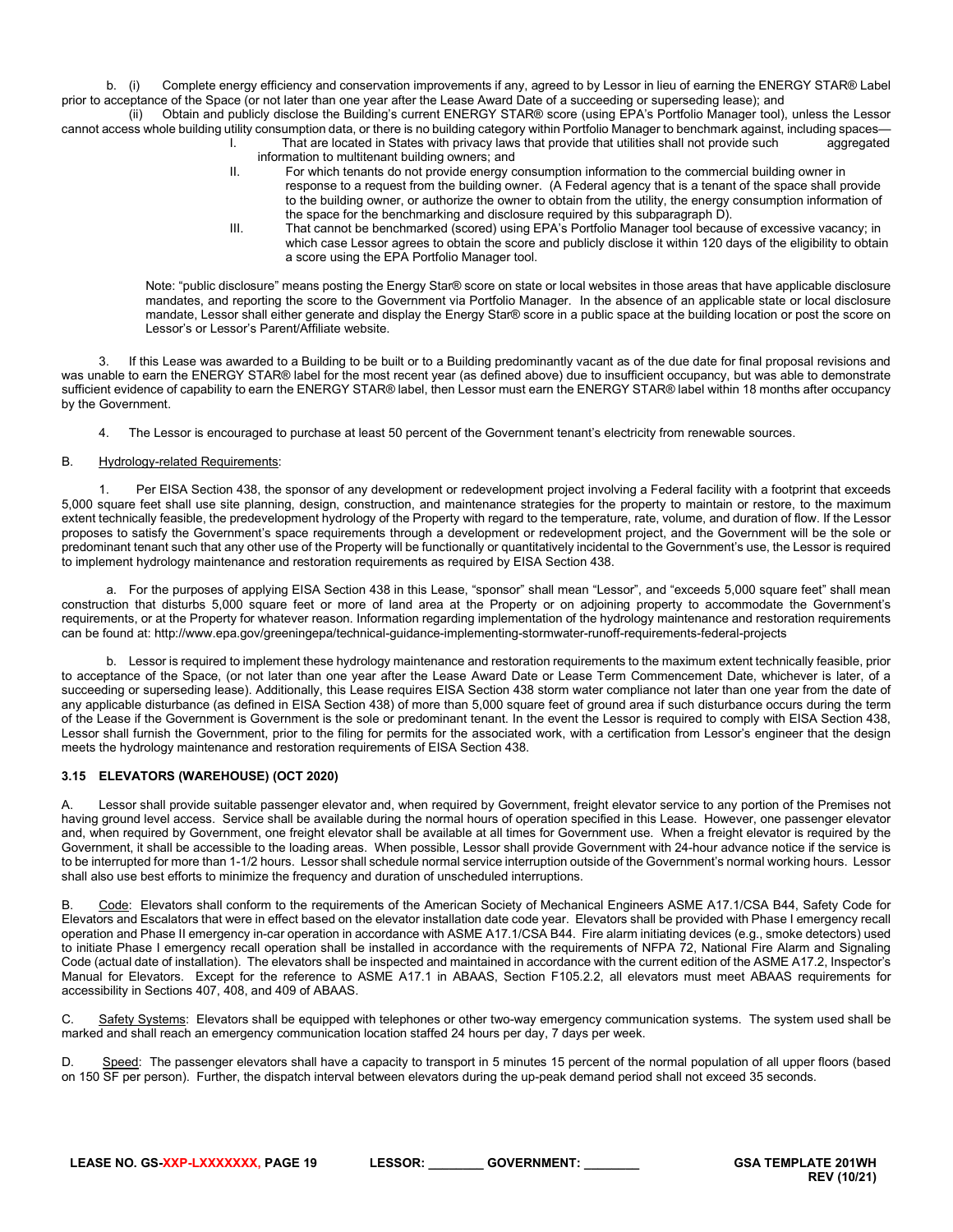E. Interior Finishes: Passenger elevator cab walls must present a quality image and be sufficiently durable to withstand heavy use, Materials must be installed on removable panels or other replaceable devices to facilitate maintenance and renewal of finishes and shall be subject to approval by the LCO. Ceilings must be replaceable. In passenger elevators recessed down lights or indirect fixtures should be used. Passenger elevator cab floors shall be approved by the LCO and shall be carpet, wood, or high-quality resilient flooring materials. If carpet, use materials with low pile height and high density, and otherwise conform to the requirements of this lease, including sustainability requirements. Finishes for freight elevators must be very durable and easy to clean. Stainless steel walls and doors are preferred. Flooring must be sheet vinyl or resilient vinyl tile. Ceiling light fixtures must be recessed and protected from possible damage.

# <span id="page-19-0"></span>**3.16 FLAGPOLE (SEP 2013)**

If the Government is the sole occupant of the Building, a flagpole shall be provided at a location to be approved by the LCO. The flag of the United States of America will be provided by the Lessor, as part of shell rent and replaced at all times during the Lease term when showing signs of wear.

# <span id="page-19-1"></span>**3.17 DEMOLITION (JUN 2012)**

The Lessor shall remove existing abandoned electric, telephone, and data cabling and devices, as well as any other improvements or fixtures in place to accommodate the Government's requirements. Any demolition of existing improvements that is necessary to satisfy the Government's layout shall be done at the Lessor's expense.

# <span id="page-19-2"></span>**3.18 ACCESSIBILITY (FEB 2007)**

The Building, leased Space, and areas serving the leased Space shall be accessible to persons with disabilities in accordance with the Architectural Barriers Act Accessibility Standard (ABAAS), Appendices C and D to 36 CFR Part 1191 (ABA Chapters 1 and 2, and Chapters 3 through 10). To the extent the standard referenced in the preceding sentence conflicts with local accessibility requirements, the more stringent shall apply.

#### <span id="page-19-3"></span>**3.19 EXTERIOR AND COMMON AREA DOORS AND HARDWARE (WAREHOUSE) (MAY 2014)**

A. Exterior Building doors and doors necessary to the lobbies, common areas, and core areas shall be required. This does not include suite entry or interior doors specific to TIs.

B. Exterior doors shall be weather tight and shall open outward. Hinges, pivots, and pins shall be installed in a manner which prevents removal when the door is closed and locked. These doors shall have a minimum clear opening of 32" clear wide x 80" high (per leaf). Doors shall be heavy duty, flush, (1) hollow steel construction, (2) solid core wood, or (3) insulated tempered glass. As a minimum requirement, hollow steel doors shall be fully insulated, flush, #16-gauge hollow steel. Solid-core wood doors and hollow steel doors shall be at least 1-3/4 inches thick. Door assemblies shall be of durable finish and shall have an aesthetically pleasing appearance acceptable to the LCO. The opening dimensions and operations shall conform to the governing building, fire safety, accessibility for the disabled, and energy codes and/or requirements. Fire door assemblies shall be listed and labeled. Labels on fire door assemblies shall be maintained in a legible condition. Fire door assemblies and their accompanying hardware, including frames and closing devices shall be installed in accordance with the requirements of NFPA 80, Standard for Fire Doors and Other Opening Protectives. Doors shall not be locked in the direction of egress unless equipped with special locking hardware in accordance with requirements of NFPA 101 or the International Building Code (IBC) as of the Award Date of this Lease.

C. Exterior doors and all common area doors shall have door handles or door pulls with heavyweight hinges. All doors shall have corresponding doorstops (wall or floor mounted) and silencers. All public use doors and restroom doors shall be equipped with kick plates. All doors shall have automatic door closers. All Building exterior doors shall have locking devices installed to reasonably deter unauthorized entry. The Lessor is encouraged to avoid the use of chrome-plated hardware.

D. There shall be unrestrictive access to a minimum of two remote exits on each floor of the Government's occupancy.

E. Loading docks shall have a roll-up coiling type door with lock.

#### <span id="page-19-4"></span>**3.20 DOORS: IDENTIFICATION (APR 2011)**

All signage required in common areas unrelated to tenant identification shall be provided and installed by the Lessor.

#### <span id="page-19-5"></span>**3.21 WINDOWS (OCT 2020)**

A. Office Space shall have windows in each exterior bay unless waived by the LCO.

B. All exterior window assemblies shall be weather resistant and weather tight. Operable windows that open shall be equipped with secure latches. Off-street, ground-level windows and those accessible from adjacent roofs, and other structures that can be opened must be fitted with a secure latch. Windows intended for use as a secondary means of egress must be openable from the egress side (e.g., inside) of the Building without the use of a key, tool, or special knowledge or effort for operation from the egress side.

#### <span id="page-19-6"></span>**3.22 PARTITIONS: GENERAL (OCT 2019)**

A. Partitions in public areas shall be marble, granite, hardwood, or drywall covered with durable wall covering or high performance coating, or equivalent pre-approved by the LCO.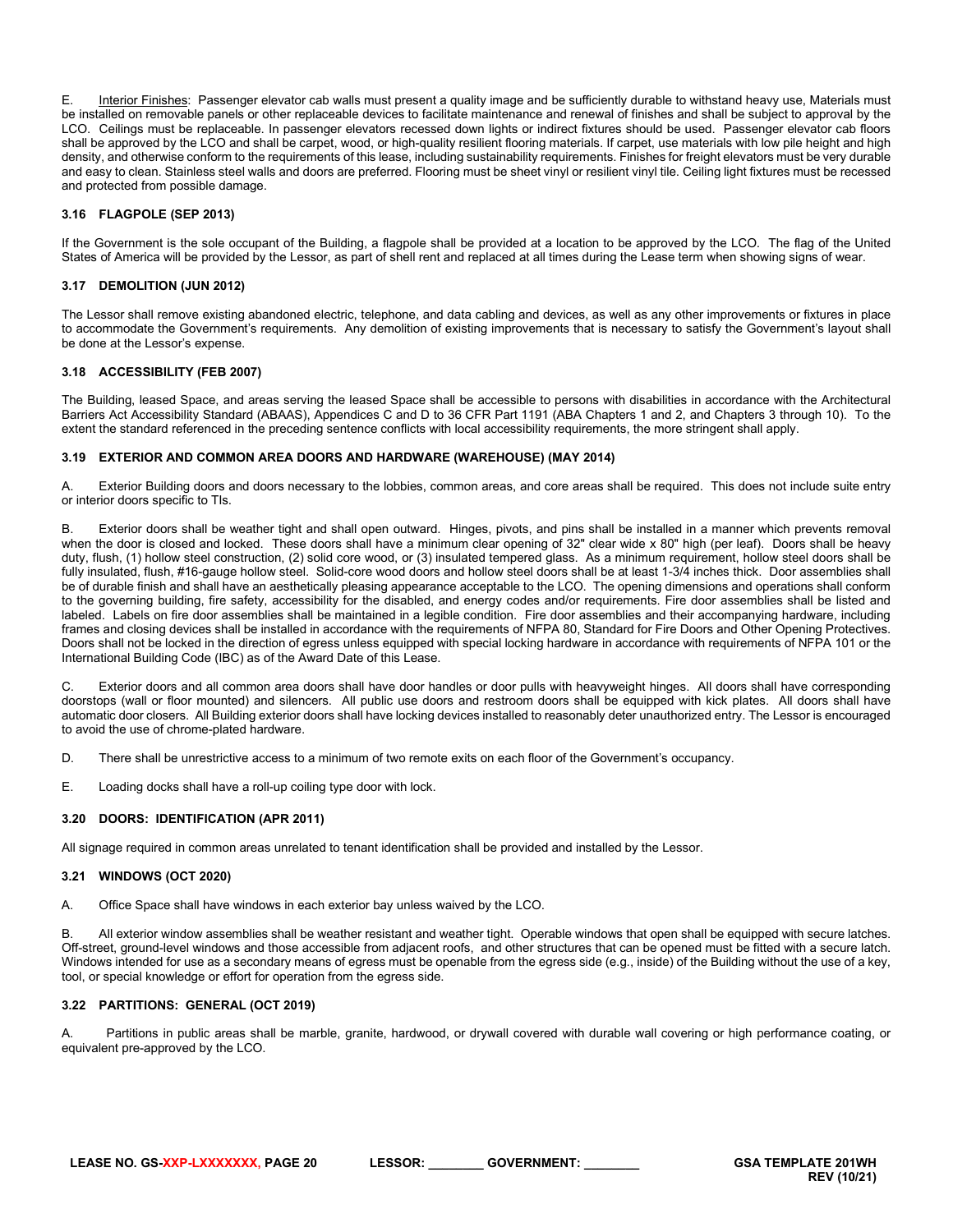B. For leases 10,000 RSF or greater where the Government is a sole tenant of the Building, the Lessor is encouraged to use materials for newly installed gypsum board meeting the applicable environmentally preferable criteria that are recommended in the Green Procurement Compilation at HTTPS://SFTOOL.GOV/GREENPROCUREMENT and https://sftool.gov/greenprocurement/green-products/3/building-finishes/1735/wallboardgypsumboarddrywall/0?addon=False.

# <span id="page-20-0"></span>**3.23 PARTITIONS: PERMANENT (OCT 2019)**

A. Permanent partitions shall extend from the structural floor slab to the structural ceiling slab. They shall be provided by the Lessor as part of shell rent as necessary to surround the Space, stairs, corridors, elevator shafts, restrooms, all columns, and janitor closets. They shall have a flame spread rating of 25 or less and a smoke development rating of 450 or less (ASTM E-84). Stairs, elevators, and other floor openings shall be enclosed by partitions and shall have the fire resistance required by the applicable building code, fire code and ordinances adopted by the jurisdiction in which the Building is located (such as the International Building Code, etc.) current as of the Lease Award Date.

B. For leases 10,000 RSF or greater where the Government is a sole tenant of the Building , the Lessor is encouraged to use materials for newly installed gypsum board meeting applicable environmentally preferable criteria that are recommended in the Green Procurement Compilation at HTTPS://SFTOOL.GOV/GREENPROCUREMENT and https://sftool.gov/greenprocurement/green-products/3/building-finishes/1735/wallboardgypsumboarddrywall/0?addon=False.

# <span id="page-20-1"></span>**3.24 INSULATION: THERMAL, ACOUSTIC, AND HVAC (OCT 2019)**

A. No insulation installed with this project shall be material manufactured using chlorofluorocarbons (CFCs), nor shall CFCs be used in the installation of the product.

B. All insulation containing fibrous materials exposed to air flow shall be rated for that exposure or shall be encapsulated.

C. Insulating properties for all materials shall meet or exceed applicable industry standards. Polystyrene products shall meet American Society for Testing and Materials (ASTM) C578 91.

D. All insulation shall contain low emitting volatiles and not result in indoor air levels above 0.016 parts per million (ppm) of formaldehyde..

E. The maximum flame spread and smoke developed index for insulation shall meet the requirements of the applicable local codes and ordinances (current as of the Lease Award Date) adopted by the jurisdiction in which the Building is located.

F. For leases 10,000 RSF or greater, all insulation products shall meet applicable, statutory environmentally preferable criteria related to recovered material content as outlined in the Green Procurement Compilation at [HTTPS://SFTOOL.GOV/GREENPROCUREMENT](https://sftool.gov/GREENPROCUREMENT) and https://sftool.gov/greenprocurement/green-products/1/construction-materials/22/building-insulation/0.

# <span id="page-20-2"></span>**3.25 WALL FINISHES—SHELL (SEP 2015)**

All restrooms within the Building common areas of Government-occupied floors shall have 1) ceramic tile, recycled glass tile, or comparable wainscot from the finished floor to a minimum height of 4'-6" and 2) semigloss paint on remaining wall areas, or other finish approved by the Government.

B. All elevator areas that access the Space and hallways accessing the Space shall be covered with wall coverings not less than 20 ounces per square yard, high performance paint, or an equivalent.

#### <span id="page-20-3"></span>**3.26 PAINTING—SHELL (OCT 2019)**

The Lessor shall bear the expense for all painting associated with the Building shell. These areas shall include all common areas. Exterior perimeter walls and interior core walls within the Space shall be spackled and prime painted.. If any Building shell areas are already painted prior to TIs, then the Lessor shall repaint, at the Lessor's expense, as necessary during TIs.

B. The costs for cyclical painting requirements as outlined in Section 6 shall be included in the shell rent.

C. For leases 10,000 RSF or greater, primer shall meet applicable, statutory environmentally preferable criteria related to biobased and recovered material content as outlined in the Green Procurement Compilation at [HTTPS://SFTOOL.GOV/GREENPROCUREMENT](https://sftool.gov/GREENPROCUREMENT) and https://sftool.gov/greenprocurement/green-products/3/building-finishes/1338/paint/0?addon=False.

## <span id="page-20-4"></span>**3.27 FLOORS AND FLOOR LOAD—SHELL (WAREHOUSE) (OCT 2019)**

A. All adjoining floor areas shall be of a common level, and meet ASTM Standard E1155, with a minimum levelness of **Ff35** and **FL25**. Warehouse areas shall have a minimum live load capacity of **[e.g., 350]** pounds per square foot. The Government may require Lessor to provide written certification of the floor load capacity, at no cost to the Government, by a registered Professional Engineer. The Government may also require calculations and structural drawings at no cost to the Government, by a registered Professional Engineer.

B. Warehouse floor surfacing shall have the appropriate surface performance for the operations being performed as outlined in the following table and as verified with in situ testing. The appropriate surface performance shall be maintained throughout the life of the lease term. Periodic in situ testing shall be performed at a frequency appropriate for the expected useful life of the floor attribute required to be maintained:

| <b>DUT</b> | <b>LICATION</b><br>$AP^r$ | <b>PERFORMANCE</b> |
|------------|---------------------------|--------------------|
|------------|---------------------------|--------------------|

| <b>LEASE NO. GS-XXP-LXXXXXXX. PAGE 21</b> | <b>LESSOR:</b> | <b>GOVERNMENT:</b> | <b>GSA TEMPLATE 201WH</b> |
|-------------------------------------------|----------------|--------------------|---------------------------|
|                                           |                |                    | <b>REV (10/21)</b>        |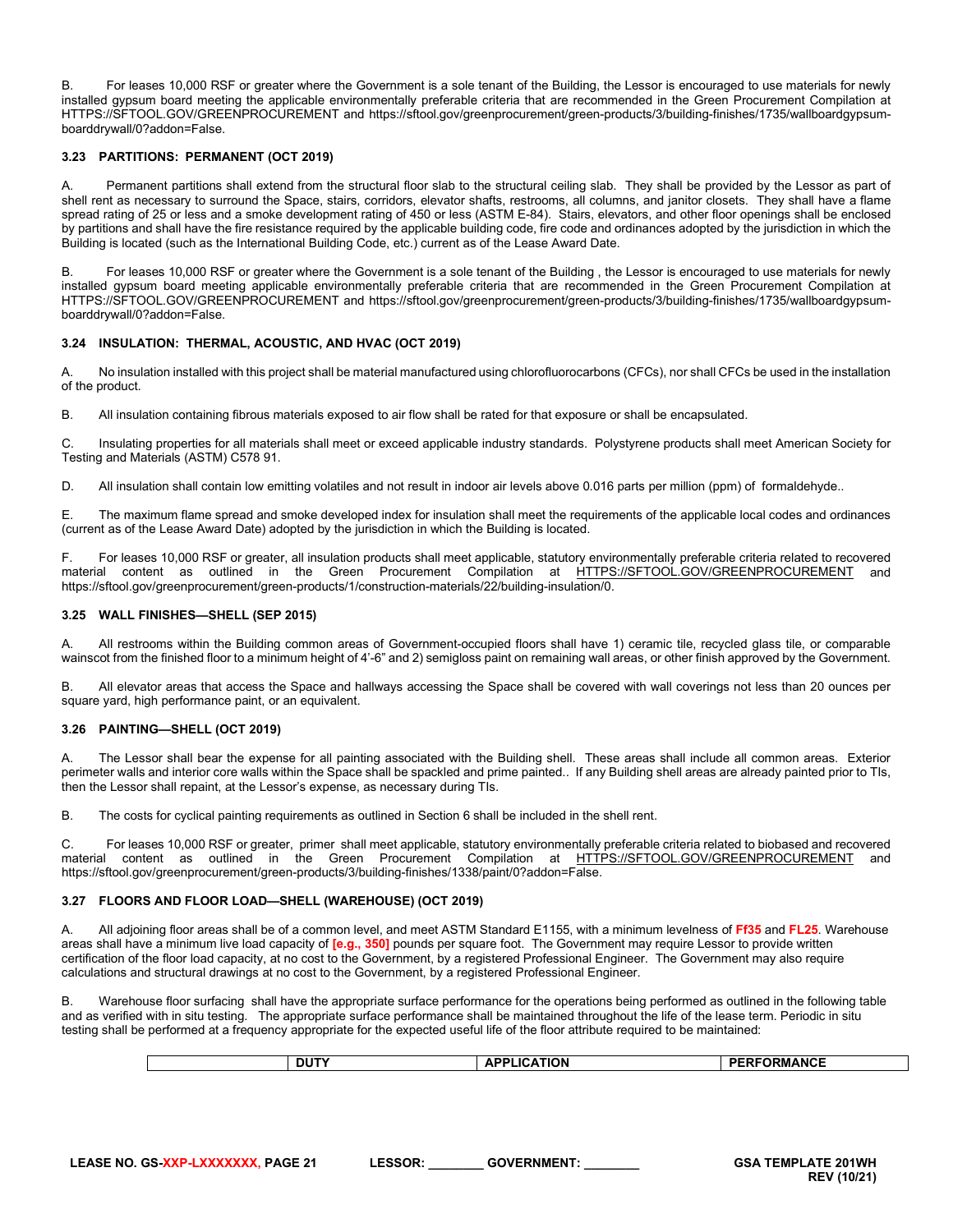| a. Special    | Unique requirements                                      | One or more of the following attributes<br>1. Very heavy-duty operational or<br>equipment traffic<br>2. Unique surface reflectance criteria<br>3. Anti slip/ anti skid<br>4. Chemical resistance<br>5. Anti static<br>6. Critical free movement floor<br>7. Critical defined movement floor<br>8. Critical dust control<br>9. Joint free | In addition to the Class 1-3<br>below<br>Note: should one or more of<br>the application attributes be<br>critical for the performance of<br>the required operation seek<br>specialized help in tailoring the<br>appropriate requirements) |
|---------------|----------------------------------------------------------|------------------------------------------------------------------------------------------------------------------------------------------------------------------------------------------------------------------------------------------------------------------------------------------------------------------------------------------|-------------------------------------------------------------------------------------------------------------------------------------------------------------------------------------------------------------------------------------------|
| b. Class 1    | Very High Abrasion,<br>steel wheel traffic<br>and impact | Heavy-duty duty impact from<br>pallets/ skid steer forks                                                                                                                                                                                                                                                                                 | < 1mm abrasion<br>resistance<br>Maintenance free<br>ioints                                                                                                                                                                                |
| c. Class 2    | High-abrasion steel<br>wheel or hard wheel<br>traffic    | Medium-                                                                                                                                                                                                                                                                                                                                  | $<$ 3 mm abrasion<br>resistance<br>Maintenance free<br>ioints                                                                                                                                                                             |
| Class 3<br>d. | light abrasion-<br>rubber tire and foot<br>traffic       | Light-duty                                                                                                                                                                                                                                                                                                                               | Dust free finish                                                                                                                                                                                                                          |

b. Floor Hardeners, or coatings shall be utilized to achieve the wear performance for the appropriate duty class required in the above table. Coatings, such as polyurethanes membranes are only acceptable for class 3. Should hardeners be required then nano-lithium silicates or other environmentally friendly practices must be employed.

c. In situ abrasion resistance required of class 2 or 3 shall be determined in accordance with BS EN 13892-4: 2002

#### <span id="page-21-0"></span>**3.28 FLOOR COVERING AND PERIMETERS—SHELL (WAREHOUSE) (MAY 2014)**

A. Exposed interior floors in primary entrances and lobbies shall be marble, granite, or terrazzo. Exposed interior floors in secondary entrances, elevator lobbies, and primary interior corridors shall be high-grade carpet, marble, granite, or terrazzo. Resilient flooring shall be used in telecommunications rooms. Floor perimeters at partitions shall have wood, rubber, vinyl, marble, or carpet base.

B. Terrazzo, unglazed ceramic tile, recycled glass tile, and/or quarry tile shall be used in all restroom and service areas of Government-occupied floors.

- C. Any alternate flooring must be pre-approved by the LCO
- D. The costs for cyclical carpet replacement requirements as outlined in Section 6 shall be included in the shell rent.

#### <span id="page-21-1"></span>**3.29 MECHANICAL, ELECTRICAL, PLUMBING: GENERAL (APR 2011)**

The Lessor shall provide and operate all Building equipment and systems in accordance with applicable technical publications, manuals, and standard procedures. Mains, lines, and meters for utilities shall be provided by the Lessor. Exposed ducts, piping, and conduits are not permitted in the office Space.

#### <span id="page-21-2"></span>**3.30 BUILDING SYSTEMS (APR 2011)**

Whenever requested, the Lessor shall furnish to GSA as part of shell rent, a report by a registered professional engineer(s) showing that the Building and its systems as designed and constructed will satisfy the requirements of this Lease. **3.31 ELECTRICAL—SHELL (WAREHOUSE) (OCT 2019)**

<span id="page-21-3"></span>

A. The Lessor shall be responsible for meeting the applicable requirements of local codes and ordinances. When codes conflict, the more stringent standard shall apply. The electrical panel supplying electrical service to the warehouse Space shall be located in an enclosed room. The enclosed room should only contain electrical infrastructure and not used for any other purpose. The enclosure must be located within the warehouse Space to be leased and not serve other non-leased facilities. The enclosure shall have door(s) fitted with an automatic deadlocking latch bolt with a minimum throw of 1/2 inch. The electrical distribution panels enclosed in the electrical room shall include: single-phase 120/240 volt service or 3-phase 120/208 volt for leased spaces under 10,000 RSF; 3-phase 120/208 volt service for leased spaces between 10,000 and 25,000 RSF; and 3-phase 277/480 volt and 3-phase 120/208 volt service for leased spaces over 25,000 RSF. A minimum of **150** amps at 120/240 volts per **4,000** rentable square feet of leased Space inclusive of lighting circuits (but assuming no air conditioning mechanical load) shall be provided to circuit breaker panel boxes in the Space.. All switchgear, fuses, and circuit breakers shall be plainly marked or labeled to identify circuits and/or equipment supplied through them. All office Space shall have , 4-wire with bond, 60 hertz electric service available. In no event shall such power distribution (not including lighting and HVAC) for the office Space fall below 4 watts per ABOA SF of Office area. Lessor must provide one watt per ABOA SF for electrical power distribution for warehouse areas.

B. Main power distribution switchboards and distribution and lighting panel boards shall be circuit breaker type with copper buses that are properly rated to provide the calculated fault circuits. All power distribution panel boards shall be supplied with separate equipment ground buses. All power distribution equipment shall be required to handle the actual specified and projected loads and 10 percent spare load capacity. Distribution panels are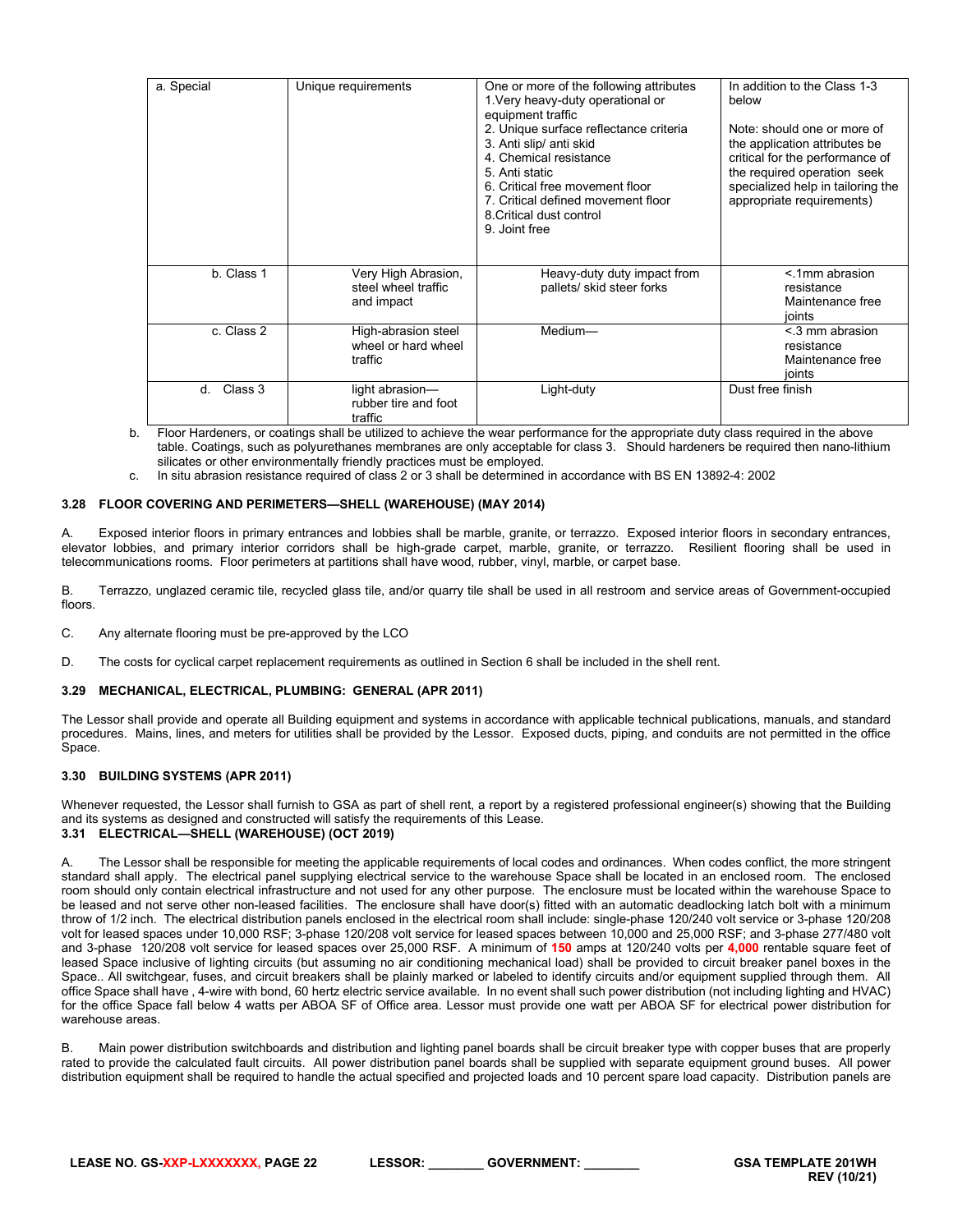required to accommodate circuit breakers for the actual calculated needs and 10 percent spare circuits that will be equivalent to the majority of other circuit breakers in the panel system. Fuses and circuit breakers shall be plainly marked or labeled to identify circuits or equipment supplied through them.

C. Convenience outlets shall be installed in accordance with NFPA Standard 70, National Electrical Code, or local code, whichever is more stringent. The Lessor shall provide duplex utility outlets in restrooms, corridors, and dispensing areas.

#### <span id="page-22-0"></span>**3.32 ADDITIONAL ELECTRICAL CONTROLS (JUN 2012)**

If the Government pays separately for electricity, no more than 500 SF of office Space may be controlled by one switch or automatic light control for all office Space on the Government meter, whether through a building automation system, time clock, occupant sensor, or other comparable system acceptable to the LCO.

# <span id="page-22-1"></span>**3.33 PLUMBING (JUN 2012)**

The Lessor shall include the cost of plumbing in common areas. Hot and cold water risers and domestic waste and vent risers, installed and ready for connections that are required for TIs, shall be included in the shell rent.

# <span id="page-22-2"></span>**3.34 DRINKING FOUNTAINS (WAREHOUSE) (OCT 2018 )**

Lessor shall provide at least one chilled water fountain for the Premises. If more than one fountain is required by local building codes based on general warehouse use of the premises, they also shall be provided by Lessor as part of the shell rental. The fountains shall comply with Section F211 of the Architectural Barriers Act Accessibility Standard. Potable is defined as water meeting current EPA primary drinking water standards or more stringent, applicable state or local regulations. The Lessor shall serve as first responder to any occupant complaints about drinking water. The Lessor shall promptly investigate any such complaints and implement the necessary controls to address the complaints and maintain potable water conditions.

#### <span id="page-22-3"></span>**3.35 RESTROOMS (WAREHOUSE) (OCT 2021)**

A. For Warehouse Area, Lessor shall provide at its cost, restroom facilities which are handicap accessible, with an adequate number of fixtures for men and women to meet current local codes based on general warehousing use.

B. For Office Area within the Warehouse Building, if this Lease is satisfied by new construction or by renovations that include the construction of restrooms, Lessor shall provide water closets, sinks and urinals on each floor that is partially or fully occupied by the government per the schedule below. The schedule is per floor and based on a density of one person for each 135 ABOA SF, allocated as 50% women and 50% men. If future renovations requiring restroom construction occur during the term of this Lease, the number of fixtures then must meet the schedule as part of the major alterations.

| <b>ESTIMATED</b><br><b>NUMBER OF EACH</b><br><b>PER</b><br><b>GENDER</b><br><b>FLOOR</b> |    | (WOMEN'S)<br><b>WATER</b><br><b>CLOSETS</b> | (WOMEN'S)<br><b>SINKS</b> | (MEN'S)<br><b>WATER</b><br><b>CLOSETS</b> | (MEN'S)<br><b>URINALS</b> | (MEN'S)<br><b>SINKS</b> |   |
|------------------------------------------------------------------------------------------|----|---------------------------------------------|---------------------------|-------------------------------------------|---------------------------|-------------------------|---|
|                                                                                          | to | 8                                           | 2                         |                                           |                           |                         |   |
| 9                                                                                        | to | 24                                          | 3                         |                                           |                           |                         |   |
| 25                                                                                       | to | 36                                          | 3                         |                                           |                           |                         |   |
| 37                                                                                       | to | 56                                          | 5                         |                                           |                           |                         |   |
| 57                                                                                       | to | 75                                          | 6                         | 4                                         | 4                         |                         |   |
| 76                                                                                       | to | 96                                          | 6                         | 5                                         | 4                         |                         |   |
| 97                                                                                       | to | 119                                         |                           | 5                                         | 5                         | $\mathbf{2}$            | 3 |
| 120                                                                                      | to | 134                                         | 9                         | 5                                         | 6                         | 3                       | 4 |
| Above 135                                                                                |    | 3/40                                        | 1/24                      | 1/20                                      | 1/40                      | 1/30                    |   |

C. If no new construction of a restroom is occurring, at a minimum, separate restroom facilities for men and women shall be provided with sufficient fixtures (water closets, sinks, and urinals) in accordance with local code or ordinances..

D. These facilities shall be located on each floor occupied by the Government in the Building, and shall be located so that employees will not be required to travel more than 200 feet on one floor to reach the restrooms. Each restroom shall have sufficient water closets enclosed with modern stall partitions and doors, urinals (in men's room), and hot (set in accordance with applicable building codes) and cold water. Water closets and urinals shall not be visible when the exterior door is open.

E. Restrooms must meet ABAAS requirements as stated under this Lease.

- F. Each main restroom shall contain the following:
	- 1. A mirror and shelf above the lavatory.<br>2. A toilet paper dispenser in each water
	- 2. A toilet paper dispenser in each water closet stall that will hold the equivalent of at least two standard-sized rolls and allow easy, unrestricted dispensing.
	- 3. A coat hook on the inside face of the door to each water closet stall and on several wall locations by the lavatories.<br>4. At least one modern paper towel dispenser, soap dispenser, and waste receptacle for every two lav
	- 4. At least one modern paper towel dispenser, soap dispenser, and waste receptacle for every two lavatories.<br>5. A coin-operated sanitary napkin dispenser in women's restrooms with a waste receptacle in each water cloi
	- 5. A coin-operated sanitary napkin dispenser in women's restrooms with a waste receptacle in each water closet stall.<br>6. A disposable toilet seat cover dispenser.
	- 6. A disposable toilet seat cover dispenser.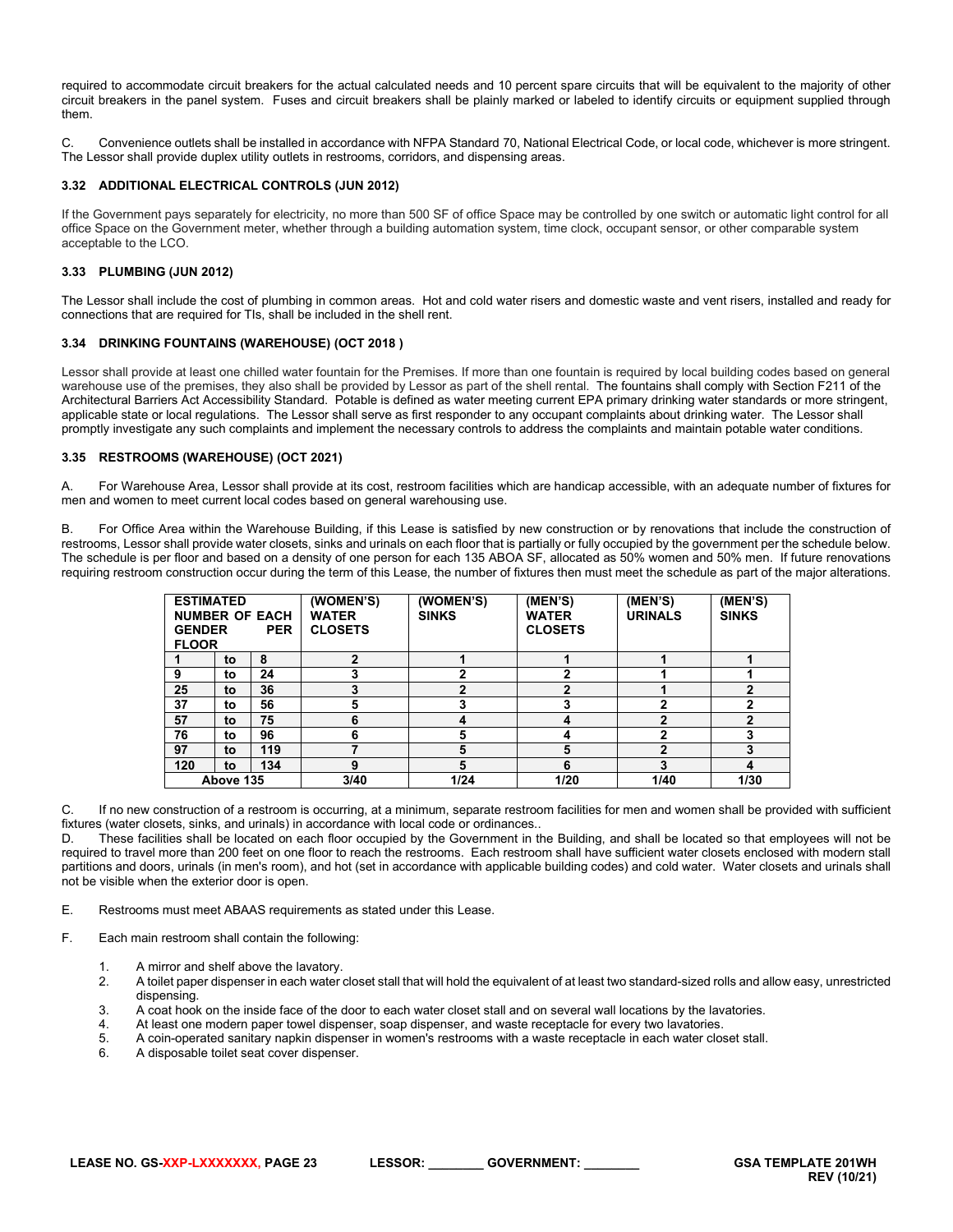- 7. A counter area of at least 2 feet, 0 inches in length, exclusive of the lavatories (however, it may be attached to the lavatories) with a mirror above and a ground-fault interrupter-type convenience outlet located adjacent to the counter area. The counter should be installed to minimize pooling or spilling of water at the front edge.
- 8. A floor drain.<br>9. New installed
- New installed restroom partitions shall be made from recovered materials as listed in EPA's CPG.
- 10. Restrooms shall be properly exhausted, with a minimum of 10 air changes per hour. The exhaust fan systems shall be provided with a 24/7 seven day clock to allow programming.

# <span id="page-23-0"></span>**3.36 PLUMBING FIXTURES: WATER CONSERVATION (OCT 2019)**

For leases 10,000 RSF or greater, the specifications listed below apply:

- 1. New installations of plumbing fixtures,<br>2. Replacement of existing plumbing fixtu
- Replacement of existing plumbing fixtures, or
- 3. Existing non-conforming fixtures where the Government occupies the full floor.
- A. Water closets must conform to EPA WaterSense or fixtures with equivalent flush volumes must be utilized.
- B. Urinals must conform to EPA WaterSense or fixtures with equivalent flush volumes must be utilized. Waterless urinals are acceptable.
- C. Faucets must conform to EPA WaterSense or fixtures with equivalent flow rates must be utilized.

Information on EPA WaterSense fixtures can be found at [HTTPS://WWW3.EPA.GOV/WATERSENSE/.](https://www3.epa.gov/watersense/)

#### <span id="page-23-1"></span>**3.37 JANITOR CLOSETS (SEP 2015)**

Janitor closets shall meet all local codes and ordinances. When not addressed by local code, Lessor shall provide containment drains plumbed for appropriate disposal of liquid wastes in spaces where water and chemical concentrate mixing occurs for maintenance purposes. Disposal is not permitted in restrooms.

## <span id="page-23-2"></span>**3.38 HEATING AND VENTILATION—SHELL (WAREHOUSE) (OCT 2021)**

A. Warehouse areas: Temperature control for all warehouse areas shall be provided by ceiling mounted heating equipment capable of maintaining a minimum temperature of 55 degrees Fahrenheit (with all doors closed) throughout the warehouse area during the heating season regardless of the outside temperature. Unit heaters shall be controlled by individual thermostats mounted in the area of the unit heaters, or controlled from a central master time clock of the 7-day type with a separate manual overdrive switch (12 hours) or other automatic means to permit setback of temperature at night and on weekends. Thermostats shall be secured from manual operation by key or locked cage. A key shall be provided to the Government's designated representative. Central air rotation units will be acceptable if loading dock areas are equipped with unit heaters for direct heating over doors. In the warehouse area, unit heaters shall be mounted tight to the ceiling for maximum headroom. Lessor shall provide ventilation/air circulation in accordance with ANSI/ASHRAE 62.1, Ventilation for Acceptable Indoor Air Quality. Lessor shall follow the ASHRAE version that corresponds with how the HVAC system was designed to perform. At a minimum, Lessor must meet ASHRAE Standard 62.2004

B. Office Areas: Central HVAC systems shall be installed and operational, including, as appropriate, main and branch lines, VAV boxes, dampers, flex ducts, and diffusers, for an open office layout, including all Building common areas. The Lessor shall provide conditioned air through medium pressure duct work at a rate of .75 cubic feet per minute per ABOA SF and systems shall be designed with sufficient systems capacity to meet all requirements in this Lease.

C. Areas having excessive heat gain or heat loss, or affected by solar radiation at different times of the day, shall be independently controlled.

D. Equipment Performance. Temperature control for office Spaces shall be provided by concealed central heating and air conditioning equipment. The equipment shall maintain Space temperature control over a range of internal load fluctuations of plus 0.5 W/SF to minus 1.5 W/SF from initial design requirements of the tenant.

E. Ductwork Re-use and Cleaning. Any ductwork to be reused and/or to remain in place shall be cleaned, tested, and demonstrated to be clean in accordance with the standards set forth by NADCA. The cleaning, testing, and demonstration shall occur immediately prior to Government occupancy to avoid contamination from construction dust and other airborne particulates.

F. During working hours in periods of heating and cooling, ventilation shall be provided in accordance with the American National Standards Institute, American Society of Heating, Refrigeration and Air-Conditioning Engineers (ANSI/ASHRAE) Standard 62.1, Ventilation for Acceptable Indoor Air Quality that corresponds with how the HVAC system was designed to perform. At a minimum, Lessor must meet ASHRAE Standard 62.1-2004

G. Heating and air-conditioning air distribution systems (air handling units, VAV boxes, fan coil units, etc.) for the Space shall be equipped with particulate matter air filters that meet the Minimum Efficiency Reporting Value (MERV) specified in the ANSI/ASHRAE Standard 62.1 version referenced in sub-paragraph F above. Locations that do not meet the EPA National Ambient Air Quality Standards (NAAQS) for particulates (PM 10 or PM 2.5) must be equipped with additional filtration on outdoor air intakes as required in ANSI/ASHRAE Standard 62.1. NAAQS information can be found at [HTTPS://WWW.EPA.GOV/GREEN-BOOK.](https://www.epa.gov/green-book)

- H. Restrooms shall be properly exhausted, with a minimum of 10 air changes per hour.
- I. Where the Lessor proposes that the Government shall pay utilities, the following shall apply: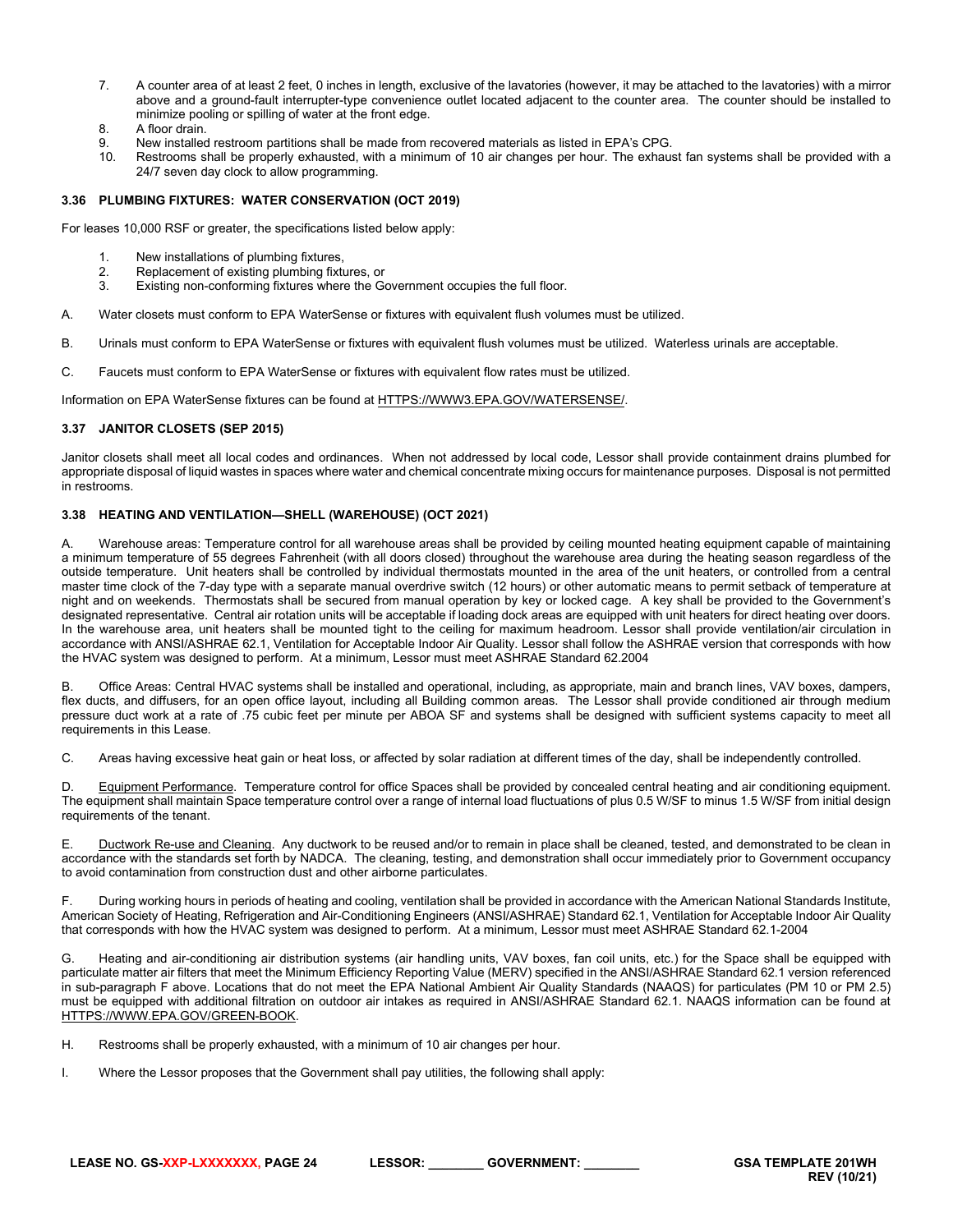- 1. An automatic air or water economizer cycle shall be provided to all air handling equipment, and
- 2. The Building shall have a fully functional building automation system capable of control, regulation, and monitoring of all environmental conditioning equipment. The building automation system shall be fully supported by a service and maintenance contract.
- J. Warehouse and Office areas: HVAC systems must conform to the locally approved building code.

K. For all refrigerant-containing equipment with over 50 pounds of ozone-depleting substances (including chlorofluorocarbons- CFCs or hydrochlorofluorocarbons- HCFCs), the Lessor shall comply with the U.S. Environmental Protection Agency (EPA)'s Significant New Alternative Policy (SNAP) Program for acceptable substitutes and alternatives to ozone-depleting substances when equipment is replaced, comes to its end of useful life, or when newly purchased. Upon request, the Lessor must provide to the Government the type of refrigerant used in chillers and HVAC systems, and the date by which the Lessor plans to replace ozone depleting substances with acceptable refrigerant substitutes in accordance with EPA's SNAP program.

#### <span id="page-24-0"></span>**3.39 TELECOMMUNICATIONS: DISTRIBUTION AND EQUIPMENT (SEP 2000)**

A. Sufficient space shall be provided on the floor(s) where the Government occupies Space for the purposes of terminating telecommunications service into the Building. The Building's telecommunications closets located on all floors shall be vertically-stacked. Telecommunications switch rooms, wire closets, and related spaces shall be enclosed. The enclosure shall not be used for storage or other purposes and shall have door(s) fitted with an automatic door-closer and deadlocking latch bolt with a minimum throw of 1/2 inch. The telephone closets shall include a telephone backboard.

B. Telecommunications switch rooms, wire closets, and related spaces shall meet applicable Telecommunications Industry Association (TIA) and Electronic Industries Alliance (EIA) standards. These standards include the following:

- 1. TIA/EIA-568, Commercial Building Telecommunications Cabling Standard,<br>2. TIA/EIA 569, Commercial Building Standard for Telecommunications Pathy
- 2. TIA/EIA 569, Commercial Building Standard for Telecommunications Pathways and Spaces,
- 3. TIA/EIA-570, Residential and Light Commercial Telecommunications Wiring Standard, and
- 4. TIA/EIA-607, Commercial Building Grounding and Bonding Requirements for Telecommunications Standard.

C. Telecommunications switch rooms, wire closets, and related spaces shall meet applicable NFPA standards. Bonding and grounding shall be in accordance with NFPA Standard 70, National Electrical Code, and other applicable NFPA standards and/or local code requirements.

#### <span id="page-24-1"></span>**3.40 TELECOMMUNICATIONS: LOCAL EXCHANGE ACCESS (JUN 2012)**

A. The Government may elect to contract its own telecommunications (voice, data, video, Internet or other emerging technologies) service in the Space. The Government may contract with one or more parties to have INS wiring (or other transmission medium) and telecommunications equipment installed.

B. The Lessor shall allow the Government's designated telecommunications provider's access to utilize existing Building wiring to connect its services to the Government's Space. If the existing Building wiring is insufficient to handle the transmission requirements of the Government's designated telecommunications providers, the Lessor shall provide access from the point of entry into the Building to the Government's floor Space, subject to any inherent limitations in the pathway involved.

C. The Lessor shall allow the Government's designated telecommunications providers to affix telecommunications antennas (high frequency, mobile, microwave, satellite, or other emerging technologies), subject to weight and wind load conditions, to roof, parapet, or Building envelope as required. Access from the antennas to the Premises shall be provided.

D. The Lessor shall allow the Government's designated telecommunications providers to affix antennas and transmission devices throughout the Space and in appropriate common areas frequented by the Government's employees to allow the use of cellular telephones and communications devices necessary to conduct business.

#### <span id="page-24-2"></span>**3.41 LIGHTING: INTERIOR AND PARKING—SHELL (WAREHOUSE) (OCT 2020)**

#### Warehouse/Storage Space & Overall:

A. Lessor shall provide a minimum lighting level of 10 foot-candles, as measured 30 inches above the floor, in aisles and open storage areas in the warehouse Space with the storage racks full. Lessor shall provide a minimum lighting level in the shipping and receiving areas of 30 foot-candles, when measured 30 inches above the floor. Lessor must provide lighting that is equivalent to the energy efficiency requirements in any office areas. Lessor shall provide, as part of Shell Rent, 10 average foot-candles in all non-office areas within the Premises with a uniformity ratio of 4:1. Emergency egress lighting levels shall be provided as part of Shell Rent in accordance with the local applicable building codes (but not less than 1 foot-candle) by either an onsite emergency generator or fixture mounted battery packs.

B. Occupancy Sensors: The Lessor shall provide ceiling mount occupancy sensors (over aisles and open areas), or scheduling controls through a building automation system (BAS) throughout the storage portion of the Space in order to reduce the hours that the lights are on when a particular area is unoccupied. No more than 1,000 square feet shall be controlled by any one sensor. Occupancy sensors in enclosed rooms shall continue to operate after any BAS has shut down the building at the end of the workday.

- C. Building Perimeter:
	- 1. Exterior parking areas, vehicle driveways, pedestrian walks, and the Building perimeter lighting levels, (especially at loading dock doors), shall be designed per Illuminating Engineering Society (IES) standards. Provide 5 foot-candles for doorway areas, 3 foot-candles for transition areas and at least 1 foot-candle at the surface throughout the parking lot. Wareyards (storage yards) require a minimum lighting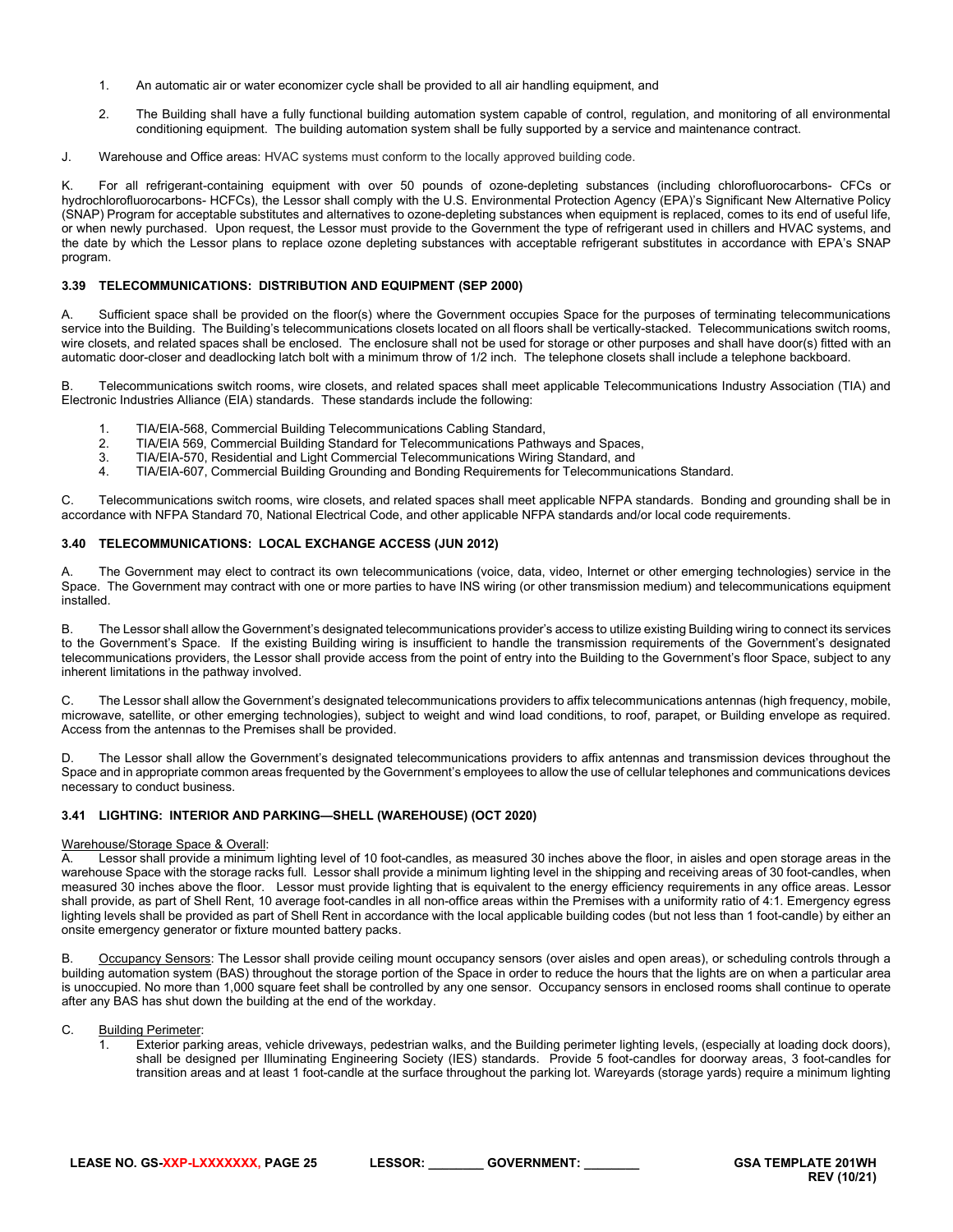level of 5 foot-candles (at ground level). Parking lot fixtures shall provide a maximum to minimum uniformity ratio of 15:1 and a maximum to average uniformity ratio of 4:1.

2. If the leased space is 100 percent occupied by Government tenants, all exterior parking lot fixtures, including those illuminating a wareyard, shall be "Dark Sky" compliant with no property line trespass.

D. Parking Structures: The minimum illuminance level for parking structures is 5 foot-candle as measured on the floor with a uniformity ratio of  $10:1$ 

E. Parking Sensors: If the leased space is 100 percent occupied by Government tenants, exterior parking area and parking structure lighting shall be sensor or BAS controlled in order that it may be programmed to produce reduced lighting levels during non use. This non-use time period will normally be from 11:00 pm to 6:00 am.

- F. Exterior Power Backup: Exterior egress, walkway, parking lot, and parking structure lighting must have emergency power backup to provide for safe evacuation of the Building.
- G. Video Surveillance System (VSS): Lighting shall be provided in such a manner to adequately support VSS operations, and not limit or preclude adequate fields of view.

# <span id="page-25-0"></span>**3.42 ACOUSTICAL REQUIREMENTS (JUN 2012)**

A. Reverberation Control. Private office and conference rooms using suspended acoustical ceilings shall have a noise reduction coefficient (NRC) of not less than 0.65 in accordance with ASTM C-423. Open office using suspended acoustical ceilings shall have an NRC of not less than 0.75. Private offices, conference rooms, and open offices using acoustical cloud or acoustical wall panels with a minimum of 70% coverage shall have an NRC of not less than 0.85.

B. Ambient Noise Control. Ambient noise from mechanical equipment shall not exceed noise criteria curve (NC) 35 in accordance with the ASHRAE Handbook of Fundamentals in offices and conference rooms; NC 40 in corridors, cafeterias, lobbies, and toilets; NC 50 in other spaces.

C. Noise Isolation. Rooms separated from adjacent spaces by ceiling high partitions (not including doors) shall not be less than the following noise isolation class (NIC) standards when tested in accordance with ASTM E-336:

Conference rooms: NIC 40 Offices: NIC 35

D. Testing. The LCO may require, at Lessor's expense, test reports by a qualified acoustical consultant showing that acoustical requirements have been met.

#### <span id="page-25-1"></span>**3.43 ENERGY EFFICIENCY AND CONSERVATION FOR NEW CONSTRUCTION (SEP 2010)**

A. All new construction shall achieve an Energy Star Label within 18 months after occupancy by the Government.

B. To earn the Energy Star Label, a Building owner or representative must follow the instructions on the Energy Star Web site at http://www.energystar./eslabel.

C. The Lessor is encouraged to purchase at least 50 percent of the Government tenant's electricity from renewable sources.

#### <span id="page-25-2"></span>**3.44 SECURITY FOR NEW CONSTRUCTION (AUG 2021)**

A. DESIGN-BASIS THREAT – The Design-Basis Threat (DBT) is the profile and estimate of the threats to a Government facility across a range of specific undesirable events and serves as the basis for determining appropriate security standards. The Lessor's technical consultant(s) shall work in conjunction with the Government, including the Federal Protective Service (FPS), to apply the DBT to the post-award risk assessment. The risk assessment identifies recommended countermeasures and security design features that achieve the minimum baseline level of protection for a particular facility. The baseline level of protection may be further customized to address facility-specific conditions. The Lessor is responsible for providing countermeasure provisions outlined in the attached FSL document, as well as for additional items identified during the post-award risk assessment. Any additional countermeasures identified during this assessment shall be priced as BSAC.

B. Prior to occupancy, the Lessor shall provide a written certification from a licensed professional engineer with formal training in structural dynamics and experience with accepted blast resistant design, verifying that the Building conforms to a minimum of:

1. Window glazing, with a performance condition appropriate to the identified Facility Security Level.<br>2. Setback distance, measured from the face of the Building's exterior to the protected/defended

Setback distance, measured from the face of the Building's exterior to the protected/defended perimeter (i.e., any potential point of explosion). This means the distance from the Building to the curb or other boundary protected by bollards, planters or other street furniture. Such potential points of explosion may be, but are not limited to, such areas that could be accessible by any motorized vehicle (i.e., street, alley, sidewalk, driveway, parking lot).

3. Lobbies, mailrooms, and loading docks shall not share a return-air system with the remaining areas of the Building. The Lessor shall provide lobby, mailroom, and loading dock ventilation systems' outside air intakes and exhausts with low leakage, fast acting, isolation dampers that can be closed to isolate their systems. Dedicated HVAC shall be required for mailrooms only when the Government specifically requires a centrally operated mailroom. On Buildings of more than four stories, air intakes shall be located on the fourth floor or higher. On Buildings of three stories or less, air intakes shall be located on the roof or as high as practical. Locating intakes high on a wall is preferred over a roof location.

4. Blast Resistance Requirements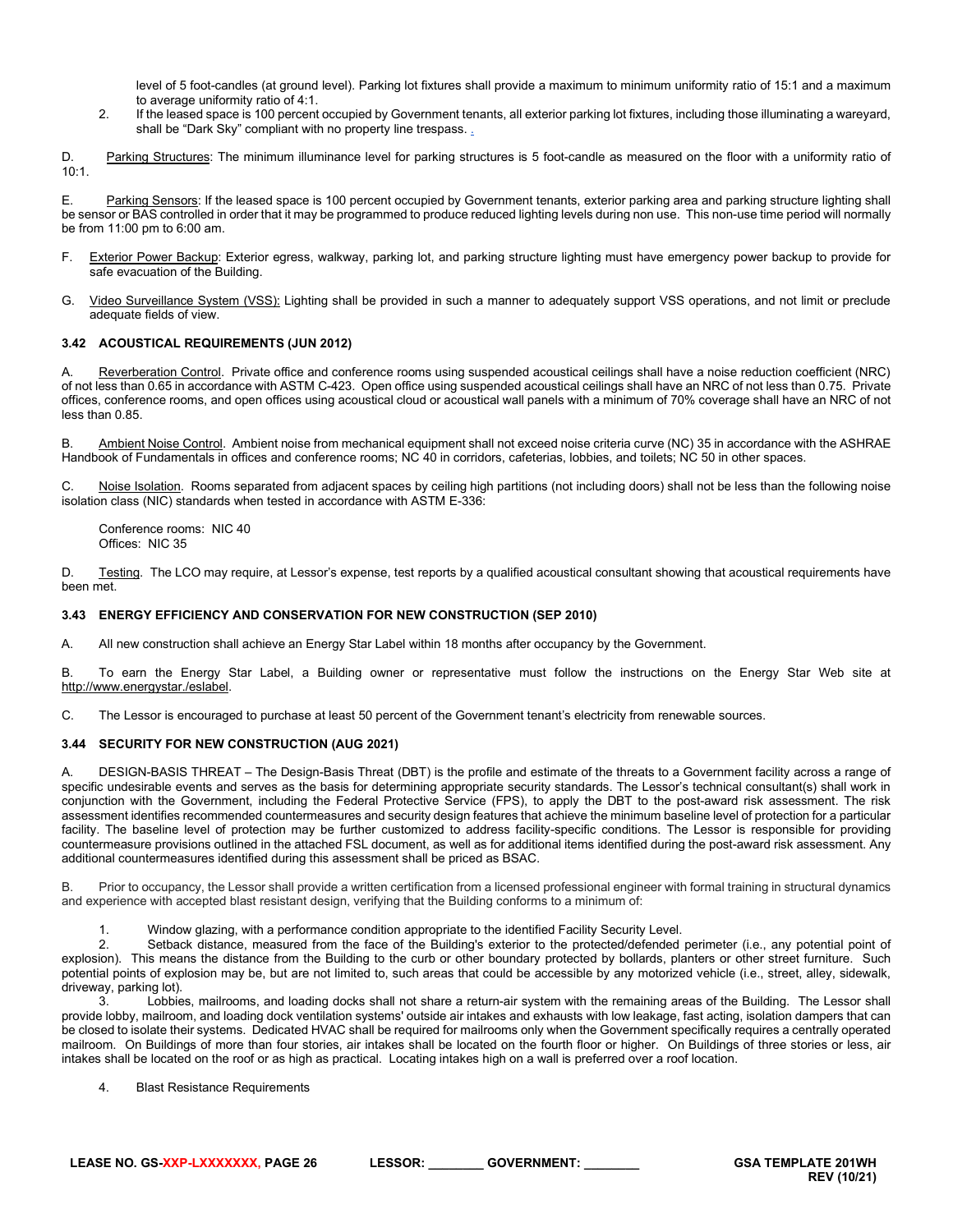i. Façade and Structure: Lessor shall use construction materials which have inherent ductility and which are able to respond to load reversals (e.g. cast in place reinforced concrete column construction).

ii Progressive Collapse: Lessor shall use construction materials which have inherent ductility and which are better able to respond to load reversals (e.g. cast in place reinforced concrete and steel construction).

Under Building Parking: Lessor shall use construction materials which have inherent ductility and which are able to respond to load reversals (e.g. cast in place reinforced concrete and steel construction).

i. Façade and Structure: Lessor shall provide a balanced design approach to ensure a ductile mode of failure is achieved. The wall elements and their anchorage should fully develop the capacity of the glazing system.

ii Progressive Collapse: For buildings higher than 3 stories, the Lessor shall use the following measures in accordance with the post-award DBT analysis to prevent progressive collapse or the loss of any single exterior column or load-bearing wall: a combination of setback, site planning, façade hardening, and structural measures.

Underground Parking: Lessor shall implement architectural or structural features, or other positive countermeasures (e.g., vehicle screening) that deny contact with exposed primary vertical load members in these areas. A minimum standoff of at least 150 mm (six inches) from these members is required.

i. Façade and Structure: Lessor shall use a combination of setback, site planning, façade hardening, and structural measures to provide a medium level of façade protection.

Progressive Collapse: For buildings higher than 3 stories, Lessor shall use a combination of the following measures in accordance with the post-award DBT analysis, to prevent progressive collapse or the loss of any single exterior column or load-bearing wall: setback, site planning, façade hardening, and structural measures. Interior columns shall also be considered in buildings with an uncontrolled lobby.

Underground Parking: Lessor shall limit air blast injuries in occupied areas with under-building parking in accordance with the post-award DBT analysis, by utilizing hardening and venting methods. Significant structural damage to the walls, ceilings, and floors of the parking area may occur, however, the occupied areas above should not experience severe damage or collapse.

#### <span id="page-26-0"></span>**3.45 SEISMIC SAFETY FOR NEW CONSTRUCTION (OCT 2020)**

For leases requiring new construction, the space will not be considered substantially complete until the LCO receives the Seismic Form F, Certificate of Seismic Compliance—New Building. This form must be completed by the civil or structural engineer and certify that the building was designed and constructed in accordance with the appropriate local code.

#### <span id="page-26-1"></span>**3.46 FIRE PROTECTION FOR NEW CONSTRUCTION (WAREHOUSE) (MAY 2015)**

A. The new Building shall be protected throughout by an automatic fire sprinkler system designed in accordance with the National Fire Protection Association (NFPA) 13, *Installation of Sprinkler Systems* (current as of the Lease Award Date).

B. When an electric fire pump is provided to support the design of the fire sprinkler system, a secondary power source shall be provided to the fire pump by a standby emergency generator or another means acceptable to the Government.

#### <span id="page-26-2"></span>**3.47 INDOOR AIR QUALITY DURING CONSTRUCTION (OCT 2021)**

The Lessor shall provide to the Government safety data sheets (SDS) or other appropriate documents upon request, but prior to installation or use for the following products, including but not limited to, adhesives, caulking, sealants, insulating materials, fireproofing or fire stopping materials, paints, carpets, floor and wall patching or leveling materials, lubricants, clear finishes for wood surfaces, janitorial cleaning products, and pest control products.

B. The LCO may eliminate from consideration products with significant quantities of toxic, flammable, corrosive, or carcinogenic material and products with potential for harmful chemical emissions. Materials used often or in large quantities will receive the greatest amount of review.

C. Where demolition or construction work occurs adjacent to occupied Space, the Lessor shall erect appropriate barriers (noise, dust, odor, etc.) and take necessary steps to minimize interference with the occupants. This includes maintaining acceptable temperature, humidity, and ventilation in the occupied areas during window removal, window replacement, or similar types of work.

D. HVAC during Construction: If air handlers are used during construction, the Lessor shall provide filtration media with a MERV of 8 at each return air grill, as determined by ANSI/ ASHRAE Standard 52.2, Method of Testing General Ventilation Air Cleaning Devices for Removal Efficiency by Particle Size.

#### E. Flush-Out Procedure:

1. For leases 10,000 RSF or greater:

i. HVAC flush-out shall commence after construction ends and the Building has been completely cleaned. All interior finishes, such as millwork, doors, paint, carpet, acoustic tiles, and movable furnishings (e.g., workstations, partitions), must be installed, and major VOC punch list items must be finished.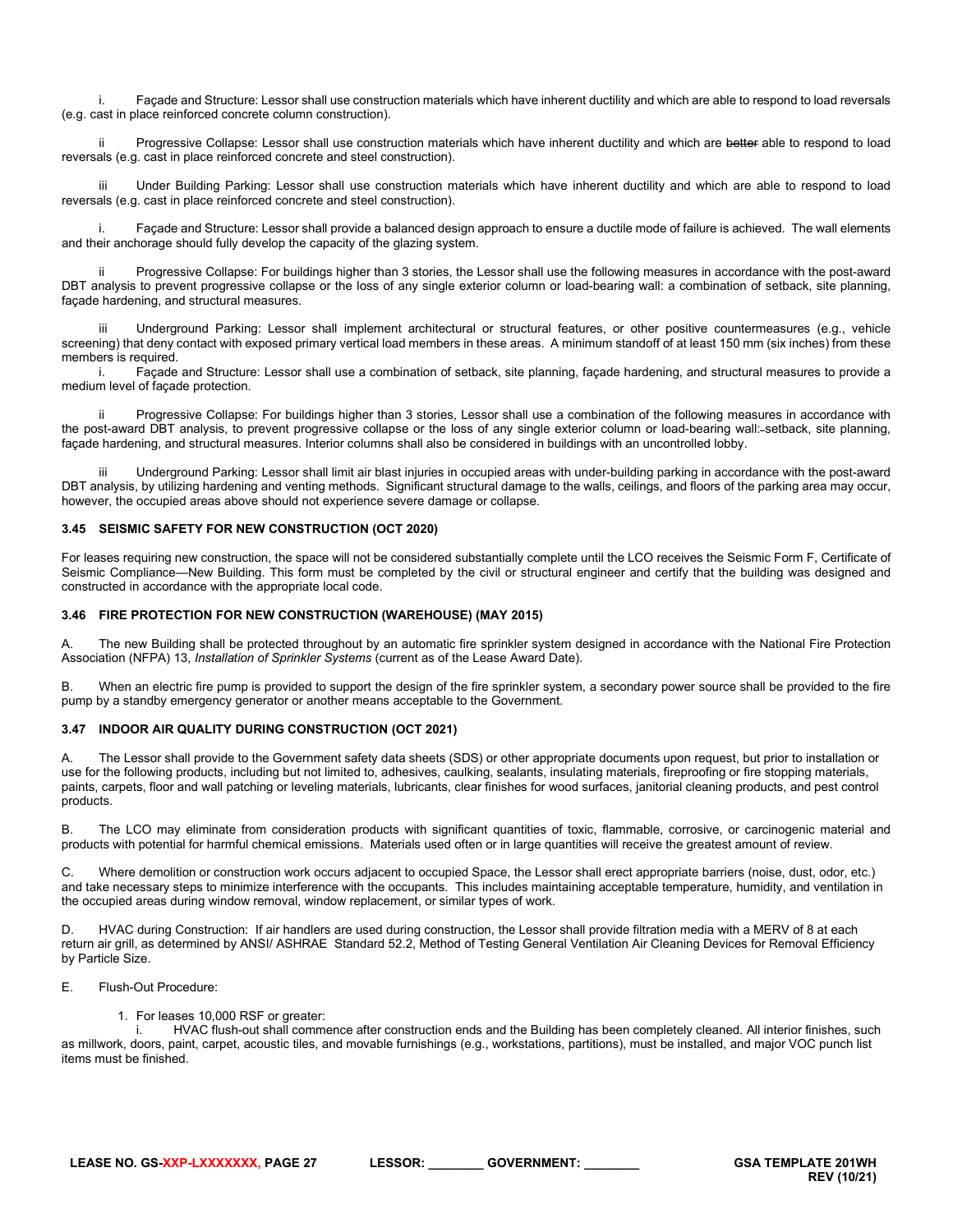ii. Prior to occupancy, Lessor shall install new filtration media and perform a building flush-out by supplying a total air volume of 14,000 cubic feet of outdoor air per square foot of gross floor area while maintaining an internal temperature of at least 60°F (15°C) and no higher than 80°F (27°C) and relative humidity no higher than 60%.

If the LCO determines that occupancy is required before flush-out can be completed, the Space may be occupied only after delivery of a minimum of 3,500 cubic feet of outdoor air per square foot of gross floor area while maintaining an internal temperature of at least 60°F (15°C) and no higher than 80°F (27°C) and relative humidity no higher than 60%. Once the Space is occupied, it must be ventilated at a minimum rate of 0.30 cubic foot per minute (cfm) per square foot of outdoor air or greater. During each day of the flush-out period, ventilation must begin at least three hours before occupancy and continue during occupancy. These conditions must be maintained until a total of 14,000 cubic feet per square foot of outdoor air (4 270 liters of outdoor air per square meter) has been delivered to the space.

iv. The Lessor shall provide a signed statement explaining how all HVAC systems serving the leased Space will achieve the desired ventilation of the Space during the flush-out period.

2. For leases less than 10,000 RSF, the Lessor shall sufficiently flush-out or ventilate the area(s) following construction and prior to occupancy in order to remove any detectable odors or visible dust related to the work.

#### <span id="page-27-0"></span>**3.48 SYSTEMS COMMISSIONING (OCT 2021)**

A. The Lessor shall incorporate commissioning requirements to verify that the installation and performance of energy consuming systems meet the Government's project requirements. These systems include, at a minimum, heating, ventilating, air conditioning and refrigeration (HVAC&R) systems and associated controls, lighting controls, and domestic hot water systems. The commissioning shall cover work associated with TIs or alterations. In instances involving minimal improvements, recommissioning is required to ensure that the systems are operating properly**.** In the event the Government exercises a renewal option, recommissioning is required within 60 days after the exercising of the option.

B. The Lessor shall submit a written commissioning plan prior to completion of DIDs. In instances involving minimal improvements not requiring DIDs, the plan is due within 60 days prior to Space acceptance. The plan shall include:

1. A schedule of systems commissioning (revised as needed during all construction phases of the project, with such revisions provided to the LCO immediately); and

2. A description of how commissioning requirements will be met and confirmed.

#### <span id="page-27-1"></span>**3.49 LOADING DOCKS—SHELL (WAREHOUSE) (MAY 2014)**

A. Lessor shall provide a minimum of **XX** loading dock(s) for the exclusive use of the Government. The dock configuration shall be **\_\_\_\_\_\_\_\_\_\_\_\_\_\_\_\_\_\_\_\_\_XXXXXXXXXXXXXXXXXXXXX\_\_\_\_\_\_\_\_\_\_\_\_\_\_\_\_\_\_\_\_\_\_\_\_\_\_\_\_\_\_\_\_\_\_\_\_\_\_\_\_\_\_\_\_\_\_\_\_\_\_\_\_\_\_\_\_\_\_\_\_\_\_\_\_\_\_\_\_\_\_\_\_.**

B. Lessor shall equip each dock with two molded rubber bumpers (at least 6 inches by 12 inches by 14 inches) and heavy-duty bump blocks (the dock must be fully protected with edge guards and dock bumpers). Lessor shall equip each dock with exterior dock seals to prevent the exchange of air from indoors to outdoors and vice versa when the trailer docked for loading or unloading. The entire loading dock bay shall be enclosed unless otherwise specified by Lessee. Lessor shall provide a means to reduce the infiltration of outside debris into the building at the entrances and exits at loading docks and service entrances.

C. Dock-high doors shall be a minimum of 8' wide by 10' high and shall be approximately 48" above finished exterior grade unless otherwise specified in the Agency Special Requirements. Doors shall be insulated (R8 or better) with 2" angled, metal track and manual push-up. Door shall be spring loaded to assist opening and to safe return to the closed position. Weather-tight seals shall be provided around all 4 sides of the doors.

D. Drive-in doors shall be a minimum of 12' wide by 16' high unless otherwise specified in the Agency Special Requirements. The slope of the ramp shall not exceed 8.3% or by local code, whichever is more stringent. Doors shall be insulated (R8 or better) with 2" angled, metal track with chain hoist for opening and closing. Weather-tight seals shall be provided around all 4 sides of the doors.

E. Lessor shall equip each dock with **[e.g., hydraulic dock levelers]**If exterior to the building, the entire loading dock bay shall be enclosed unless otherwise specified by Lessee. Any open loading docks must be covered at least 1,200 mm (4 feet) beyond the edge of the loading dock platform over the loading berth. Lessor shall provide a means to reduce the infiltration of outside debris into the building at the entrances and exits at loading docks and service entrances.

F. Lessor shall provide sufficient ventilation to remove carbon monoxide even when doors and windows are shut. Ventilation air intakes must be at least 25 feet away from loading docks, garage entries, and similar carbon monoxide contamination points. Docks shall be separated by at least 50 feet in any direction from utility rooms, utility mains, and service entrances, including electrical, telephone/data, fire detection/alarm systems, fire suppression water mains, cooling and heating mains, etc. All regular and emergency fuel storage locations shall be located away from loading docks.

G. All dock wells shall be level throughout. Each dock shall have **[e.g., an roll-up, coiling type industrial steel warehouse & dock door]** door with lock. The loading dock area shall be nearly flat with a 1:50 slope for drainage. The minimum headroom in the loading berth and apron space is 4,600 mm (15 feet). When a steeper slope is required in the apron area, the headroom must increase with a gradient allowance to permit trucks to traverse the grade change. If the approach to the loading dock is ramped, the design must permit easy snow removal.

H. Lessor shall equip each loading dock with adjustable lights capable of illuminating the truck or van interior. Each dock shall have either a trailer lock or wheel chocks chained to the platforms. Where specified by Government on Exhibit **XX** (Floor Plans), the Lessor shall provide a ramp from the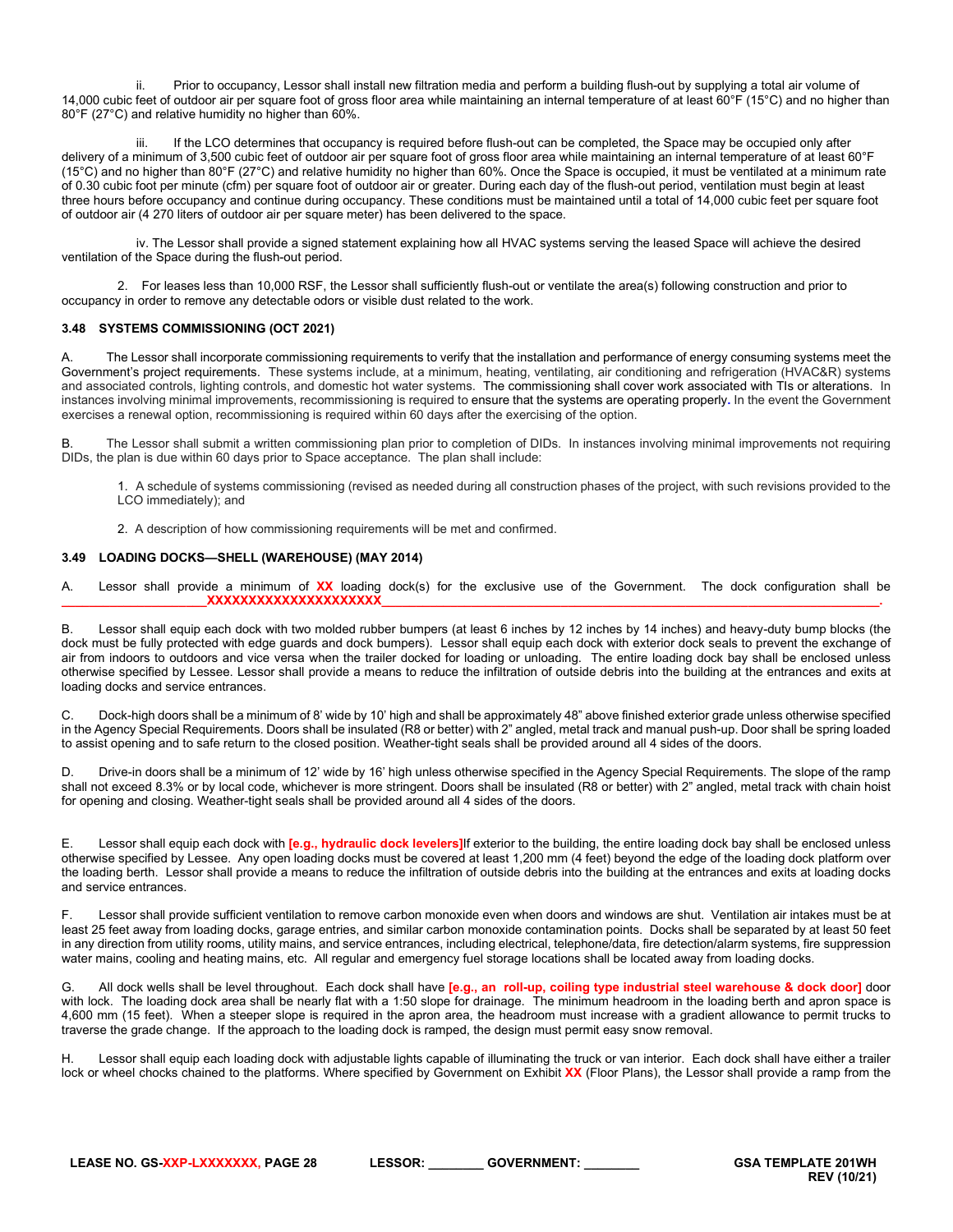loading dock down to the vehicle parking area to facilitate deliveries from small trucks and vans. This ramp must have a maximum 8.3% slope. Public and loading dock access must not be from the same point of access (at least one personnel door shall be provided in addition to overhead doors).

I. All docks shall provide shelter to people and materials in inclement weather. Operating controls for individual dock doors, dock levelers and lights shall be located on the interior wall adjacent to each dock door.

Service dock access may be from an alley, from a below grade ramp, or from a site circulation drive. Lessor shall provide sufficient space for an **[e.g., 18 wheeler truck]** to maneuver and service the facility, and also to screen the service drive as much as possible. At a minimum, Lessor shall provide a truck turning radius of **XX** sized for **XXXXX** trucks for all loading docks. The service drive must always be separated from access to the parking area. One-way design for service traffic is preferred in order to avoid the need for large turning areas. The service area of the facility must not interfere with public access roadways.

K. Lessor shall provide at least one off-street berth for loading and unloading. Loading berths must be located adjacent to the loading dock areas. Unless otherwise specified by local zoning regulations, a single berth must be a minimum of 4,600 mm (15 feet) wide and sized for the longest vehicle servicing the building as determined by Lessee. Additional loading berths do not need to be wider than 3,600 mm (12 feet) if they are contiguous with another loading berth. Lessor shall provide an apron space in front of the loading berth for vehicle maneuvering equal to the length of the berth plus 600 mm (2 feet). The apron must be relatively flat and have positive drainage with a minimum slope of 2%. The minimum headroom in the loading berth and apron space is 4,600 mm (15 feet). If programming forces a steeper slope in the apron area, the headroom should increase with a gradient allowance to allow trucks to traverse the grade change.

L. Loading dock areas must be separated and visually screened (wherever practical) from the main public building entrance(s). Lessor shall provide an internal staging area adjacent to the loading dock. The staging area must not interfere with emergency egress from the building. Loading docks must have a direct route to freight elevators (if any) and be sized to accommodate the transport of supplies, equipment replacement parts, and building goods. If provided for, a dock manager's room must have visual control of the entire dock area as well as the building entrance and exit. Service circulation must be separated from public areas such as lobbies, corridors, and elevators. Loading dock stairs must be on the driver's left when backing into the dock. The grade of the apron must slope away from the loading dock and shall not exceed an 8.3% slope.

M. Trash rooms must be located adjacent to loading docks or service entrances. Trash rooms must be sized to accommodate the trash handling equipment required and provide storage for trash and recycling generated during a three day occupancy of the building. Space must be allowed for sorting and recycling of paper, bottles and cans, metals, and other materials. Facilities that use trash containers that are picked up by vendors must have at least one loading berth for the trash container.

#### <span id="page-28-0"></span>**3.50 EMERGENCY POWER TO CRITICAL SYSTEMS (WAREHOUSE) (MAY 2014)**

Emergency power backup is required for all alarm systems, CCTV monitoring devices, fire alarm systems, entry control devices, lighting, etc., and special equipment, as identified elsewhere within this Lease. Costs for emergency power to critical systems that are security requirements should be allocated to the BSAC cost component.

#### <span id="page-28-1"></span>**3.51 MECHANICAL AREAS AND BUILDING ROOFS (WAREHOUSE) (MAY 2014)**

Roof access shall meet the applicable egress requirements in the National Fire Protection Association (NFPA) 101, Life Safety Code or IBC (current as of the Award Date of this Lease).

#### <span id="page-28-2"></span>**3.52 DUE DILIGENCE AND NATIONAL ENVIRONMENTAL POLICY ACT REQUIREMENTS – LEASE (SEP 2014)**

#### A. Environmental Due Diligence

Lessor is responsible for performing all necessary "response" actions (as that term is defined at 42 U.S.C. § 9601(25) of the Comprehensive Environmental Response, Compensation and Liability Act (CERCLA)) with regard to all "recognized environmental conditions," as that term is defined in ASTM Standard E1527-13, as such standard may be revised from time to time. This obligation extends to any contamination of the Property where such contamination is not attributable to the Government. Lessor must provide the Government with a summary report demonstrating completion of all required response actions prior to Substantial Completion. Any remediation performed by or on behalf of Lessor must be undertaken in strict compliance with all applicable federal, state and local laws and regulations.

#### B. National Environmental Policy Act

The National Environmental Policy Act regulations provide for analyzing proposed major federal actions to determine if there are ways to mitigate the impact of the proposed actions to avoid, minimize, rectify, reduce, or compensate for environmental impacts associated with such actions. Where the Government has determined that any or all of these mitigation measures should be or must be adopted to lessen the impact of these proposed actions, Lessor must incorporate all mitigation measures identified and adopted by the Government in the design and construction drawings and specifications. All costs and expenses for development of design alternatives, mitigation measures and review submittals for work to be performed under the Lease are the sole responsibility of Lessor.

#### <span id="page-28-3"></span>**3.53 NATIONAL HISTORIC PRESERVATION ACT REQUIREMENTS - LEASE (SEP 2014)**

A. Where a Memorandum of Agreement or other pre-award agreement concluding the Section 106 consultation includes mitigation, design review or other continuing responsibilities of the Government, Lessor must allow the Government access to the Property to carry out compliance activities. Compliance may require excavation for artifact recovery, recordation and interpretation. For Tenant Improvements and other tenant-driven alterations within an existing historic building, new construction or exterior alterations that could affect historic properties, compliance also may require on-going design review. In these instances, Lessor will be required to retain, at its sole cost and expense, the services of a preservation architect who meets or exceeds the Secretary of the Interior's Professional Qualifications Standards for Historic Architecture, as amended and annotated and previously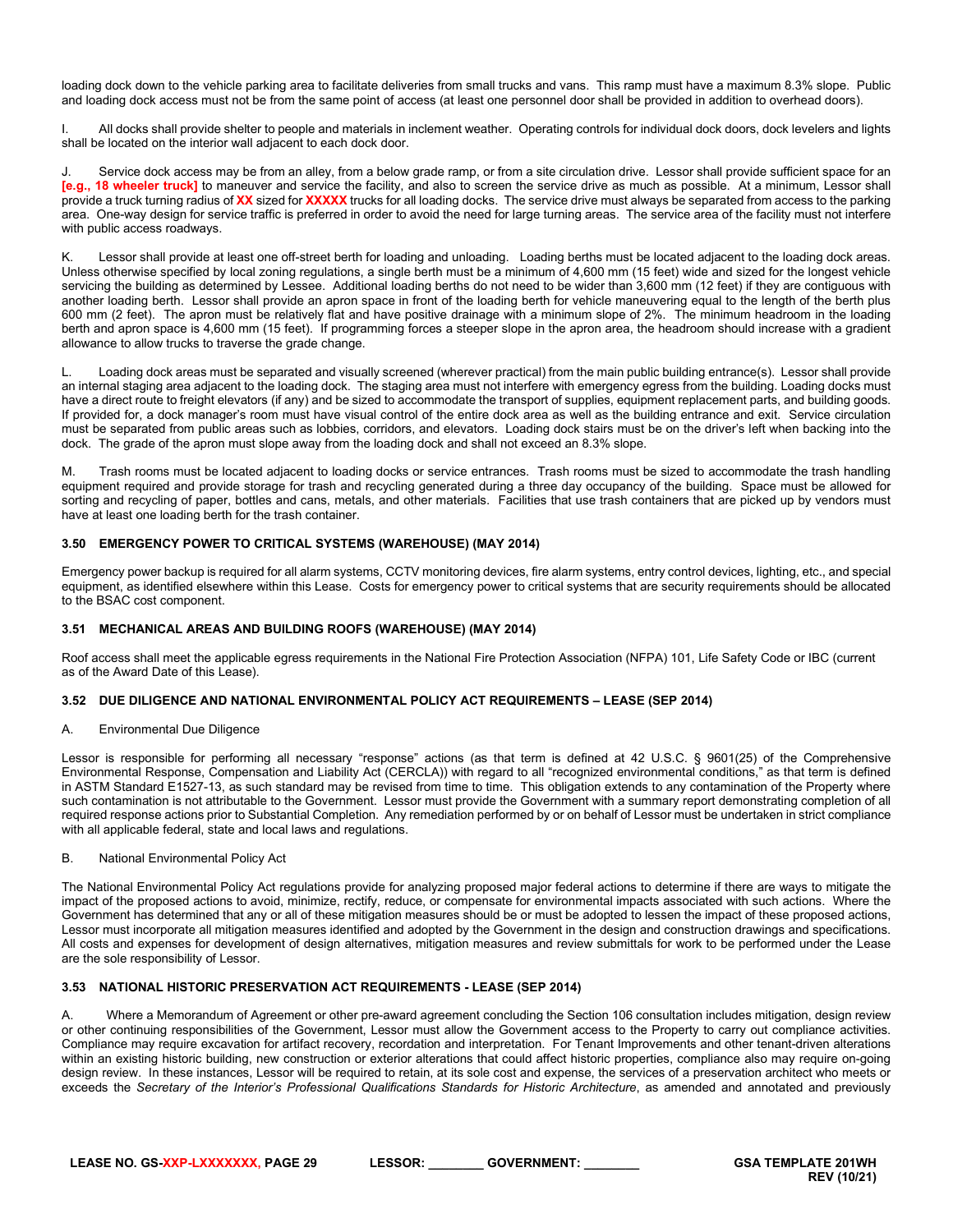published in the Code of Federal Regulations, 36 C.F.R. part 61, and the *GSA Qualifications Standards for Preservation Architects*. These standards are available at: [HTTP://WWW.GSA.GOV/HISTORICPRESERVATION>](http://www.gsa.gov/historicpreservation)Project Management Tools> Qualification Requirements for Preservation Architects. The preservation architect will be responsible for developing preservation design solutions and project documentation required for review by the Government, the State Historic Preservation Officer (SHPO), the Tribal Historic Preservation Officer (THPO), if applicable, and other consulting parties in accordance with Section 106. For Tenant Improvements and other tenant-driven alterations within an existing historic building, the preservation architect must develop context-sensitive design options consistent with the *Secretary of the Interior's Standards for the Treatment of Historic Properties*. Where new construction or exterior alterations, or both, are located within a historic district, may be visible from historic properties or may affect archeological resources, compliance may require tailoring the design of the improvements to be compatible with the surrounding area. Design review may require multiple revised submissions, depending on the complexity of the project and potential for adverse effects to historic properties. GSA is responsible for corresponding with the SHPO, the THPO, if applicable, and any other consulting party.

B. Compliance requirements under Section 106 apply to all historic property alterations and new construction, regardless of the magnitude, complexity or cost of the proposed scope of work.

C. The costs for development of design alternatives and review submittals for work required under the Lease are the sole responsibility of Lessor. In addition, building shell costs relating to such design alternatives are the sole responsibility of Lessor and must be included in the shell rent. Such costs may be offset by federal, state or local preservation tax benefits. Lessor is encouraged to seek independent financial and legal advice concerning the availability of these tax benefits.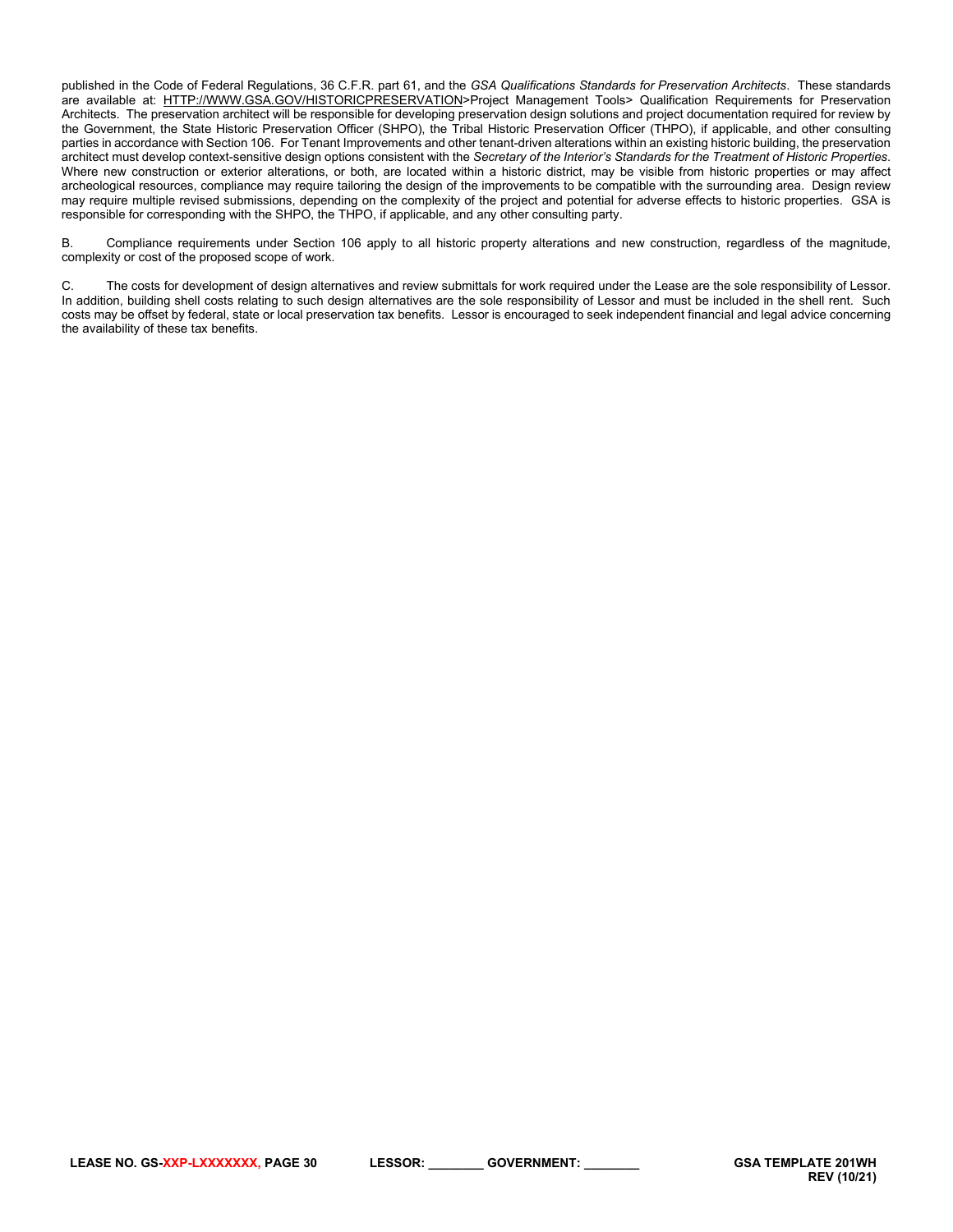# <span id="page-30-0"></span>**SECTION 4 DESIGN, CONSTRUCTION, AND POST AWARD ACTIVITIES**

# <span id="page-30-1"></span>**4.01 SCHEDULE FOR COMPLETION OF SPACE (WAREHOUSE) (OCT 2020)**

Design and construction activities for the Space shall commence upon Lease award. The Lessor shall schedule the following activities to achieve timely completion of the work required by this Lease:

A. DIDs. For the purposes of this Lease, DIDs are defined as layout line drawings of the leased Space, reflecting all Lease requirements, showing partitions and doors; schematic demolition; voice, data, and electrical outlet locations; finishes; generic furniture layout, and any additional details necessary to communicate the design intent to the lessor's architect for the purpose of preparing the construction documents (CDs). A full DID set shall include the following elements:

- 1. Cover Sheet ;
- 2. Demolition Plan (if applicable);<br>3. Construction (Partition) Plan:
- 3. Construction (Partition) Plan;<br>4 Power/Communication (Flect
- 4. Power/Communication (Electrical) Plan;<br>5. Furniture Plan:
- 5. Furniture Plan;<br>6. Finish Plan;
- 6. Finish Plan;<br>6. Racking Sys
- 6. Racking System Plan; and<br>7. The exits and fire department
- The exits and fire department access doors in place or any proposed exits, aisles, and fire department access doors..

Government-Provided DIDs: The Government shall prepare and provide to the Lessor the Government's approved DIDs based upon the base Building documents provided by the Lessor as required in the paragraph titled "Documents Incorporated in the Lease" paragraph of this Lease. These DIDs will detail the TIs to be made by the Lessor within the Space. DIDs shall be due to the Lessor within **XX** Working Days from award.

DIDs. For the purposes of this Lease, DIDs are defined as layout line drawings of the leased Space, reflecting all Lease requirements, showing partitions and doors; schematic demolition; voice, data, and electrical outlet locations; finishes; generic furniture layout, and any additional details necessary to communicate the design intent to the lessor's architect for the purpose of preparing the construction documents (CDs). A full DID set must include the following elements:

- 1. Cover Sheet ;
- 2. Demolition Plan (if applicable);<br>3. Construction (Partition) Plan;
- 3. Construction (Partition) Plan;<br>4 Power/Communication (Flect
- 4. Power/Communication (Electrical) Plan;
- 5. Furniture Plan;<br>6. Finish Plan;
- 6. Finish Plan;<br>6. Racking Sys
- 6. Racking System Plan; and<br>7. The exits and fire denartment
- The exits and fire department access doors in place or any proposed exits, aisles, and fire department access doors..

B. DID Workshop: In conjunction with the Government, the Lessor shall commit as part of shell costs to a **X-**day DID workshop tentatively scheduled to begin, (provided that the Government supplies such information and direction as reasonably required for L**ess**or to timely complete DIDs) **month/day/year or X Working Days after award** at the office of the Lessor's architect or an alternate location agreed to by the Government. This session may be held in person or virtually, at the discretion of the Government. The architect will provide full design services so that the DIDs can be completed during this conference.

C. The Government's review and approval of the DIDs is limited to conformance to the specific requirements of the Lease and the client agency build-out requirements as they apply to the Space. The Government will provide formal approval of DIDs in writing **XX** Working Days from the conclusion of the DID workshop.

A. DIDs. For the purposes of this Lease, DIDs are defined as layout line drawings of the leased Space, reflecting all Lease requirements, showing partitions and doors; schematic demolition; voice, data, and electrical outlet locations; finishes; generic furniture layout, and any additional details necessary to communicate the design intent to the lessor's architect for the purpose of preparing the construction documents (CDs). A full DID set must include the following elements:

- 1. Cover Sheet ;
- 2. Demolition Plan (if applicable);<br>3. Construction (Partition) Plan;
- 3. Construction (Partition) Plan;<br>4. Power/Communication (Elect
- Power/Communication (Electrical) Plan;
- 5. Furniture Plan;<br>6. Finish Plan;
- 6. Finish Plan;<br>6. Racking Sys
- 6. Racking System Plan; and<br>7. The exits and fire department
- The exits and fire department access doors in place or any proposed exits, aisles, and fire department access doors..

B. Lessor-Provided DIDs: The Lessor must submit to GSA, as part of the shell cost, complete DIDs conforming to the requirements of this Lease and other Government-supplied information related to the tenant agency's interior build-out requirements not later than **XX** Working Days following the Lease Award Date, provided that the Government supplies such information and direction as reasonably required for Lessor to timely complete DIDs.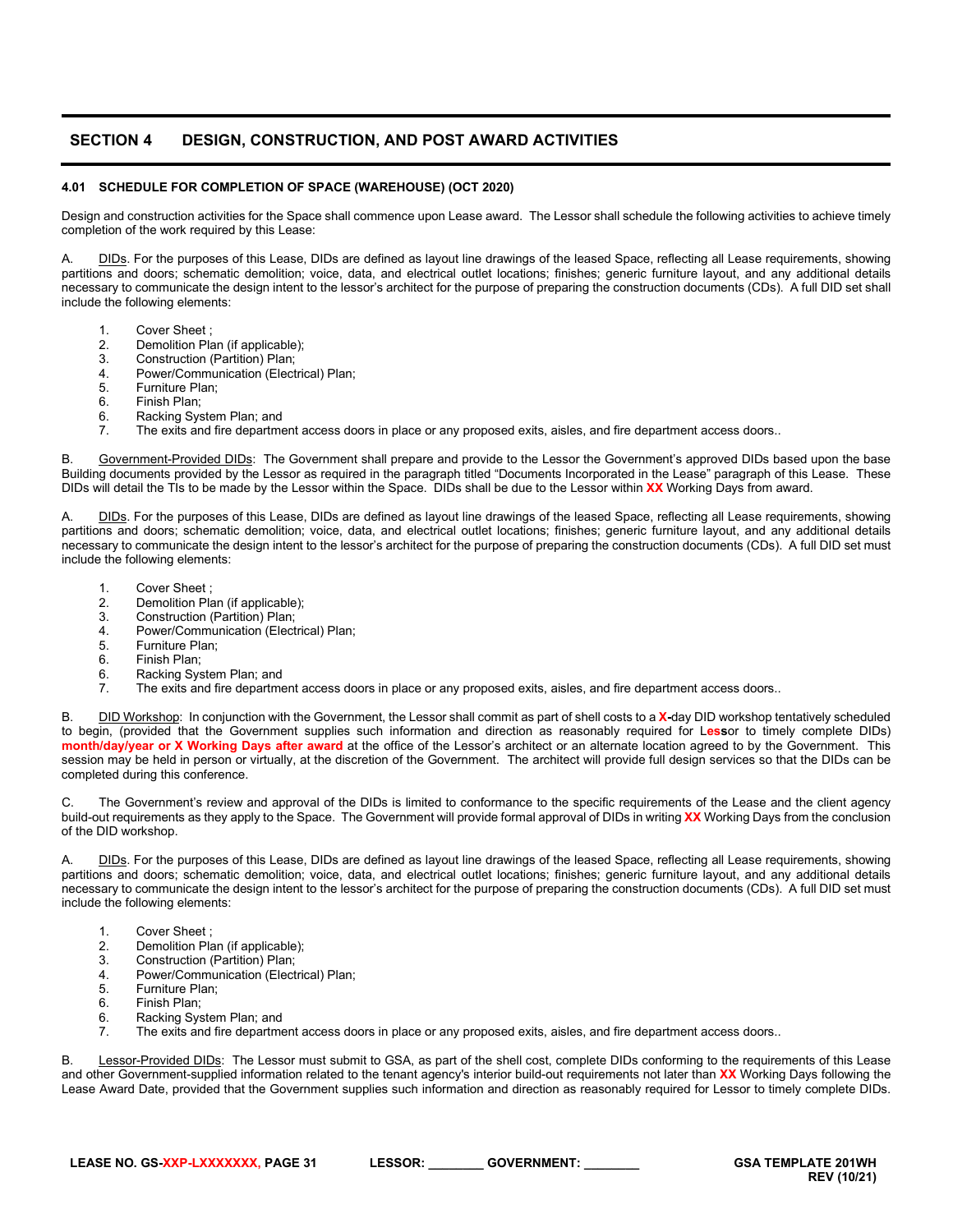The Government (GSA and the tenant agency) shall attend two meetings at the Lessor's request for the purpose of providing information and direction in the development of DIDs. These meetings may be held either in person or virtually, at the discretion of the Government. The Lessor should anticipate at least two submissions of DIDs before receiving approval. At the sole discretion of the Government, the Lessor may be required to submit a budget proposal based on the TIs and associated work as shown on the DIDs. This budget proposal shall be completed, as part of the shell cost, within **XX** Working Days of the Government's request.

Government review and approval of Lessor-provided DIDs: The Government must notify the Lessor of DID approval not later than XX Working Days following submission of DIDs conforming to the requirements of this Lease as supplied by the Government. Should the DIDs not conform to these requirements, the Government must notify the Lessor of such non-conformances within the same period; however, the Lessor shall be responsible for any delay to approval of DIDs occasioned by such non-conformance. The Government's review and approval of the DIDs is limited to conformance to the specific requirements of the Lease as they apply to the Space.

D. The Lessor's preparation and submission of construction documents (CDs): The Lessor as part of the TI must complete CDs conforming to the approved DIDs not later than **XX** Working Days following the approval of DIDs. The pricing for this work is included under the A/E fees established under Section 1 of the Lease. If during the preparation of CDs the Lessor becomes aware that any material requirement indicated in the approved DIDs cannot be reasonably achieved, the Lessor shall promptly notify GSA, and shall not proceed with completion of CDs until direction is received from the LCO. The LCO shall provide direction within **XX** Working Days of such notice, but the Government shall not be responsible for delays to completion of CDs occasioned by such circumstances. For the purpose of this paragraph, a "material requirement" shall mean any requirement necessary for the Government's intended use of the Space as provided for in, or reasonably inferable from, the Lease and the approved DIDs (e.g., number of workstations and required adjacencies).

E. Government review of CDs: The Government shall have **XX** Working Days to review CDs before Lessor proceeds to prepare a TI price proposal for the work described in the CDs. At any time during this period of review, the Government shall have the right to require the Lessor to modify the CDs to enforce conformance to Lease requirements and the approved DIDs.

F. The Lessor's preparation and submission of the TI price proposal: The Lessor shall prepare and submit a complete TI price proposal in accordance with this Lease within **XX** Working Days following the end of the Government CD review period.

**G.** The Lessor's preparation and submission of the BSAC price proposal: The Lessor shall prepare and submit a complete BSAC price proposal in accordance with this Lease within **XX** Working Days following the end of the Government CD review period.

H. Negotiation of TI price proposal and issuance of notice to proceed (NTP): The Government shall issue NTP within **XX** Working Days following the submission of the TI price proposal, provided that the TI price proposal conforms to the requirements of the paragraph titled "Tenant Improvements Price Proposal" and the parties negotiate a fair and reasonable price for TIs.

I. Negotiation of TI and BSAC price proposals and issuance of notice to proceed (NTP): The Government shall issue NTP within **XX** Working Days following the submission of the TI and BSAC price proposals, provided that both the TI and BSAC price proposals conform to the requirements of the paragraphs titled "Tenant Improvements Price Proposal" and "Building Specific Amortized Capital Price Proposal" and the parties negotiate a fair and reasonable price for TIs.

Construction of TIs and completion of other required construction work: The Lessor shall complete all work required to prepare the Premises as required in this Lease ready for use not later than **XX** Working Days following issuance of NTP.

# <span id="page-31-0"></span>**4.02 CONSTRUCTION DOCUMENTS (SEP 2012)**

The Lessor's CDs shall include all mechanical, electrical, plumbing, fire protection, life safety, lighting, structural, security, and architectural improvements scheduled for inclusion into the Space. CDs shall be annotated with all applicable specifications. CDs shall also clearly identify TIs already in place and the work to be done by the Lessor or others. Notwithstanding the Government's review of the CDs, the Lessor is solely responsible and liable for their technical accuracy and compliance with all applicable Lease requirements.

#### <span id="page-31-1"></span>**4.03 TENANT IMPROVEMENTS PRICE PROPOSAL (OCT 2020)**

A. The Lessor's TI price proposal shall be supported by sufficient cost or pricing data to enable the Government to evaluate the reasonableness of the proposal, or documentation that the Proposal is based upon competitive proposals (as described below) obtained from entities not affiliated with the Lessor. Any work shown on the CDs that is required to be included in the Building shell rent or already priced as BSAC shall be clearly identified and excluded from the TI price proposal. After negotiation and acceptance of the TI price, GSA shall issue a NTP to the Lessor.

B. Under the provisions of FAR Subpart 15.4, the Lessor shall submit a TI price proposal with information that is adequate for the Government to evaluate the reasonableness of the price or determining cost realism for the TIs within the time frame specified in this section. The TI price proposal shall use the fee rates specified in the "Tenant Improvement Fee Schedule" paragraph of this Lease. The Lessor shall exclude from the TI price proposal all costs for fixtures and/or other TIs already in place, provided the Government has accepted same. However, the Lessor will be reimbursed for costs to repair or improve the fixture(s) and/or any other improvements already in place. The Lessor must provide certified cost or pricing data for TI proposals exceeding the threshold in FA[R 15.403-4,](https://www.acquisition.gov/far/current/html/Subpart%2015_4.html#wp1208430) to establish a fair and reasonable price. For TI proposals that do not exceed the threshold in FAR 15-403-4, the Lessor shall submit adequate documentation to support the reasonableness of the price proposal as determined by the LCO.

C. The TIs scope of work includes the Lease, the DIDs, the CDs, and written specifications. In cases of discrepancies, the Lessor shall immediately notify the LCO for resolution. All differences will be resolved by the LCO in accordance with the terms and conditions of the Lease.

D. In lieu of requiring the submission of detailed cost or pricing data as described above, the Government (in accordance with FAR 15.403) is willing to negotiate a price based upon the results of a competitive proposal process. A minimum of two qualified General Contractors (GCs) shall be invited by the Lessor to participate in the competitive proposal process. Each participant shall compete independently in the process. In the absence of sufficient competition from the GCs, a minimum of two qualified subcontractors from each trade of the Tenant Improvement Cost Summary (TICS) Table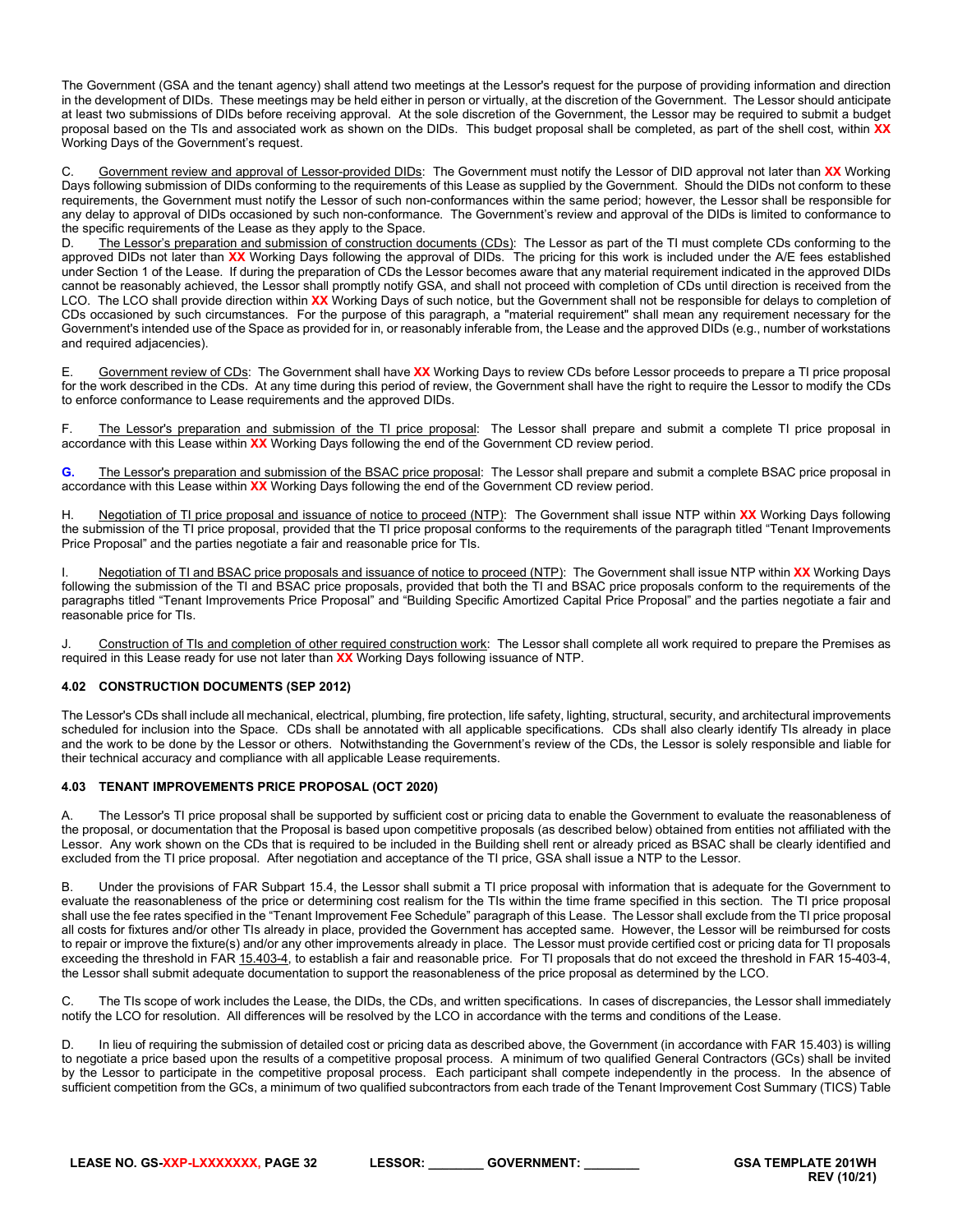(described below) shall be invited to participate in the competitive proposal process.

E. Each TI proposal shall be (1) submitted by the proposed General Contractors (or subcontractors) using the TICS Table in CSI Masterformat (filling out all sheets, including each division tab, as necessary); (2) reviewed by the Lessor prior to submission to the Government to ensure compliance with the scope of work (specified above) and the proper allocation of shell and TI costs; and (3) reviewed by the Government. General Contractors shall submit the supporting bids from the major subcontractors along with additional backup to the TICS Table in a format acceptable to the Government.

F. Unless specifically designated in this Lease as a TI or BSAC cost, all construction costs shall be deemed to be included in the Shell Rent. Any costs in the GC's proposal for Building shell items shall be clearly identified on the TICS Table separately from the TI costs.

G. The Government reserves the right to determine if bids meet the scope of work, that the price is reasonable, and that the Lessor's proposed contractors are qualified to perform the work. The Government reserves the right to reject all bids at its sole discretion. The Government reserves the right to attend or be represented at all negotiation sessions between the Lessor and potential contractors.

H. The Lessor shall demonstrate to the Government that best efforts have been made to obtain the most competitive prices possible, and the Lessor shall accept responsibility for all prices through direct contracts with all contractors. The LCO shall issue to the Lessor a NTP with the TIs upon the Government's sole determination that the Lessor's proposal is acceptable. The Lessor shall complete the work within the time frame specified in this section of the Lease.

#### <span id="page-32-0"></span>**4.04 BUILDING SPECIFIC AMORTIZED CAPITAL (BSAC) PRICE PROPOSAL (SEP 2015)**

The Lessor's BSAC price proposal shall be supported by sufficient cost or pricing data to enable the Government to evaluate the reasonableness of the proposal, or documentation that the Proposal is based upon competitive proposals. The pricing shall be submitted using the Security Unit Price List (SecUP).

# <span id="page-32-1"></span>**4.05 GREEN LEASE SUBMITTALS (WAREHOUSE) (OCT 2021)**

The Lessor shall submit to the LCO:

A. Product data sheets upon request for floor coverings, paints and wall coverings, ceiling materials, all adhesives, wood products, suite and interior doors, subdividing partitions, wall base, door hardware finishes, window coverings, millwork substrate and millwork finishes, lighting and lighting controls, and insulation to be used within the leased Space. This information must be submitted NO LATER THAN the submission of the DIDs.

B. SDS or other appropriate documents upon request for products listed in the Lease. All SDS shall comply with Occupational Safety and Health Administration (OSHA) requirements for the Globally Harmonized System of Classification and Labeling of Chemicals (GHS). The Lessor and its agents shall comply with all recommended measures in the SDS to protect the health and safety of personnel.

C. Reuse plan, in accordance with the "Existing Fit-out, Salvaged, or Re-used Building Material" paragraph in the Lease, if applicable.

D. If the Lessor is unable to comply with the environmentally preferable requirements stated throughout the Lease, he/she must submit a waiver request for each material within the TI pricing submittal. The waiver request shall be based on the following exceptions:

- 1. Product cannot be acquired competitively within a reasonable performance schedule.
- 2. Product cannot be acquired that meets reasonable performance requirements.<br>3. Product cannot be acquired that meets reasonable price.
- Product cannot be acquired at a reasonable price.
- 4. An exception is provided by statute.

The price shall be deemed unreasonable when the total life cycle costs are significantly higher for the sustainable product versus the non-sustainable product. Life cycle costs are determined by combining the initial costs of a product with any additional costs or revenues generated from that product during its entire life.

- E. Radon test results as may be required by the "Radon in Air" and "Radon in Water" paragraphs in the Lease.
- F. Submittal requirements as may be required by the "Construction Waste Management" paragraph in the Lease.
- G. Recycling service plan as may be required by the "Recycling Warehouse" paragraph in the Lease.
- H. Signed statement as may be required by the "Indoor Air Quality During Construction" paragraph in the Lease.
- I. Written commissioning plan as may be required by the "Systems Commissioning" paragraph in the Lease.
- J. If renewable source power is purchased, documentation within 9 months of occupancy.

#### <span id="page-32-2"></span>**4.06 CONSTRUCTION SCHEDULE AND INITIAL CONSTRUCTION MEETING (OCT 2020)**

The Lessor shall furnish a detailed construction schedule (such as Critical Path Method) to the Government within XX Working Days of issuance of the NTP. Such schedule shall also indicate the dates available for Government contractors to install telephone/data lines or equipment, if needed. Within **XX** Working Days of NTP, the Lessor shall initiate a construction meeting. This meeting may be held in person or virtually, at the discretion of the Government. The Lessor will have contractor representatives including its architects, engineers, general contractor and sub-contractor representatives in attendance. The Lessor shall keep meeting minutes of discussion topics and attendance.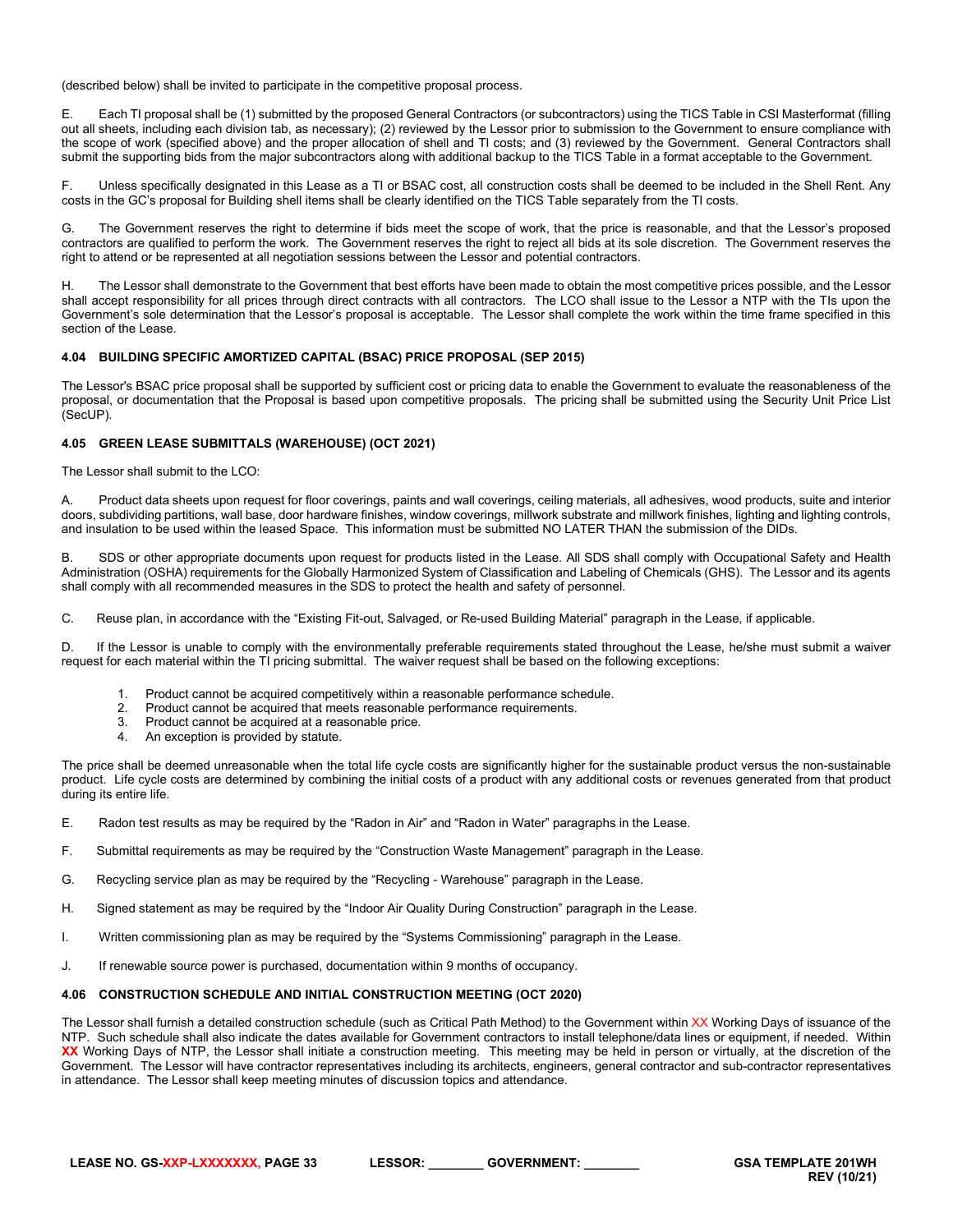# <span id="page-33-0"></span>**4.07 PROGRESS REPORTS (OCT 2020)**

After start of construction, the Lessor shall submit to the LCO written progress reports at intervals of XX Working Days. Each report shall include information as to the percentage of the work completed by phase and trade; a statement as to expected completion and occupancy dates; changes introduced into the work; and general remarks on such items as material shortages, strikes, weather, etc., that may affect timely completion. In addition, at the Government's discretion, the Lessor shall conduct meetings every two weeks to brief Government personnel and/or contractors regarding the progress of design and construction of the Space. These meetings may be held in person or virtually, at the discretion of the Government. The Lessor shall be responsible for taking and distributing minutes of these meetings.

# <span id="page-33-1"></span>**4.08 ACCESS BY THE GOVERNMENT PRIOR TO ACCEPTANCE (SEP 2013)**

The Government shall have the right to access any space within the Building during construction for the purposes of performing inspections or installing Government furnished equipment. The Government shall coordinate the activity of Government contractors with the Lessor to minimize conflicts with and disruption to other contractors on site. Access shall not be unreasonably denied to authorized Government officials including, but not limited to, Government contractors, subcontractors, or consultants acting on behalf of the Government on this project.

#### <span id="page-33-2"></span>**4.09 CONSTRUCTION INSPECTIONS (SEP 2015)**

A. The LCO or the LCO's designated technical representative may periodically inspect construction work to review compliance with Lease requirements and approved DIDs, if applicable.

B. Periodic reviews, witnessing of tests, and inspections by the Government shall not constitute approval of the Lessor's apparent progress toward meeting the Government's objectives but are intended to discover any information which the LCO may be able to call to the Lessor's attention to prevent costly misdirection of effort. The Lessor shall remain responsible for designing, constructing, operating, and maintaining the Building in full accordance with the requirements of the Lease.

# <span id="page-33-3"></span>**4.10 ACCEPTANCE OF SPACE AND CERTIFICATE OF OCCUPANCY (OCT 2021)**

A. Ten (10) Working Days prior to the completion of the Space, the Lessor shall issue written notice to the Government to schedule the inspection of the Space for acceptance. The Government shall accept the Space only if the construction of Building shell and TIs conforming to this Lease and the approved DIDs, if applicable, is substantially complete, a Certificate of Occupancy (C of O) has been issued as set forth below, and the Building improvements necessary for acceptance as described in the paragraph "Building Improvements" are completed.

B. The Space shall be considered substantially complete only if the Space may be used for its intended purpose, and completion of remaining work will not interfere unreasonably with the Government's enjoyment of the Space. Acceptance shall be final and binding upon the Government with respect to conformance of the completed TIs to the approved DIDs, with the exception of items identified on a punch list generated as a result of the inspection, concealed conditions, latent defects, or fraud, but shall not relieve the Lessor of any other Lease requirements.

C. The Lessor shall provide a valid C of O, issued by the local jurisdiction, for the intended use of the Government. If the local jurisdiction does not issue C of O's or if the C of O is not available, the Lessor may satisfy this condition by providing a report prepared by a licensed fire protection engineer that indicates the Space and Building are compliant with all applicable local codes and ordinances and all fire protection and life safety-related requirements of this Lease.

C. The Government will not be required to accept space prior to the schedule outlined in this Lease.

D. If applicable, upon acceptance of the Space, the Government will issue lump sum payment to the Lessor after substantial completion, in accordance with invoicing procedures outlined under any lease amendment(s) authorizing such lump sum payment. The Government shall not issue this payment in increments or as partial payments.

#### <span id="page-33-4"></span>**4.11 LEASE TERM COMMENCEMENT DATE AND RENT RECONCILIATION (OCT 2021)**

At acceptance, the Space shall be measured in accordance with the standards set forth in this Lease to determine the total ABOA SF in the Space. The rent for the Space will be adjusted based upon the measured ABOA square footage as outlined under the Payment clause of the General Clauses. At acceptance, the Lease term shall commence. The Lease Term Commencement Date, final measurement of the Space, reconciliation of the annual rent, and amount of Commission Credit, if any, shall be memorialized by Lease Amendment.

## <span id="page-33-5"></span>**4.12 AS-BUILT DRAWINGS (OCT 2021)**

Not later than **XX** days after the acceptance of the Space, the Lessor, at Lessor's expense, shall furnish to the Government a complete set of Computer Aided Design (CAD) files of as-built floor plans showing the Space under Lease, as well as corridors, stairways, and core areas. As-built drawings shall include Civil, Architectural, Mechanical, Electrical, and Plumbing features, including, but not limited to, those for IT, Communications, Security, and Fire Protection. The plans shall have been generated by a CAD program which is compatible with the latest release of AutoCAD. The required file extension is ".DWG." Clean and purged files shall be submitted in a digital format. They shall be labeled with Building name, address, list of drawing(s), date of the drawing(s), and Lessor's architect and architect's phone number.

#### <span id="page-33-6"></span>**4.13 LIQUIDATED DAMAGES (JUN 2012)**

In case of failure on the part of the Lessor to complete the work within the time fixed in the Lease, the Lessor shall pay the Government as fixed and agreed liquidated damages \$**XX** for each and every calendar day that the delivery is delayed beyond the date specified for delivery of all the Space ready for occupancy by the Government. This remedy is not exclusive and is in addition to any other remedies which may be available under this Lease

| LEASE NO. GS-XXP-LXXXXXXX. PAGE 34 | <b>LESSOR:</b> | <b>GOVERNMENT:</b> |
|------------------------------------|----------------|--------------------|
|                                    |                |                    |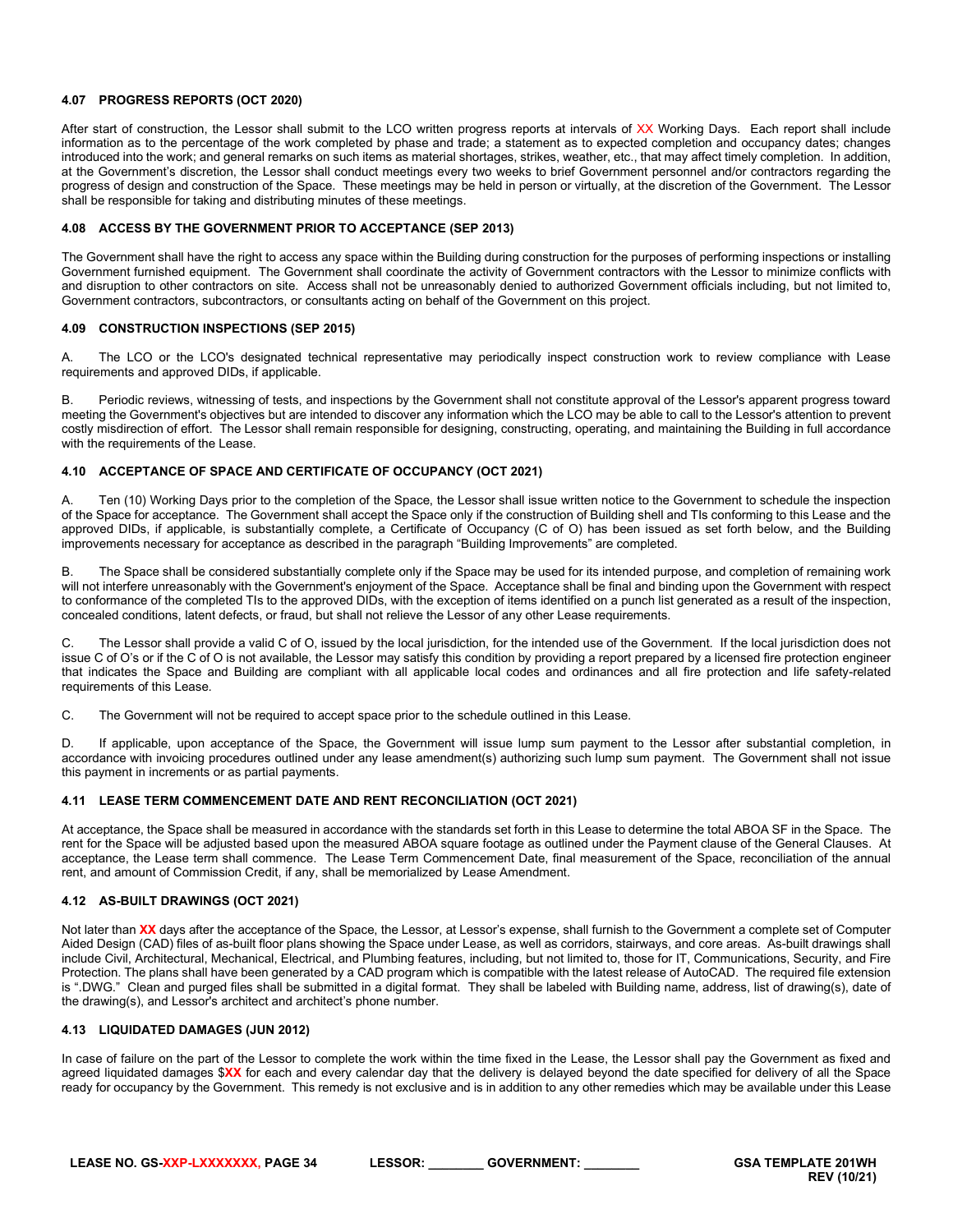or at law. This liquidated sum is not meant as a penalty, but as an approximation of actual damages that would be suffered by the Government because of the Lessor's delay.

## <span id="page-34-0"></span>**4.14 SEISMIC RETROFIT (SEP 2013)**

The following requirements apply to Leases requiring seismic retrofit:

A. The Lessor shall provide a final construction schedule, all final design and construction documents for the seismic retrofit, including structural calculations, drawings, and specifications to the Government for review and approval prior to the start of construction. When required by local building code, a geotechnical report shall be made available to the Government.

B. The Lessor's registered civil or structural engineer shall perform special inspections to meet the requirements of Chapter 17 of the International Building Code (IBC).

C. For Leases requiring seismic retrofit, the Space will not be considered substantially complete until a Seismic Form E—Certificate Of Seismic Compliance—Retrofitted Building, certifying that the Building meets the Basic Safety Objective of ASCE/SEI 41, executed by a registered civil or structural engineer, has been delivered to the LCO.

## <span id="page-34-1"></span>**4.15 LESSOR'S PROJECT MANAGEMENT RESPONSIBILITIES (WAREHOUSE) (OCT 2020)**

A. The Lessor's project management fee shall cover all of the Lessor's project management costs associated with the delivery of Tenant Improvements, including, but not limited to:

- 1. Legal fees
- 
- 2. Travel costs<br>3. Insurance 3. Insurance<br>4 Home offic
- 4. Home office overhead and other indirect costs<br>5. Carrying costs exclusive of the TI amortization
- 5. Carrying costs, exclusive of the TI amortization rate. Carrying costs are those costs of capital incurred for the delivery of TI, for the period starting from Lessor's outlay of funds, until the Lease Term Commencement Date.
- 6. Municipal, county, or state fees (not related to sales tax or construction permits associated with TI buildout)
- 7. TI proposal preparation costs<br>8. Lessor's labor costs related to
- Lessor's labor costs related to the management of the TI build-out.
- B. At a minimum, the Lessor shall be responsible for performing the following services :
	- 1. Provide assistance and expertise to the Government project team in the form of coordination, management, and administration of the design and construction process;
	- 2. Monitor performance of the general contractor and other contractors, control schedules, and oversee financial accounts;<br>3. Conduct and document design and construction project meetings:
	- Conduct and document design and construction project meetings;
	- 4. Perform administrative tasks, including documentation, record keeping (issuing meeting minutes), and payment validation in addition to submittal and change order processing;
	- 5. Maintain Request for Information (RFI), submittal, and change order logs; and
	- Provide technical expertise (e.g. testing, estimating, resolving claims, or responding to inquiries).

#### <span id="page-34-2"></span>**4.16 GOVERNMENT PROJECT MANAGEMENT SYSTEM (OCT 2021)**

The Government may direct the Lessor to use the Government's designated project management system for post-award and post-occupancy activities. This includes, but is not limited to, design submittals (DIDs, CD, as-builts), schedule submissions, pricing proposals, reuse plans, commissioning plans, and product data sheets.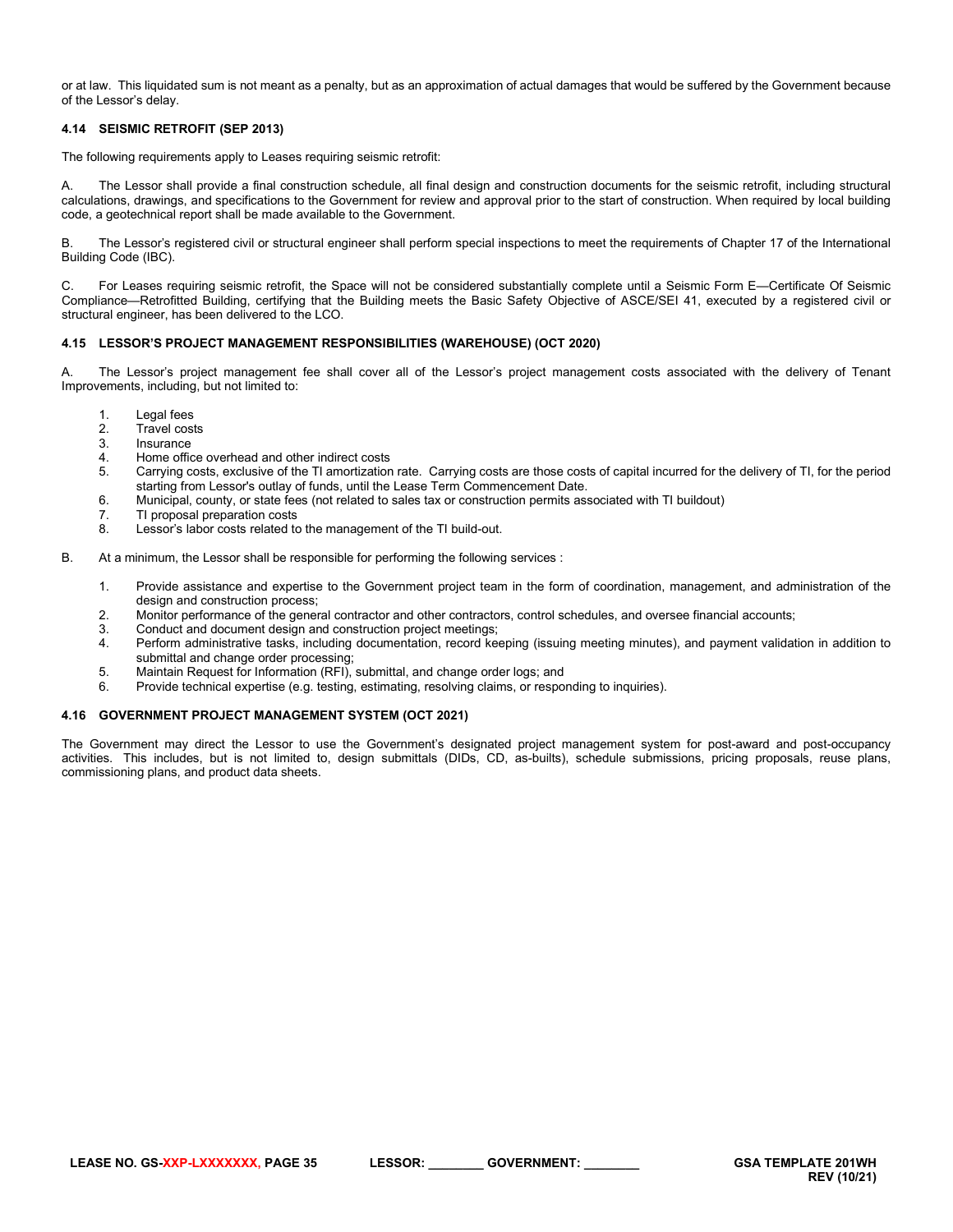# <span id="page-35-0"></span>**SECTION 5 TENANT IMPROVEMENT COMPONENTS**

## <span id="page-35-1"></span>**5.01 TENANT IMPROVEMENT REQUIREMENTS (OCT 2016)**

The TIs shall be designed, constructed, and maintained in accordance with the standards set forth in this Lease. For pricing, only those requirements designated within this Section 5, or designated as TIs within the attached agency requirements, shall be deemed to be TI costs.

# <span id="page-35-2"></span>**5.02 FINISH SELECTIONS (SEP 2015)**

The Lessor must consult with the Government prior to developing a minimum of three (3) finish options to include coordinated samples of finishes for all interior elements such as paint, wall coverings, base coving, carpet, window treatments, laminates, and flooring. All samples provided must comply with specifications set forth elsewhere in this Lease. All required finish option samples must be provided at no additional cost to the Government within 10 Working Days after initial submission of DIDs. GSA must deliver necessary finish selections to the Lessor within 10 Working Days after receipt of samples. The finish options must be approved by GSA prior to installation. The Lessor may not make any substitutions after the finish option is selected.

#### <span id="page-35-3"></span>**5.03 WINDOW COVERINGS (WAREHOUSE) (JUN 2012)**

A. Window Blinds. All exterior windows shall be equipped with window blinds in new or like new condition, which shall be provided as part of the TIs. The blinds may be aluminum or plastic vertical blinds, horizontal blinds with aluminum slats of one-inch width or less, solar fabric roller shades, or an equivalent product pre-approved by the Government. The window blinds shall have non-corroding mechanisms and synthetic tapes. Color selection will be made by the Government.

#### <span id="page-35-4"></span>**5.04 DOORS: SUITE ENTRY (OCT 2019)**

A. Suite entry doors shall be provided as part of the TIs and shall have a minimum clear opening of 32" wide x 84" high (per leaf). Doors shall meet the requirements of being a flush, solid core, 1-3/4-inch thick, wood door with a natural wood veneer face or an equivalent pre-approved by the Government. Hollow core wood doors are not acceptable. They shall be operable by a single effort; and shall meet the requirement of NFPA 101, Life Safety Code or the International Building Code (current as of the Lease Award Date). Doors shall be installed in a metal frame assembly which is primed and finished with a low VOC semi gloss oil-based paint finish that does not result in indoor air quality levels above 0.016 parts per million (ppm) of formaldehyde.

B. For leases 10,000 RSF or greater, the paint finish must meet applicable, statutory environmentally preferable criteria related to biobased and recovered material content as outlined in the Green Procurement Compilation at [HTTPS://SFTOOL.GOV/GREENPROCUREMENT.](https://sftool.gov/GREENPROCUREMENT.and) and https://sftool.gov/greenprocurement/green-products/3/building-finishes/1338/paint/0?addon=False.

#### <span id="page-35-5"></span>**5.05 DOORS: INTERIOR (OCT 2019)**

A. Doors within the Space shall be provided as part of the TIs and shall have a minimum clear opening of 32" wide x 80" high. Doors shall be flush, solid core, wood with a natural wood veneer face or an equivalent door pre-approved by the LCO. Hollow core wood doors are not acceptable. They shall be operable with a single effort, and shall meet the requirements of NFPA 101, Life Safety Code or the International Building Code (current as of the Lease Award Date). Doors shall be installed in a metal frame assembly which is primed and finished with a low VOC semi-gloss oil-based paint and which does not result in indoor air quality levels above 0.016 parts per million (ppm) of formaldehyde.

B. For leases 10,000 RSF or greater, the paint finish must meet applicable, statutory environmentally preferable criteria related to biobased and recovered material content as outlined in the Green Procurement Compilation at [HTTPS://SFTOOL.GOV/GREENPROCUREMENT](https://sftool.gov/GREENPROCUREMENT) and https://sftool.gov/greenprocurement/green-products/3/building-finishes/1338/paint/0?addon=False.

#### <span id="page-35-6"></span>**5.06 DOORS: HARDWARE (SEP 2013)**

Doors shall have door handles or door pulls with heavyweight hinges. The Lessor is encouraged to avoid the use of chrome-plated hardware. All doors shall have corresponding doorstops (wall- or floor-mounted) and silencers. All door entrances leading into the Space from public corridors and exterior doors shall have automatic door closers. Doors designated by the Government shall be equipped with 5-pin, tumbler cylinder locks and strike plates. All locks shall be master keyed. Furnish at least two master keys for each lock to the Government. Any exterior entrance shall have a high security lock, with appropriate key control procedures, as determined by Government specifications. Hinge pins and hasps shall be secured against unauthorized removal by using spot welds or pinned mounting bolts. The exterior side of the door shall have a lock guard or astragal to prevent tampering of the latch hardware. Doors used for egress only shall not have any operable exterior hardware. All security-locking arrangements on doors used for egress shall comply with requirements of NFPA 101or the International Building Code current as of the Lease Award Date.

#### <span id="page-35-7"></span>**5.07 DOORS: IDENTIFICATION (JUN 2012)**

Door identification shall be installed in approved locations adjacent to office entrances as part of the TIs. The form of door identification shall be approved by the Government.

# <span id="page-35-8"></span>**5.08 PARTITIONS: SUBDIVIDING (OCT 2020)**

Office subdividing partitions shall comply with applicable building codes and local requirements and ordinances and shall be provided as part of the TIs. Partitioning shall extend from the finished floor to the finished ceiling and shall be designed to provide a minimum sound transmission class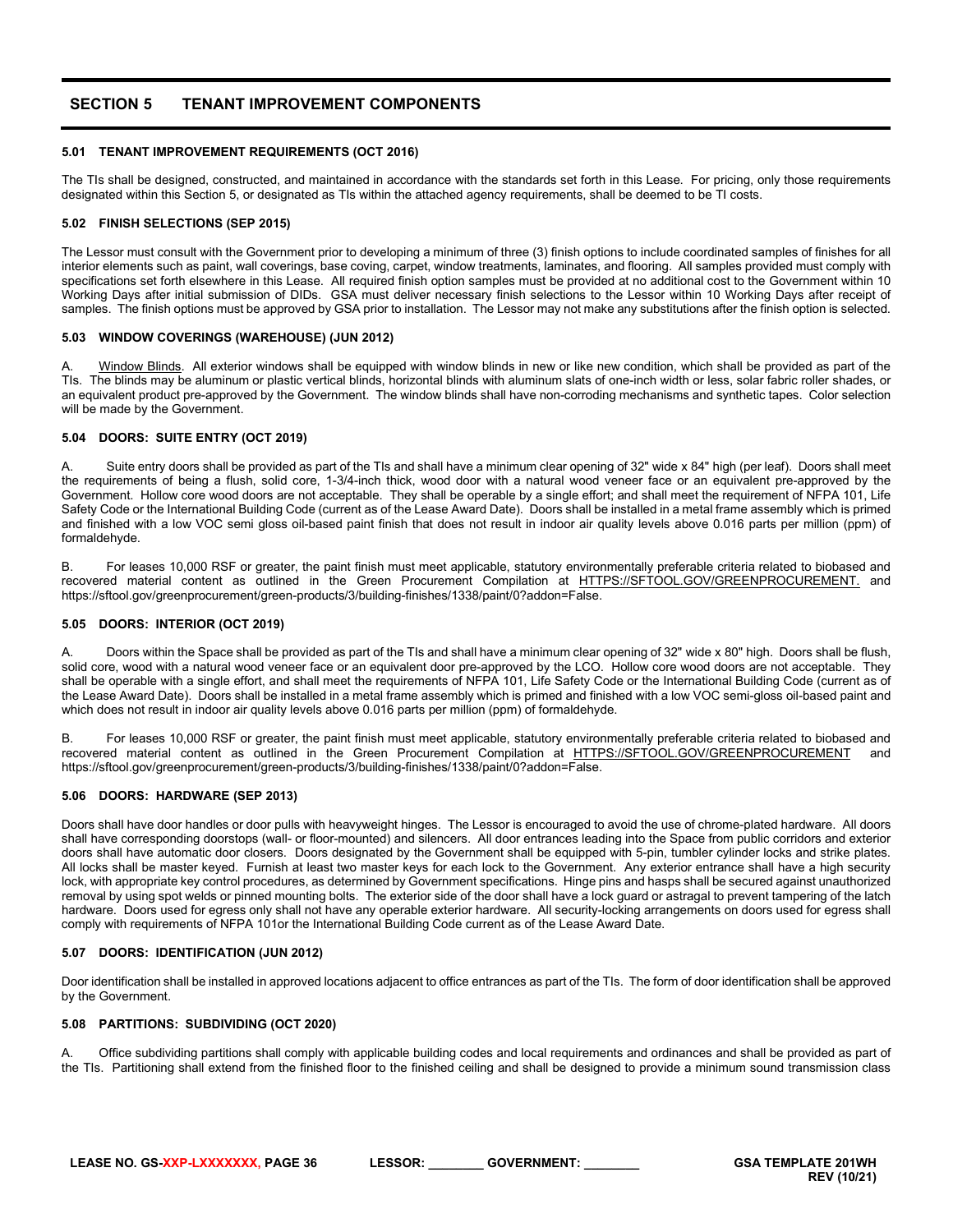(STC) of 37. Partitioning shall be installed by the Lessor at locations to be determined by the Government as identified in the DIDs. They shall have a flame spread rating of 25 or less and a smoke development rating of 450 or less (ASTM E-84).

B. HVAC shall be rebalanced and lighting repositioned, as appropriate, after installation of partitions.

C. If installed in accordance with the "Automatic Fire Sprinkler System" and "Fire Alarm System" paragraphs, sprinklers and fire alarm notification appliances shall be repositioned as appropriate after installation of partitions to maintain the level of fire protection and life safety.

D. Partitioning requirements may be satisfied with existing partitions if they meet the Government's standards and layout requirements.

E. For leases 10,000 RSF or greater where the Government is a sole tenant of the Building , the Lessor is encouraged to use materials for newly installed gypsum board meeting applicable environmentally preferable criteria that are recommended in the Green Procurement Compilation at<br>HTTPS://SFTOOL.GOV/GREENPROCUREMENT and HTTPS://SFTOOL.GOV/GREENPROCUREMENT/GREEN-P and [HTTPS://SFTOOL.GOV/GREENPROCUREMENT/GREEN-PRODUCTS/3/BUILDING-](https://sftool.gov/greenprocurement/green-products/3/building-finishes/1735/wallboardgypsum-boarddrywall/0?addon=False)[FINISHES/1735/WALLBOARDGYPSUM-BOARDDRYWALL/0?ADDON=FALSE.](https://sftool.gov/greenprocurement/green-products/3/building-finishes/1735/wallboardgypsum-boarddrywall/0?addon=False)

#### <span id="page-36-0"></span>**5.09 CEILINGS—TI (WAREHOUSE) (OCT 2019)**

Government designated office and related areas shall contain a complete acoustical ceiling system (such a ceiling system include grid and lay-in tiles or other Building standard ceiling system as approved by the LCO).

Ceilings in office and related areas shall be at a minimum 9 feet and 0 inches and no more than 12 feet and 0 inches measured from floor to the lowest obstruction. Areas with raised flooring shall maintain these ceiling-height limitations above the finished raised flooring. Bulkheads and hanging or surface mounted light fixtures which impede traffic ways shall be avoided. Ceilings shall be uniform in color and appearance throughout the Space, with no obvious damage to tiles or grid.

B. Prior to closing the ceiling, Lessor shall coordinate with the Government for the installation of any items above the ceiling.

C. Should the ceiling be installed in the Space prior to construction of the TI, then Lessor shall be responsible for all costs for the disassembly, storage during construction, and subsequent re-assembly of ceiling components which may be required to complete the TI. Lessor shall also bear the risk for any damage to the ceiling or any components thereof during the construction of the TI.

D. Ceilings shall be a flat plane in each room and shall be suspended and finished as follows unless an alternate equivalent is pre-approved by the LCO:

1. Restrooms. Plastered or spackled and taped gypsum board.

2. Offices and conference rooms. Mineral and acoustical tile or lay in panels with textured or patterned surface and tegular edges or an equivalent pre-approved by the LCO. For leases 10,000 RSF or greater, newly installed tiles or panels shall meet applicable, statutory environmentally preferable criteria as outlined under the Green Procurement Compilation at [HTTPS://SFTOOL.GOV/GREENPROCUREMENT](https://sftool.gov/greenprocurement) and https://sftool.gov/greenprocurement/green-products/3/building-finishes/1732/acoustical-ceiling-tiles/0?addon=False

<span id="page-36-1"></span>3. Corridors and eating/galley areas. Plastered or spackled and taped gypsum board or mineral acoustical tile.

#### **5.10 WALL FINISHES (OCT 2019)**

If the Government chooses to install a wall covering, the following specifications shall apply:

- A. Commercial grade, weighing not less than 13 ounces per square yard.
- B. For leases 10,000 RSF or greater, wall covering shall be vinyl-free, chlorine-free, plasticizer-free with recycled or bio-based content.. If the Government chooses to install a high-performance paint coating, it shall comply with the VOC limits of the Green Seal Standard GS-11.

#### <span id="page-36-2"></span>**5.11 PAINTING—TI (OCT 2019)**

A. Prior to acceptance, all surfaces within the Space which are designated by GSA for painting shall be newly finished in colors acceptable to the Government.

B. For leases 10,000 RSF or greater, the Lessor shall provide interior paints, primers, coatings, stains, and sealers that meet applicable, statutory, environmentally preferable criteria for biobased and recovered material content as outlined under the Green Procurement Compilation at [HTTPS://SFTOOL.GREENPROCUREMENT](https://sftool.greenprocurement/) and https://sftool.gov/greenprocurement/green-products/3/building-finishes/1338/paint/0?addon=False . The Lessor shall use reprocessed latex paint in accordance with EPA's CPG (Comprehensive Procurement Guidelines) on all painted surfaces where feasible.

#### <span id="page-36-3"></span>**5.12 FLOOR COVERINGS AND PERIMETERS—TI (WAREHOUSE) (OCT 2019)**

A. Broadloom carpet or carpet tiles meeting the requirements set forth in the specifications below shall be installed in all office areas. Office area floor perimeters at partitions shall have wood, rubber, vinyl, or carpet base. Floor covering shall be installed in accordance with manufacturing instructions to lay smoothly and evenly.

B. The use of existing carpet may be approved by the Government; however, existing carpet shall be repaired, stretched, and cleaned before occupancy and shall meet the static buildup requirement as stated in the specifications below.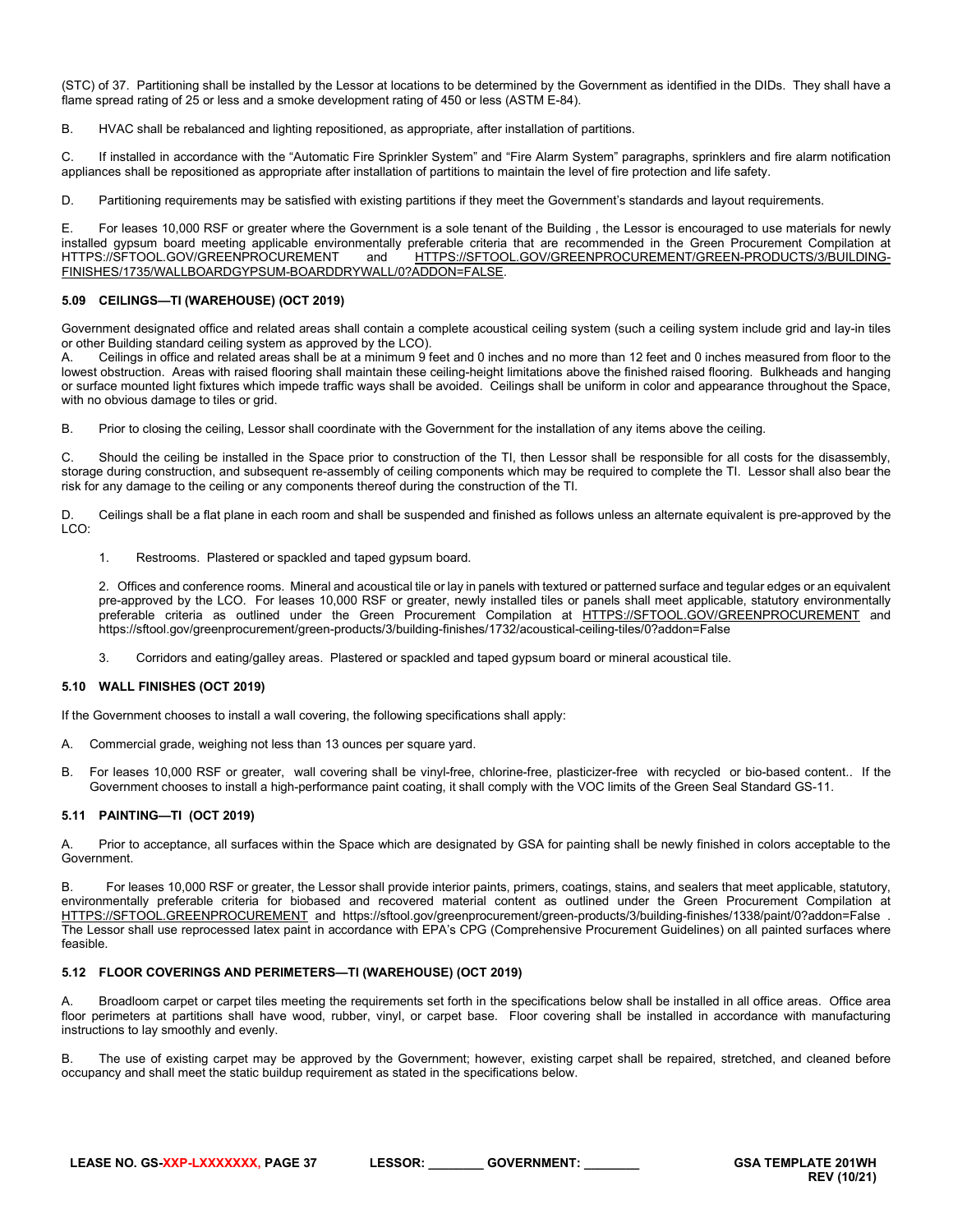- C. Any alternate flooring shall be pre-approved by the Government.
- D. SPECIFICATIONS FOR CARPET TO BE NEWLY INSTALLED OR REPLACED
	- 1. Product sustainability and environmental requirements. For leases 10,000 RSF or greater, floor covering and perimeter products must meet applicable, statutory environmentally preferable criteria related to biobased and recovered material content as outlined under the<br>Green Compilation at WWW.SFTOOL.GOV/GREENPROCUREMENT and [WWW.SFTOOL.GOV/GREENPROCUREMENT](http://www.sftool.gov/greenprocurement) [HTTPS://SFTOOL.GOV/GREENPROCUREMENT/GREEN-PRODUCTS/3/BUILDING-FINISHES/23/CARPET/0?ADDON=FALSE,](https://sftool.gov/greenprocurement/green-products/3/building-finishes/23/carpet/0?addon=False) [HTTPS://SFTOOL.GOV/GREENPROCUREMENT/GREEN-PRODUCTS/3/BUILDING-FINISHES/1307/FLOOR-COVERINGS-NON](https://sftool.gov/greenprocurement/green-products/3/building-finishes/1307/floor-coverings-non-carpet/0?addon=False)and https://sftool.gov/greenprocurement/green-products/3/building-finishes/97/floor-tiles-heavydutycommercial/0?addon=False.
	- 2. Face fiber content. Face yarn must be 100 percent nylon fiber. Loop Pile shall be 100 percent Bulk Continuous Filament (BCF); cut and loop shall be 100 percent BCF for the loop portion and may be BCF or staple for the cut portion; cut pile carpet shall be staple or BCF.
	- 3. Performance requirements for broadloom and modular tile:
		- a. Static: Less than or equal to 3.5 kV when tested by AATCC Test Method 134 (Step Test Option).
		- b. Flammability: Meets CPSC-FF-1-70, DOC-FF-1-70 Methenamine Tablet Test criteria.
		- c. Flooring Radiant Panel Test: Meets NFPA 253 Class I or II depending upon occupancy and fire code when tested under ASTM E-648 for glue down installation.
		- d. Smoke Density: NBS Smoke Chamber—Less than 450 Flaming Mode when tested under ASTM E-662.

**NOTE**: Testing must be performed in a NVLAP accredited laboratory.

- 4. Texture Appearance Retention Rating (TARR). Carpet must meet TARR rating of at least 3.0 TARR for moderate traffic areas such as private offices, and heavy traffic areas such as training space, conference rooms, courtrooms, etc., and at least 3.5 TARR for severe traffic areas, including open office space, cafeteria, corridors and lobbies. The carpet must be evaluated using ASTM D-5252 Hexapod Drum Test as per the commercial carpet test procedure and the TARR classification determined using ASTM D-7330.
- 5. Carpet reclamation. Reclamation of existing carpet to be determined with potential vendor. When carpet is replaced, submit certification documentation from the reclamation facility to the LCO.
- 6. Warranty. Submit a copy of the manufacturer's standard warranty to the LCO within the first 60 days of Government occupancy. The Government is to be a beneficiary of the terms of this warranty.

#### <span id="page-37-0"></span>**5.13 HEATING AND AIR CONDITIONING—TI (WAREHOUSE) (MAY 2014)**

Zone Control. Provide individual thermostat control for office Space with control areas not to exceed 1,500 ABOA SF. Interior spaces must be separately zoned. Specialty occupancies (conference rooms, kitchens, etc.) must have active controls capable of sensing Space use and modulating HVAC system in response to Space demand. Areas that routinely have extended hours of operation shall be environmentally controlled through dedicated heating and air conditioning equipment. Special purpose areas (such as photocopy centers, large conference rooms, computer rooms, etc.) with an internal cooling load in excess of 5 tons shall be independently controlled. Provide concealed package air conditioning equipment to meet localized spot cooling of tenant special equipment. Portable space heaters are prohibited.

#### <span id="page-37-1"></span>**5.14 ELECTRICAL: DISTRIBUTION—TI (WAREHOUSE) (MAY 2014)**

A. All electrical, telephone, and data outlets within the Space shall be installed by the Lessor in accordance with the DIDs. All electrical outlets shall be installed in accordance with NFPA Standard 70.

B. All outlets within the Space shall be marked and coded for ease of wire tracing; outlets shall be circuited separately from lighting. All floor outlets shall be flush with the plane of the finished floor. Outlet cover colors shall be coordinated with partition finish selections.

C. The Lessor shall in all cases safely conceal outlets and associated wiring (for electricity, voice, and data) to the workstation(s) in partitions, ceiling plenums, in recessed floor ducts, under raised flooring, or by use of a method acceptable to the Government.

#### <span id="page-37-2"></span>**5.15 TELECOMMUNICATIONS: DISTRIBUTION AND EQUIPMENT (JUN 2012)**

Telecommunications floor or wall outlets shall be provided as part of the TIs. At a minimum, each outlet shall house one 4-pair wire jack for voice and one 4-pair wire jack for data. The Lessor shall ensure that all outlets and associated wiring, copper, coaxial cable, optical fiber, or other transmission medium used to transmit telecommunications (voice, data, video, Internet, or other emerging technologies) service to the workstation shall be safely concealed under raised floors, in floor ducts, walls, columns, or molding. All outlets/junction boxes shall be provided with rings and pull strings to facilitate the installation of cable. Some transmission medium may require special conduit, inner duct, or shielding as specified by the Government.

#### <span id="page-37-3"></span>**5.16 TELECOMMUNICATIONS: LOCAL EXCHANGE ACCESS (AUG 2008)**

Provide sealed conduit to house the agency telecommunications system when required.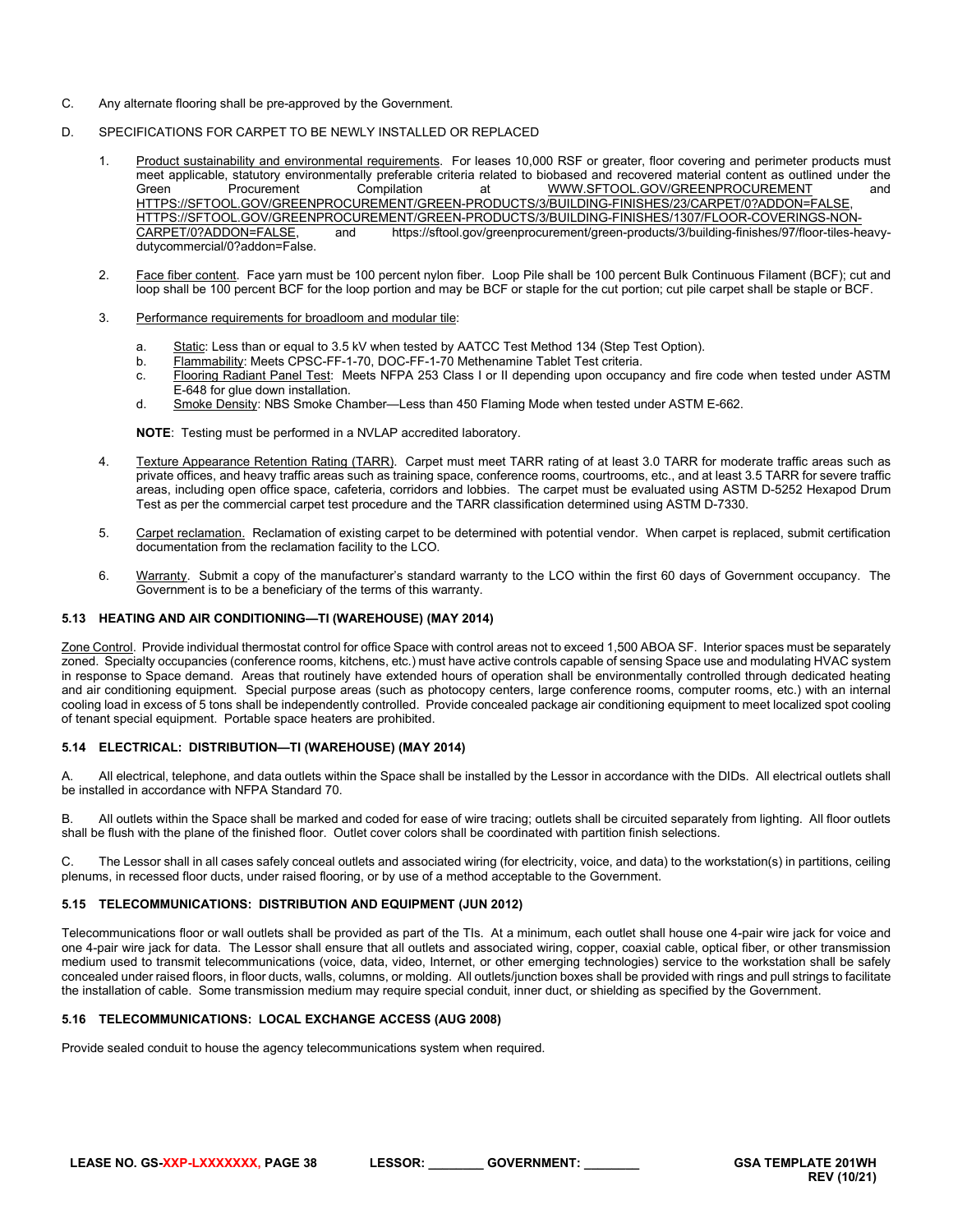# <span id="page-38-0"></span>**5.17 DATA DISTRIBUTION (OCT 2020)**

The Lessor shall purchase and install data cable as part of the Tenant Improvements. The Lessor shall safely conceal data outlets and the associated wiring used to transmit data to workstations in floor ducts, walls, columns, or below access flooring. When cable consists of multiple runs, the Lessor shall provide ladder type or other acceptable cable trays to prevent cable coming into contact with suspended ceilings or sprinkler piping. Cable trays shall form a loop around the perimeter of the Space such that they are within a 30-foot horizontal distance of any single drop. If the Government chooses to purchase and install data cabling, then the Lessor shall provide as part of the Tenant Improvements, outlets with rings and pull strings to facilitate the installation of the data cable.

# <span id="page-38-1"></span>**5.18 ELECTRICAL, TELEPHONE, DATA FOR SYSTEMS FURNITURE (OCT 2020)**

A. The Lessor shall provide as part of the TIs separate data, telephone, and electric junction boxes for the base feed connections to Government provided modular or systems furniture, when such feeds are supplied via wall outlets or floor penetrations. When overhead feeds are used, junction boxes shall be installed for electrical connections. Raceways shall be provided throughout the furniture panels to distribute the electrical, telephone, and data cable. The Lessor shall provide all electrical service wiring and connections to the furniture at designated junction points. Each electrical junction shall contain an 8-wire feed consisting of 3 general purpose 120-V circuits with 1 neutral and 1 ground wire, and a 120-V isolated ground circuit with 1 neutral and 1 isolated ground wire. A 20-ampere circuit shall have no more than 8 general purpose receptacles or 4 isolated ground "computer" receptacles.

The Lessor shall purchase and install data and telecommunications cable. Said cable shall be installed and connected to systems furniture by the Lessor/contractor with the assistance and/or advice of the Government or computer vendor. The Lessor shall provide wall mounted data and telephone junction boxes.. When cable consists of multiple runs, the Lessor shall provide ladder-type or other acceptable cable trays to prevent Government provided cable coming into contact with suspended ceilings or sprinkler piping. Cable trays shall form a loop around the perimeter of the Space such that they are within a 30-foot horizontal distance of any single drop. Said cable trays shall provide access to both telecommunications data closets and telephone closets. If the Government chooses to purchase and install data and telecommunications cabling, then the Lessor shall provide as part of the TI, outlets with rings and pull strings to facilitate the installation of the data cable.

C. The Lessor shall furnish and install suitably sized junction boxes near the "feeding points" of the furniture panels. All "feeding points" shall be shown on Government approved design intent drawings. The Lessor shall temporarily cap off the wiring in the junction boxes until the furniture is installed. The Lessor shall make all connections in the power panel and shall keep the circuit breakers off. The Lessor shall identify each circuit with the breaker number and shall identify the computer hardware to be connected to it. The Lessor shall identify each breaker at the panel and identify the devices that it serves.

The Lessor's electrical contractor must connect power poles or base feeds in the junction boxes to the furniture electrical system and test all pre-wired receptacles in the systems furniture. Other Government contractors will be installing the data cable in the furniture panels for the terminal and printer locations, installing the connectors on the terminal/printer ends of the cable, and continuity testing each cable. Work shall be coordinated and performed in conjunction with the furniture, telephone, and data cable installers. Much of this work may occur over a weekend on a schedule that requires flexibility and on-call visits. The Lessor must coordinate the application of Certification of Occupancy with furniture installation.

#### <span id="page-38-2"></span>**5.19 LIGHTING: INTERIOR AND PARKING—TI (WAREHOUSE) (MAY 2014)**

# WAREHOUSE AREAS:<br>A. FIXTURES: Onc

FIXTURES: Once the design intent drawings are approved, the Lessor shall design and provide interior lighting to comply with requirements under the paragraph, "Lighting: Interior and Parking—Shell." Any additional lighting fixtures and/or components required beyond what would have been provided for an open warehouse 10 foot candle plan plus shipping & receiving areas of 30 foot candles (Shell) are part of the TIs.

B. Lighting for the warehouse, shipping, and receiving portions of the Space is detailed in Section 3 and is part of Shell.

C. BUILDING PERIMETER: There may be additional requirements for lighting in exterior parking areas, vehicle driveways, pedestrian walkways, and Building perimeter in the Security Requirements attached to this Lease. Such additional lighting required to meet Security Requirements shall be BSAC.

#### OFFICE AREAS:

NOTE: FOR PRICING ESTIMATING PURPOSES, FIXTURES IN OFFICE AREAS WILL BE INSTALLED AT THE AVERAGE RATIO OF 1 FIXTURE PER 80 ABOA SF.

A. FIXTURES**:** High efficiency T-8, T-5, or LED light fixtures (and associated ballasts or drivers) shall be installed as either ceiling grid or pendant mounted for an open-office plan. Ceiling grid fixtures shall be either 2' wide by 4' long or 2' wide by 2' long. Lessor shall provide a minimum overall lighting fixture efficiency of 85 percent. Lamps shall maintain a uniform color level throughout the lease term.

B. LIGHTING LEVELS**:** Fixtures shall have a minimum of two tubes and shall provide 50 foot-candles at desktop level (30" above finished floor) with a maximum uniformity ratio of 1.5:1.

B. LIGHTING LEVELS WITH TASK LIGHTING: Fixtures shall have a minimum of two tubes and shall provide 30 foot-candles at desktop level (30" above finished floor) with a maximum uniformity ratio of 1.5:1 for \_**XX**\_ percent of the total office portion of the Space, and 50 foot-candles at desktop level (30" above finished floor) with a maximum uniformity ratio of 1.5:1 for the remaining \_**XX**\_ percent of the office portion of the Space.

#### C. POWER DENSITY:

Existing Buildings: The maximum fixture power density shall not exceed 1.4 watts per ABOA SF. New Construction: The maximum fixture power density shall not exceed 1.1 watts per ABOA SF.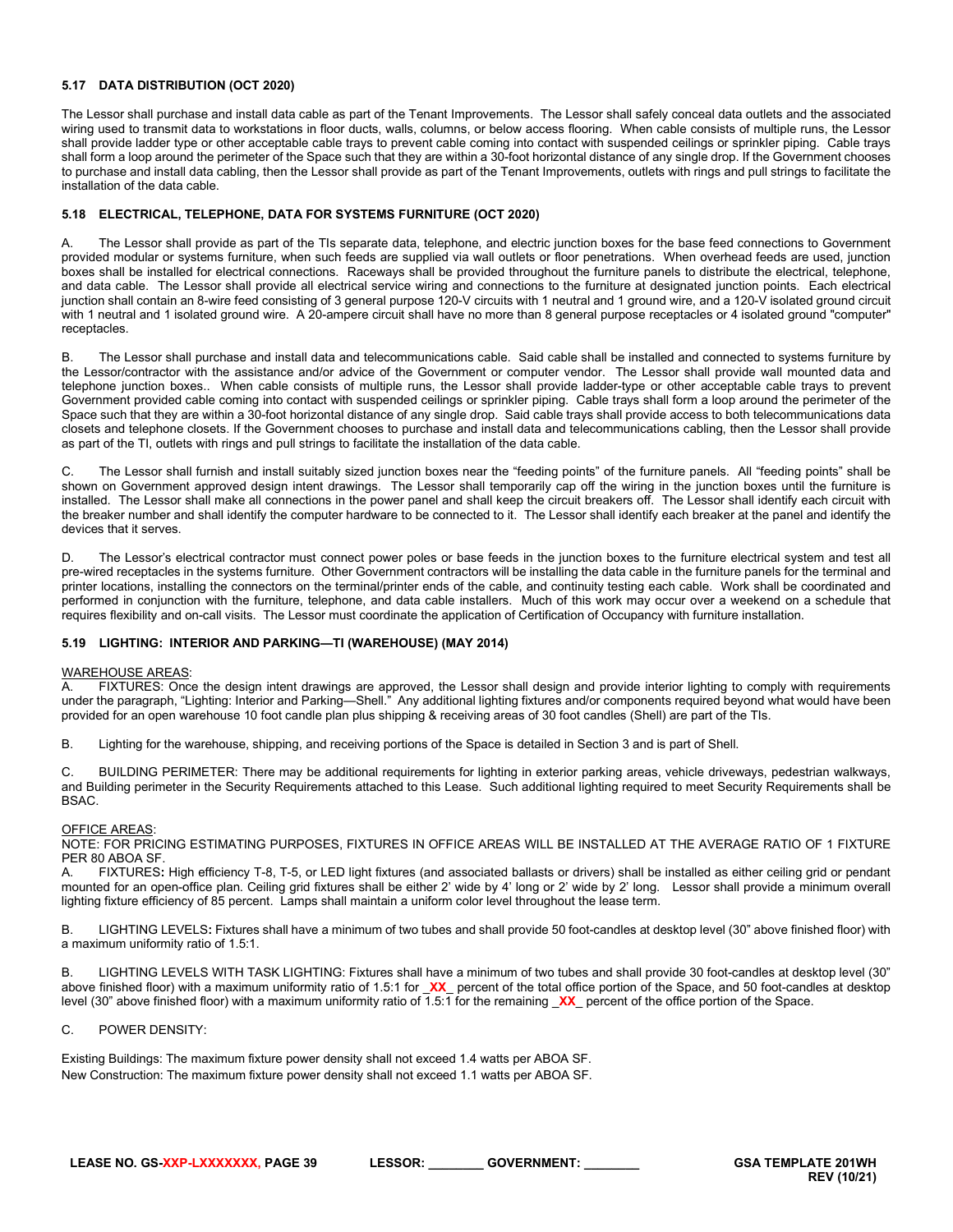D. DAYLIGHTING CONTROLS: If the office portion of the Space is more than 10,000 ABOA SF, the Lessor shall provide daylight dimming controls in atriums or within 15 feet of windows and skylights where daylight can contribute to energy savings. Daylight harvesting sensing and controls shall be either integral to the fixtures or ceiling mounted and shall maintain required lighting levels in office work areas.

E. OCCUPANCY/VACANCY SENSORS: The Lessor shall provide ceiling mount occupancy sensors, or vacancy sensors (preferred), or scheduling controls through a building automation system (BAS) throughout the office portion of the Space in order to reduce the hours that the lights are on when a particular space is unoccupied. Occupancy sensors only shall be installed in the non-office areas of the Space as part of Shell Rent. No more than 1,000 square feet shall be controlled by any one sensor. Occupancy sensors in enclosed rooms shall continue to operate after any BAS has shut down the building at the end of the workday.

# <span id="page-39-0"></span>**5.20 LOADING DOCKS—TI (WAREHOUSE) (MAY 2014)**

The Government will require hydraulic dock levelers or loading ramps for any warehouse dock (other than drive thrus) not already having dock high loading docks.

## <span id="page-39-1"></span>**5.21 AUTOMATIC FIRE SPRINKLER SYSTEM – TI (OCT 2016)**

Where sprinklers are required in the Space, sprinkler mains and distribution piping in a "protection" layout (open plan) with heads turned down with an escutcheon or trim plate shall be provided as part of Shell rent. Any additional sprinkler fixtures and/or components required in the Space beyond what would have been provided for an open office plan (shell) are part of the TIs.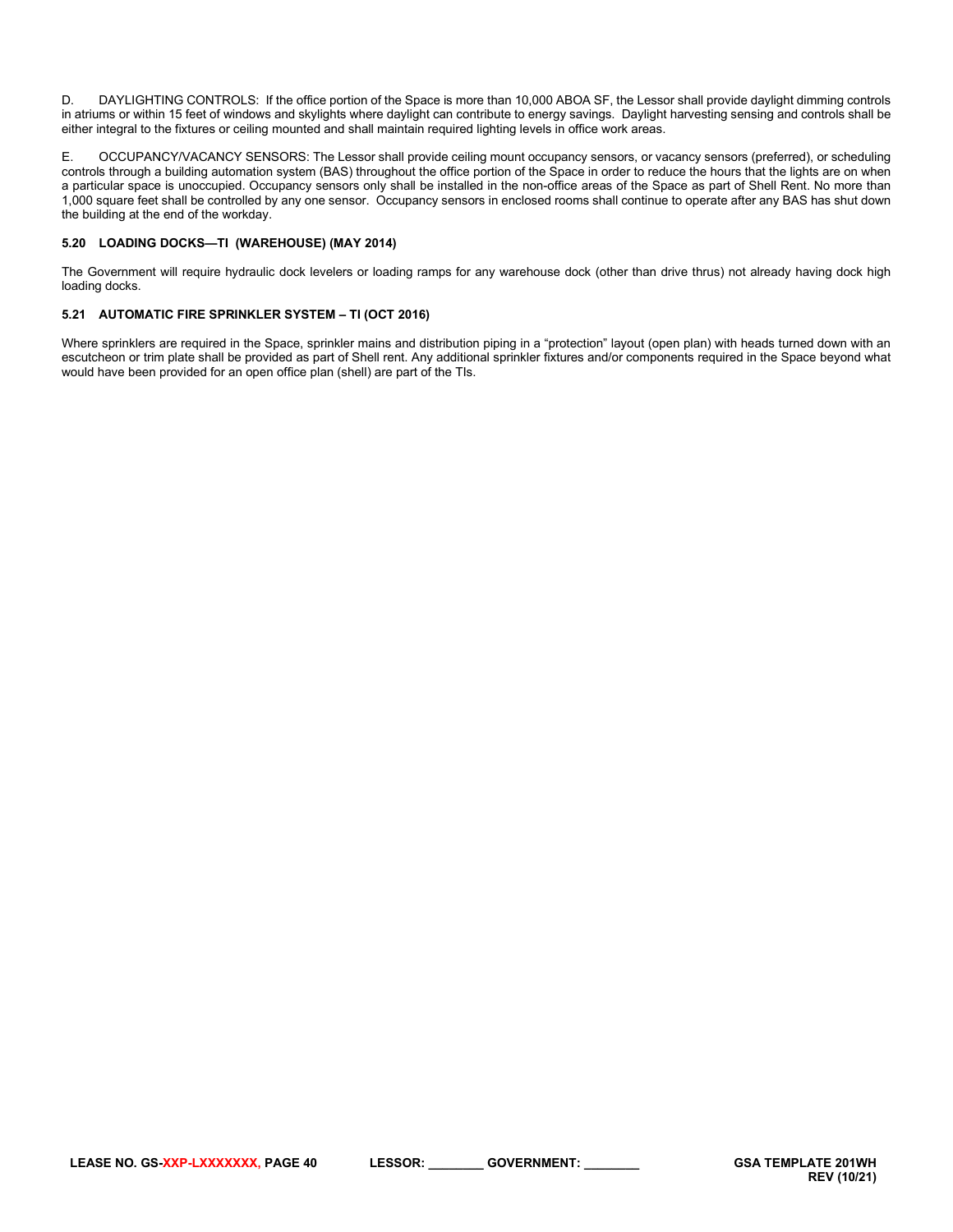# <span id="page-40-0"></span>**SECTION 6 UTILITIES, SERVICES, AND OBLIGATIONS DURING THE LEASE TERM**

#### <span id="page-40-1"></span>I **6.01 PROVISION OF SERVICES, ACCESS, AND NORMAL HOURS (WAREHOUSE) (MAY 2014)**

A. The Government's normal hours of operations are established as **XX** AM to **XX** PM, Monday through Friday, with the exception of Federal holidays. Services, maintenance, and utilities shall be provided during these hours. The Government shall have access to the Premises and its Appurtenant Areas at all times without additional payment, including the use, during other than normal hours, of necessary services and utilities such as elevators, restrooms, lights, and electric power. Janitorial services shall be performed during normal hours.

B. The Lessor and the Lessor's representatives, employees and contractors shall demonstrate a cooperative, positive, welcoming, respectful, professional and business-like demeanor and shall present a neat, clean, job-appropriate (professional) appearance.

#### <span id="page-40-2"></span>**6.01 PROVISION OF SERVICES, ACCESS, AND NORMAL HOURS (WAREHOUSE) (MAY 2014)**

A. The Government's normal hours of operations are established as **XX** AM to **XX** PM, Monday through Friday, with the exception of Federal holidays. Services, maintenance, and utilities shall be provided during these hours. The Government shall have access to the Premises and its Appurtenant Areas at all times without additional payment, including the use, during other than normal hours, of necessary services and utilities such as elevators, restrooms, lights, and electric power.

B. The Lessor and the Lessor's representatives, employees and contractors shall demonstrate a cooperative, positive, welcoming, respectful, professional and business-like demeanor and shall present a neat, clean, job-appropriate (professional) appearance.

#### <span id="page-40-3"></span>**6.02 UTILITIES (APR 2011)**

The Lessor is responsible for providing all utilities necessary for base Building and tenant operations as part of the rental consideration.

#### <span id="page-40-4"></span>**6.02 UTILITIES SEPARATE FROM RENTAL/BUILDING OPERATING PLAN (OCT 2020)**

A. If any utilities are excluded from the rental consideration, the Lessor shall obtain a statement from a registered professional engineer stating that all HVAC, plumbing, and other energy intensive Building systems can operate under the control conditions stated in the Lease. The statement shall also identify all Building systems which do not conform to the system performance values, including the "recommended" or "suggested" values of ANSI/ASHRAE Standard 90.1, Energy Standard for New Buildings Except Low-Rise Residential Buildings, according to the version that corresponds with how the Building systems were designed to perform, or state or local codes.

B. The Lessor shall provide and install as part of shell rent, separate meters for utilities. Sub meters are not acceptable. The Lessor shall furnish in writing to the Government, prior to occupancy by the Government, a record of the meter numbers and verification that the meters measure Government usage only. Proration is not permissible. In addition, an automatic control system shall be provided to assure compliance with heating and air conditioning requirements.

C. The Building operating plan shall be in effect as of the Lease Term Commencement Date and shall include a schedule of startup and shutdown times for operation of each Building system, such as lighting, HVAC, and plumbing.

#### <span id="page-40-5"></span>**6.03 UTILITY CONSUMPTION REPORTING (OCT 2016)**

Upon the effective date of the Lease, only for leases over 10,000 RSF, the Lessor shall provide regular quarterly reports for the amount of utilities (including water) consumed at the Building broken down by utility type per month for the duration of the Lease. Lessors shall report this utility consumption data within 45 calendar days of the end of each calendar quarter in the Environmental Protection Agency (EPA) Portfolio Manager online tool [HTTPS://WWW.ENERGYSTAR.GOV/.](https://www.energystar.gov/) Data reported includes, but is not limited to, the number of actual units consumed, by utility type per month, and associated start and end date(s) for that consumption.

(Refer to the following link for reporting guidance: [www.gsa.gov/ucr\)](http://www.gsa.gov/ucr)

#### <span id="page-40-6"></span>**6.04 HEATING AND AIR CONDITIONING (WAREHOUSE) (OCT 2020)**

A. In all office areas, temperatures shall conform to local commercial equivalent temperature levels and operating practices in order to maximize tenant satisfaction. These temperatures shall be maintained throughout the leased Premises and service areas, regardless of outside temperatures, during the hours of operation specified in the Lease. The Lessor shall perform any necessary systems start-up required to meet the commercially equivalent temperature levels prior to the first hour of each day's operation. At all times, humidity shall be maintained below 60% relative humidity.

B. In all office areas, during non working hours, heating temperatures shall be set no higher than 55° Fahrenheit, and air conditioning shall not be provided except as necessary to return Space temperatures to a suitable level for the beginning of working hours. Thermostats shall be secured from manual operation by key or locked cage. A key shall be provided to the Government's designated representative.

In all office areas, thermal comfort. During all working hours, Lessor shall comply with ANSI/ASHRAE Standard 55, Thermal Environmental Conditions for Human Occupancy that corresponds with how the Building's HVAC system was designed to perform. At a minimum, the Lessor must meet ASHRAE Standard 55-2004.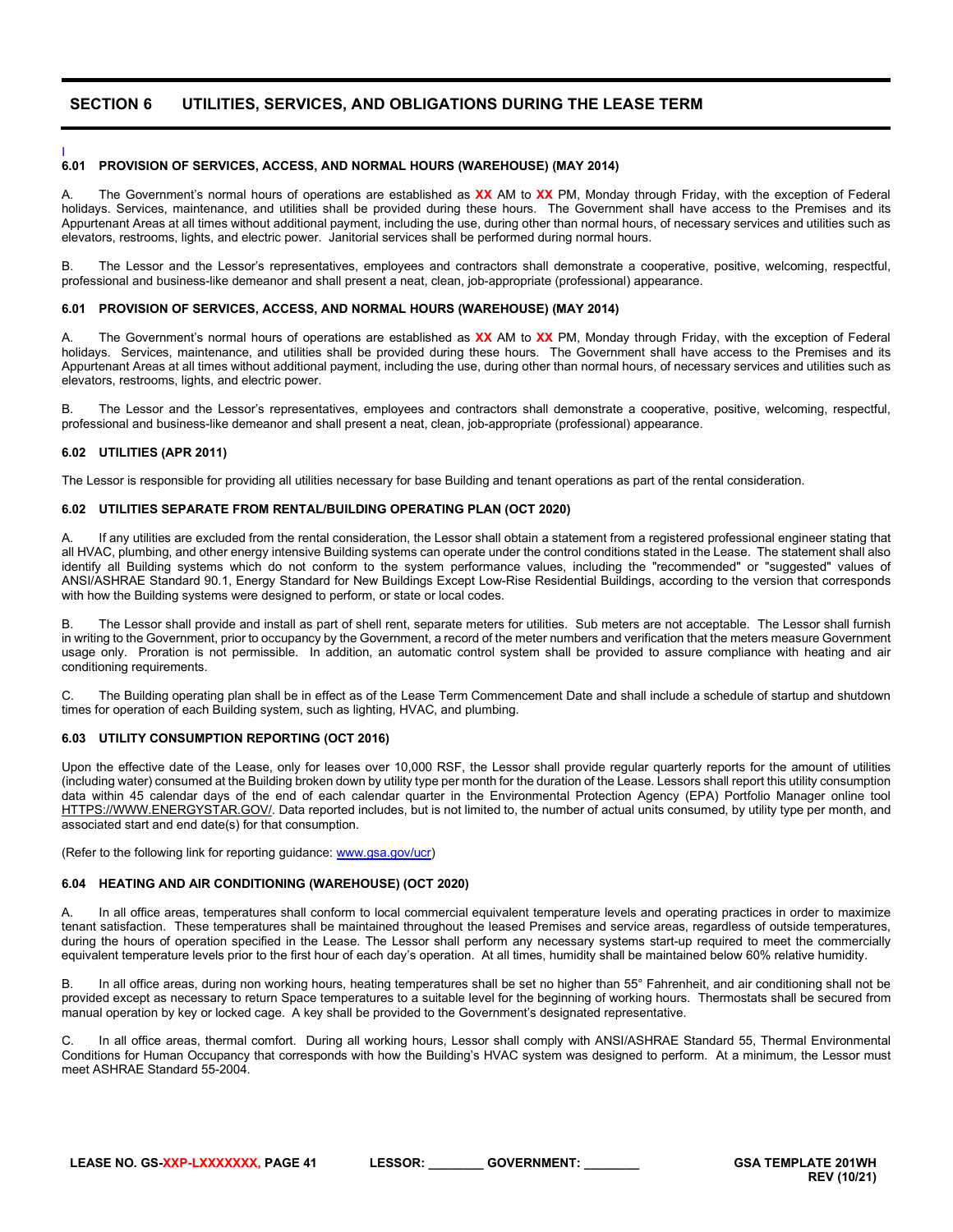D. Warehouse or garage areas require heating and ventilation only. Cooling of this Space is not required. Temperature of warehouse or garage areas shall be maintained at a minimum of 50° Fahrenheit.

E. The Lessor shall conduct HVAC system balancing after any HVAC system alterations during the term of the Lease and shall make a reasonable attempt to schedule major construction outside of office hours.

F. Normal HVAC systems' maintenance shall not disrupt tenant operations.

G. XX ABOA SF of the Premises shall receive cooling at all times (24 hrs a day, 365 days a year) for purposes of cooling the designated server room. The BTU output of this room is established as **XX** BTU per hour. The temperature of this room shall be maintained at **XX** degrees F, with humidity control not to exceed 60% relative humidity, regardless of outside temperature or seasonal changes.

H. In addition to the server room requirements stated above, the following areas shall receive HVAC at all times:



I. The 24 hour, 365 days a year HVAC service(s) stated above shall be provided by the Lessor as part of the operating rent established under the Lease.

#### <span id="page-41-0"></span>**6.05 OVERTIME HVAC USAGE (OCT 2020)**

If there is to be a charge for heating or cooling outside of the Building's normal hours, such services shall be provided at the hourly rates set forth elsewhere in the Lease. Overtime usage services may be ordered by the Government's authorized representative only.

B. When the cost of service is \$10,000 or less, the service may be ordered orally. An invoice shall be submitted to the official placing the order for certification and payment. Orders for services costing more than \$10,000 shall be placed using GSA Form 300, Order for Supplies or Services, or other approved service requisition procurement document. An invoice conforming to the requirements of this Lease shall be submitted to the official placing the order for certification and payment.

C. Failure to submit a proper invoice within 120 days of providing overtime utilities shall constitute a waiver of the Lessor's right to receive any payment for such overtime utilities pursuant to this Lease.

#### <span id="page-41-1"></span>**6.06 JANITORIAL SERVICES (WAREHOUSE) (MAY 2014)**

The Government will be responsible for janitorial service for the Government Premises.

# <span id="page-41-2"></span>**6.06 JANITORIAL SERVICES (WAREHOUSE) (OCT 2021)**

The Lessor shall maintain the office area and common area of the Premises, including high-touch surfaces (e.g., door knobs, light switches, handles, handrails, and elevator buttons) in a clean condition and shall provide supplies and equipment for these areas for the term of the Lease. The following schedule describes the level of services intended. Performance will be based on the LCO's evaluation of results, not the frequency or method of performance.

A. Daily. Empty trash receptacles. Sweep entrances, lobbies, and corridors. Spot sweep floors, and spot vacuum carpets. Clean drinking fountains. Sweep and damp mop or scrub restrooms. Clean all restroom fixtures and replenish restroom supplies. Dispose of all trash and garbage generated in or about the Building. Wash inside and out or steam clean cans used for collection of food remnants from snack bars and vending machines. Dust horizontal surfaces that are readily available and visibly require dusting. Spray buff resilient floors in main corridors, entrances, and lobbies. Clean elevators and escalators. Remove carpet stains. Police sidewalks, parking areas, and driveways. Sweep loading dock areas and platforms. Clean glass entry doors to the Space. Clean all high-touch surfaces

B. Three times a week. Sweep or vacuum stairs.

C. Weekly. Damp mop and spray buff all resilient floors in restrooms and health units. Sweep sidewalks, parking areas, and driveways (weather permitting).

D. Every two weeks. Spray buff resilient floors in secondary corridors, entrance, and lobbies. Damp mop and spray buff hard and resilient floors in office Space.

E. Monthly. Thoroughly dust furniture. Completely sweep and/or vacuum carpets. Sweep storage Space. Spot clean all wall surfaces within 70 inches of the floor.

F. Every two months. Damp wipe restroom wastepaper receptacles, stall partitions, doors, window sills, and frames. Shampoo entrance and elevator carpets.

G. Three times a year. Dust wall surfaces within 70 inches of the floor, vertical surfaces and under surfaces. Clean metal and marble surfaces in lobbies. Wet mop or scrub garages.

H. Twice a year. Wash all interior and exterior windows and other glass surfaces. Strip and apply four coats of finish to resilient floors in restrooms. Strip and refinish main corridors and other heavy traffic areas.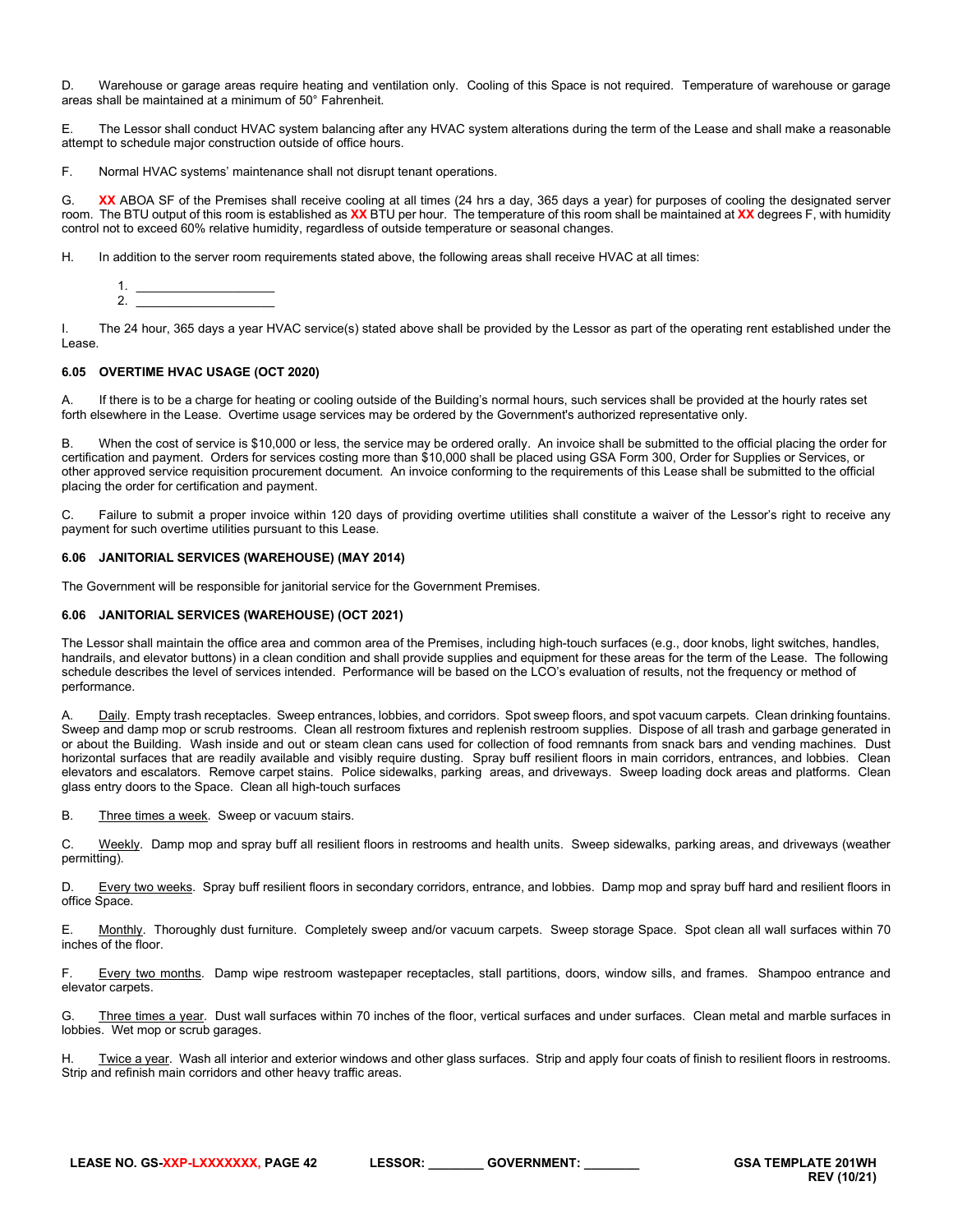I. Annually. Wash all venetian blinds, and dust 6 months from washing. Vacuum or dust all surfaces in the Building more than 70 inches from the floor, including light fixtures. Vacuum all draperies in place. Strip and refinish floors in offices and secondary lobbies and corridors. Shampoo carpets in corridors and lobbies. Clean balconies, ledges, courts, areaways, and flat roofs.

- J. Every two years. Shampoo carpets in all offices and other non-public areas.
- K. Every five years. Dry clean or wash (as appropriate) all draperies.

L. As required. Properly maintain plants and lawns. Provide initial supply, installation, and replacement of light bulbs, tubes, ballasts, and starters. Provide and empty exterior ash cans and clean area of any discarded cigarette butts.

M. Pest control. Control pests as appropriate, using Integrated Pest Management techniques, as specified by the U.S. Environmental Protection Agency at https://www.epa.gov/ipm/introduction-integrated-pest-management.

#### <span id="page-42-0"></span>**6.07 SELECTION OF CLEANING PRODUCTS (OCT 2021)**

For leases 10,000 RSF or greater where the Government is a sole occupant of the building, the Lessor shall use cleaning products (including general purpose cleaners, floor cleaners, hand soap, etc.) that meet applicable, statutory, environmentally preferable criteria related to biobased and recovered material content as outlined under the Green Procurement Compilation at [HTTPS://SFTOOL.GOV/GREENPROCUREMENT](https://sftool.gov/greenprocurement) and https://sftool.gov/greenprocurement/green-products/5/cleaning-products/0.

#### <span id="page-42-1"></span>**6.08 SELECTION OF PAPER PRODUCTS (OCT 2021)**

For leases 10,000 RSF or greater where the Government is a sole occupant of the building, the Lessor shall select paper and paper products (e.g., restroom tissue and paper towels) that meet applicable, statutory, environmentally preferable criteria related to biobased and recovered material content<br>as outlined under the Green Procurement Compilation at HTTPS://SFTOO as outlined under the Green Procurement Compilation at [HTTPS://SFTOOL.GOV/GREENPROCUREMENT](https://sftool.gov/greenprocurement) https://sftool.gov/greenprocurement/green-products/5/cleaning-products/0.

## <span id="page-42-2"></span>**6.09 SNOW REMOVAL (WAREHOUSE) (OCT 2020)**

Lessor shall provide snow removal services for the Government on all days for which this Lease has designated normal hours. Lessor shall clear parking lots if the accumulation of snow exceeds two inches. Lessor shall clear sidewalks, walkways, loading docks, dock ramps, and entrances before accumulation exceeds 1.5 inches. The snow removal shall take place no later than 5:00 AM, without exception. Should accumulation continue throughout the day, the Lessor shall provide such additional snow removal services to prevent accumulation greater than the maximums specified in this paragraph. In addition to snow removal, the Lessor shall keep sidewalks, walkways, loading docks, dock ramps, and entrances free of ice during the normal hours. The Lessor shall remove excess buildup of sand and**/**or ice melt to minimize slipping hazards. If the Building entrance(s) has a northern exposure, then Lessor shall take additional measures (e.g., more frequent snow removal or application of ice-melting agents, warning signs, etc.) to protect the safety of pedestrians.

#### <span id="page-42-3"></span>**6.10 MAINTENANCE AND TESTING OF SYSTEMS—WAREHOUSE (MAY 2014)**

A. The Lessor is responsible for the total maintenance, repair and replacement of the leased Premises, the Building, and the Property. Such maintenance, repairs and replacements include the site and private access roads, and all necessary repairs and replacements to the loading docks, ramps, levelers and all other associated equipment and features. All equipment and systems shall be maintained, repaired, and replaced to provide reliable, energy efficient service without unusual interruption, disturbing noises, exposure to fire or safety hazards, uncomfortable drafts, excessive air velocities, or unusual emissions of dirt. The Lessor's maintenance responsibility includes initial supply and replacement of all supplies, materials, and equipment necessary for such maintenance. Maintenance, testing, and inspection of appropriate equipment and systems shall be done in accordance with current applicable codes, and inspection certificates shall be displayed as appropriate. Copies of all records in this regard shall be forwarded to the Government's designated representative.

B. At the Lessor's expense, the Government reserves the right to require documentation of proper operations or testing inspection, testing, and maintenance of fire protection systems, such as fire alarm, fire sprinkler, standpipes, fire pump, emergency lighting, illuminated exit signs, emergency generator, prior to occupancy to ensure proper operation. These tests shall be witnessed by the Government's designated representative.

#### <span id="page-42-4"></span>**6.11 MAINTENANCE OF PROVIDED FINISHES (WAREHOUSE) (OCT 2016)**

- A. Paint, wall coverings. Lessor shall maintain all wall coverings and high performance paint coatings in "like new" condition for the life of the Lease. All painted surfaces shall be repainted at the Lessor's expense, including the moving and returning of furnishings, any time during the occupancy by the Government if the paint is peeling or permanently stained, except where damaged due to the negligence of the Government. All work shall be done after normal working hours as defined elsewhere in this Lease. In addition to the foregoing requirement,
	- 1. Lessor shall repaint common areas at least every three years.
	- 2. Lessor shall perform cyclical repainting of the Space every **X** years of occupancy. This cost, including the moving and returning of furnishings, as well as disassembly and reassembly of systems furniture per manufacturer's warranty, shall be at the Lessor's expense.
	- 3. If the warehouse portion of the Space was painted originally, Lessor shall perform cyclical repainting of the warehouse portion at the same cycle as the office and related space. This cost, including the moving and returning of furnishings, as well as disassembly and reassembly of systems furniture per manufacturer's warranty, shall be at the Lessor's expense.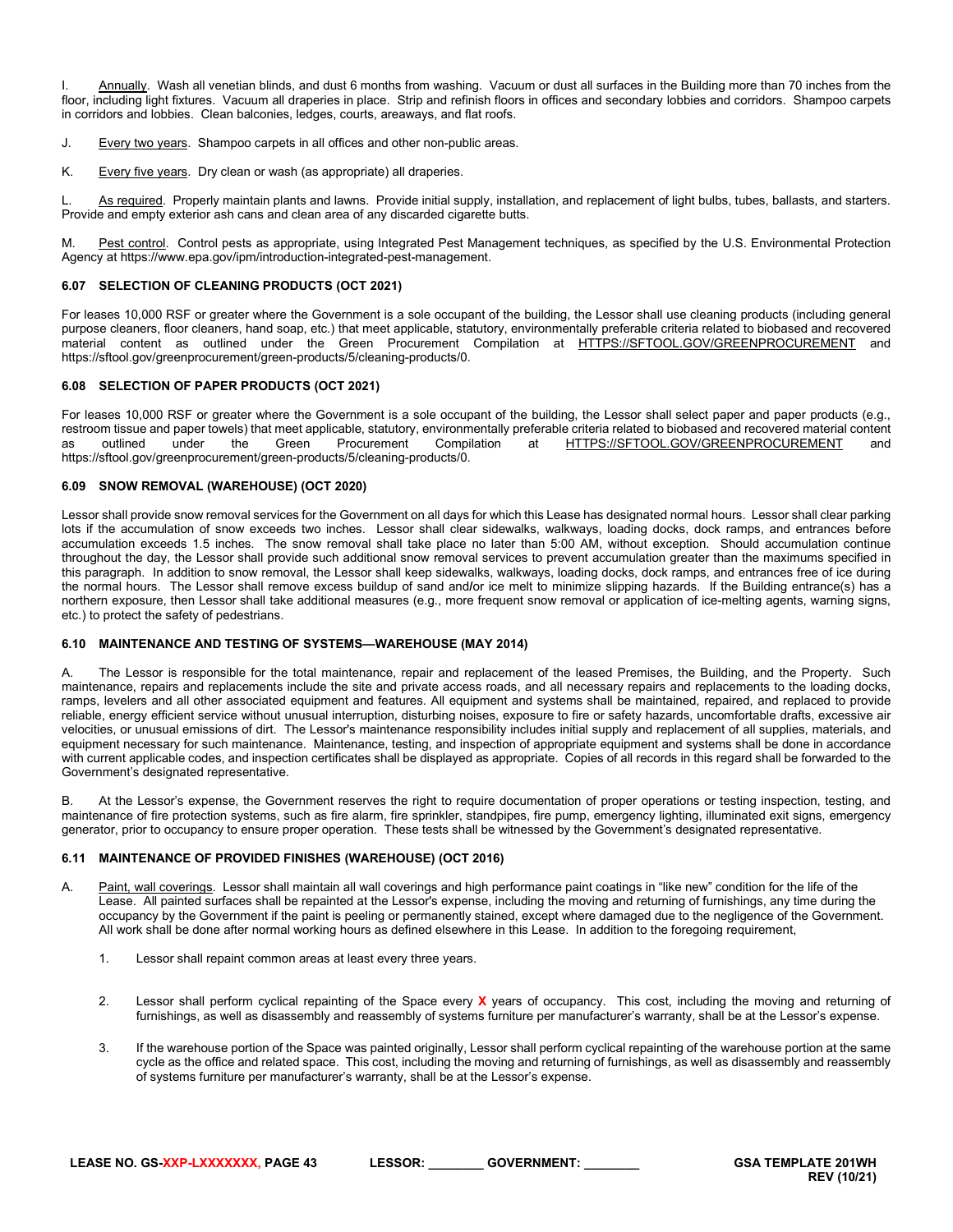#### B. Carpet and flooring.

- 1. Except when damaged by the Government, the Lessor shall repair or replace flooring at any time during the Lease term when:
	- a. Backing or underlayment is exposed;
	- b. There are noticeable variations in surface color or texture;
	- c. It has curls, upturned edges, or other noticeable variations in texture;
	- d. Tiles are loose; or,
	- e. Tears or tripping hazards are present.
- 2. Notwithstanding the foregoing, as part of the rental consideration, the Lessor shall replace all carpet and base coving in the Space every **X** years, with a product which meets the requirements in the "Floor Coverings and Perimeters" paragraph in this Lease.
- 3. Repair or replacement shall include the moving and returning of furnishings, including disassembly and reassembly of systems furniture per manufacturer's warranty, if necessary. Work shall be performed after the normal hours established elsewhere in this Lease.
- 4. Except when damaged by the Government, Lessor shall reseal flooring in warehouse areas whenever there are noticeable variations in surface color or texture.

#### <span id="page-43-0"></span>**6.12 ASBESTOS ABATEMENT (OCT 2021)**

If asbestos abatement work is to be performed in the Space after occupancy, the Lessor shall provide relocation and submit to the Government documentation that the abatement was done in accordance with OSHA, EPA, DOT, state, and local regulations and that final clearance for re-occupancy was achieved.

#### <span id="page-43-1"></span>**6.13 ONSITE LESSOR MANAGEMENT (APR 2011)**

The Lessor shall provide an onsite Building superintendent or a locally designated representative available to promptly respond to deficiencies, and immediately address all emergency situations.

# <span id="page-43-2"></span>**6.14 IDENTITY VERIFICATION OF PERSONNEL (OCT 2021)**

A. The Government reserves the right to verify identities of personnel with routine and/or unaccompanied access to the Government's Space, including both pre and post occupancy periods. The Lessor shall comply with the GSA personal identity verification requirements, identified in the CIO P 2181.1 GSA HSPD-12 Personal Identity Verification and Credentialing Handbook. The Lessor can find the CIO policy and additional information at *[HTTP://WWW.GSA.GOV/HSPD12.](http://www.gsa.gov/hspd12)* This policy requires the Government to conduct background investigations and make HSPD-12 compliant suitability determinations for all persons with routine or unaccompanied access to Government leased Space. By definition, this includes at a minimum each employee of the Lessor, as well as employees of the Lessor's contractors or subcontractors who will provide building operating services requiring routine access to the Government's leased Space for a period greater than 6 months. The Government may also require this information for the Lessor's employees, contractors, or subcontractors who will be engaged to perform alterations or emergency repairs in the Government's Space.

B. Application Process: The background investigation will be done using the Government's prescribed process. The Lessor must provide information on each of their contractor/personnel meeting the above criteria to the Government, whereupon each identified contractor/personnel will be notified with instructions for completing the identity verification application within a given time frame. The application process will include completing supplemental information forms that must be inputted into the identity verification system in order for the application to be considered complete. Additionally, the Lessor must ensure prompt completion of the fingerprint process for their contractor/personnel. Email notifications will be sent with instructions on the steps to be taken to schedule an appointment for fingerprinting at an approved regional location along with instructions on how to complete the background investigation application.

C. The Lessor must ensure the Lease Contracting Officer (or the Lease Contracting Officer's designated representative) has all of the requested documentation timely to ensure the completion of the investigation.

D. Based on the information furnished, the Government will conduct background investigations. The Lease Contracting Officer will advise the Lessor in writing if a person fails the investigation, and, effective immediately, that person will no longer be allowed to work or be assigned to work in the Government's Space.

E. Throughout the life of the Lease, the Lessor shall provide the same data for any new employees, contractors, or subcontractors who will be assigned to the Government's Space in accordance with the above criteria. In the event the Lessor's contractor or subcontractor is subsequently replaced, the new contractor or subcontractor is not required to have persons re-apply who were cleared through this process while associated with the former contractor or subcontractor in accordance with GSA policy. The Lessor shall require each cleared person to re-apply and obtain a new clearance in accordance with GSA policy.

F. The Lessor is accountable for not allowing contractors to start work without the successful completion of the appropriate background investigation as required by GSA policy.

G. Access Card Retrieval/Return: Upon an Entry on Duty notification, the Government will issue a Personal Identity Verification (PIV) credential that is sometimes referred to as a GSA Access card. Lessors are responsible for all PIV credential issued to their contractors/personnel pursuant to this Lease. Lessors are specifically responsible for ensuring that all GSA PIV access cards are returned to the Lease Contracting Officer or their designee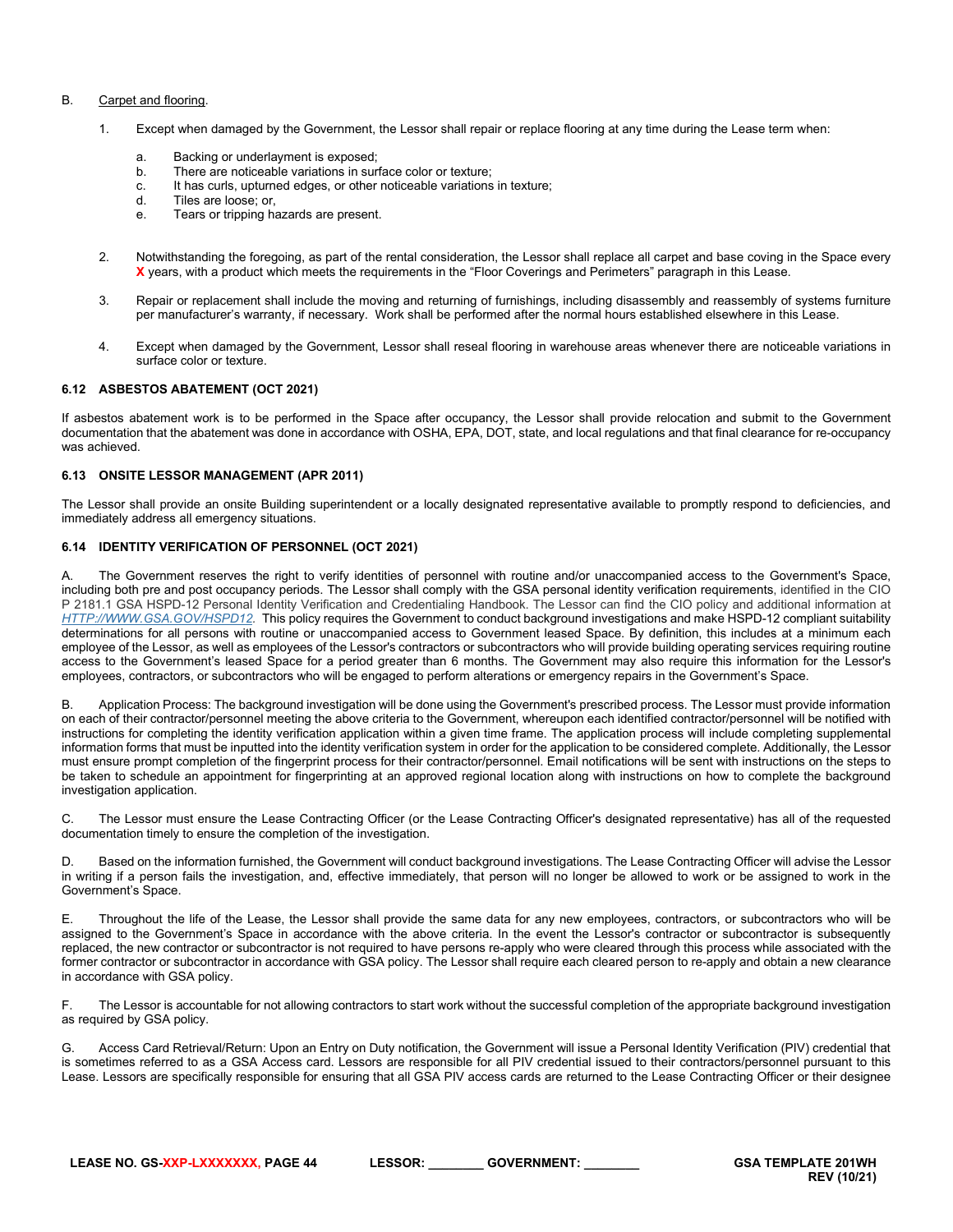whenever their employees or a contractor no longer require access to the Space (such as When no longer needed for contract performance, upon completion of the Contractor employee's employment, and upon contract completion or termination). Additionally, the Lessor must notify the Lease Contracting Officer or their designee whenever a GSA PIV Access card is lost or stolen in which event the Lessor may be responsible for reimbursing the Government for replacement credentials at the current cost per PIV HSPD12 credential. Unreturned PIV Access cards will be considered as lost or stolen cards.

H. The Government reserves the right to conduct additional background checks on Lessor personnel and contractors with routine access to Government leased Space throughout the term of the Lease to determine who may have access to the Premises.

I. The Lease Contracting Officer may delay final payment under a contract if the Contractor fails to comply with these requirements.

J. The Lessor shall insert this paragraph in all subcontracts when the subcontractor is required to have physical access to a federally controlled facility or access to a federal information system.

#### <span id="page-44-0"></span>**6.15 SCHEDULE OF PERIODIC SERVICES (OCT 2020)**

Upon acceptance of the Space, the Lessor shall provide the LCO with a detailed written schedule of all periodic services and maintenance to be performed other than daily, weekly, or monthly.

#### <span id="page-44-1"></span>**6.16 LANDSCAPING (OCT 2019)**

- A. For leases 10,000 RSF or greater where the Government is the sole occupant of the building, the Lessor shall use landscaping products that meet applicable statutory environmentally preferable criteria related to recycled content as outlined under the Green Procurement Compilation at [HTTPS://SFTOOL.GOV/GREENPROCUREMENT](https://sftool.gov/GREENPROCUREMENT) and https://sftool.gov/greenprocurement/green-products/6/landscaping-products/0.
- B. Landscape management practices shall prevent pollution by:
	- 1. Employing practices which avoid or minimize the need for herbicides, fertilizers and pesticides; and
	- 2. Composting/recycling all yard waste.

C. For leases 10,000 RSF or greater, if the Lessor satisfies performance of this Lease by new construction, and where conditions permit, the site shall be landscaped for low maintenance and water conservation with plants that are either native or well-adapted to local growing conditions.

#### <span id="page-44-2"></span>**6.17 LANDSCAPE MAINTENANCE (APR 2011)**

Landscape maintenance shall be performed during the growing season at not less than a weekly cycle and shall consist of watering, weeding, mowing, and policing the area to keep it free of debris. Pruning and fertilization shall be done on an as-needed basis. In addition, dead, dying, or damaged plants shall be replaced.

#### <span id="page-44-3"></span>**6.18 RECYCLING—WAREHOUSE (OCT 2021)**

A. Where state or local law, code, or ordinance requires recycling programs for the Premises, Lessor shall comply with such state and/or local law, code, or ordinance.

B. When implementing any recycling program, the Lessor shall provide an easily accessible, appropriately sized area (2 SF per 1,000 SF of Building gross floor area) that serves the Space for the collection and storage of materials for recycling. Telecom rooms are not acceptable as recycling space. During the Lease term, the Lessor agrees, upon request, to provide the Government with additional information concerning recycling programs maintained in the Building and in the Space.

C. For Leases 10,000 rentable SF or greater, with a Lease term greater than six months, the Lessor shall establish a recycling program for (at a minimum) paper, corrugated cardboard, glass, plastics, and metals where local markets for recovered materials exist and submit a Building recycling service plan with floor plans annotating recycling area(s) as part of DIDs, if applicable, to be reflected on the CD submission.

#### <span id="page-44-4"></span>**6.19 RANDOLPH-SHEPPARD COMPLIANCE (SEP 2013)**

During the term of the Lease, the Lessor may not establish vending facilities within the leased Space that will compete with any Randolph-Sheppard vending facilities.

#### <span id="page-44-5"></span>**6.20 SAFEGUARDING AND DISSEMINATION OF CONTROLLED UNCLASSIFIED INFORMATION (CUI) BUILDING INFORMATION (FEB 2020)**

This clause applies to all recipients of CUI building information (which falls within the CUI Physical Security category), including offerors, bidders, awardees, contractors, subcontractors, lessors, suppliers and manufacturers.

Marking CUI. Contractors must submit any contractor-generated documents that contain building information to GSA for review and identification of any CUI building information that may be included. In addition, any documents GSA identifies as containing CUI building information must be marked in accordance with the Order and the Marking Controlled Unclassified Information Handbook (the current version may be found at [https://www.archives.gov/files/cui/20161206-cui-marking-handbook-v1-1.pdf\)](https://www.archives.gov/files/cui/20161206-cui-marking-handbook-v1-1.pdf) before the original or any copies are disseminated to any other parties. If CUI content is identified, the CO may direct the contractor, as specified elsewhere in this contract, to imprint or affix CUI document markings (CUI) to the original documents and all copies, before any dissemination, or authorized GSA employees may mark the documents.

1. Authorized recipients.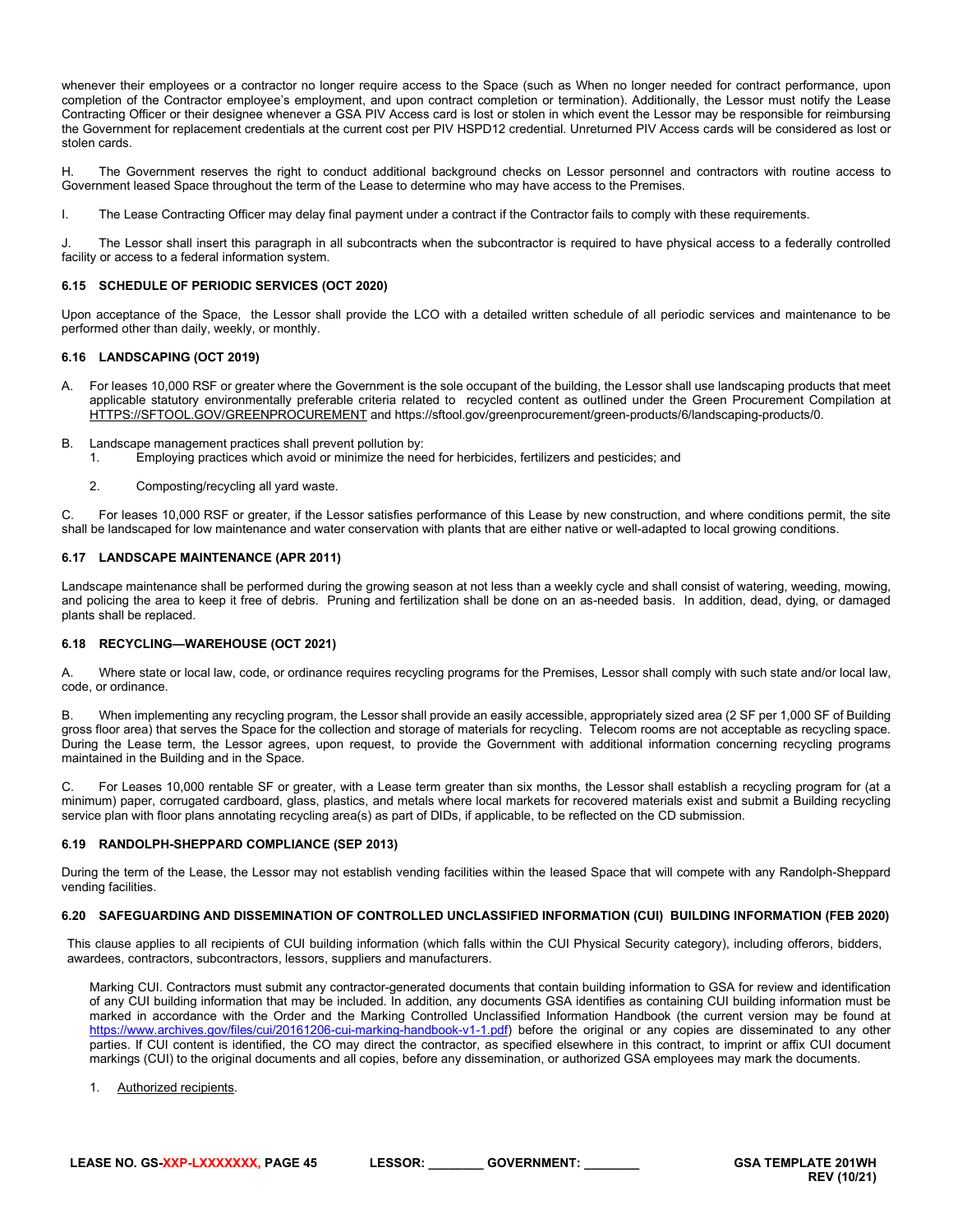- a. Building information designated as CUI must be protected with access strictly controlled and limited to those individuals having a Lawful Government Purpose to access such information, as defined in 32 C.F.R. § 2002.4(bb). Those with such a Lawful Government Purpose may include Federal, state and local government entities, and non-governmental entities engaged in the conduct of business on behalf of or with GSA. Non-governmental entities may include architects, engineers, consultants, contractors, subcontractors, suppliers, utilities, and others submitting an offer or bid to GSA, or performing work under a GSA contract or subcontract. Recipient contractors must be registered as "active" in the System for Award Management (SAM) database a[t www.sam.gov,](http://www.sam.gov/) and have a Lawful Government Purpose to access such information. If a subcontractor is not registered in the SAM database and has a Lawful Government Purpose to possess CUI building information in furtherance of the contract, the subcontractor must provide to the contractor its DUNS number or its tax ID number and a copy of its business license. The contractor must keep this information related to the subcontractor for the duration of the contract and subcontract.
- b. All GSA personnel and contractors must be provided CUI building information when needed for the performance of official Federal, state, and local government functions, such as for code compliance reviews and the issuance of building permits. Public safety entities such as fire and utility departments may have a Lawful Government Purpose to access CUI building information on a case-by-case basis. This clause must not prevent or encumber the necessary dissemination of CUI building information to public safety entities.
- 2. Dissemination of CUI building information:
	- a. By electronic transmission. Electronic transmission of CUI information outside of the GSA network must use session encryption (or alternatively, file encryption) consistent with National Institute of Standards and Technology (NIST) SP 800-171. Encryption must be through an approved NIST algorithm with a valid certification, such as Advanced Encryption Standard or Triple Data Encryption Standard, in accordance with Federal Information Processing Standards Publication 140-2, Security Requirements for Cryptographic Modules, as required by GSA policy.
	- b. By nonelectronic form or on portable electronic data storage devices. Portable electronic data storage devices include CDs, DVDs, and USB drives. Nonelectronic forms of CUI building information include paper documents, photographs, and film, among other formats.<br>By mai
		- By mail. Contractors must only use methods of shipping that provide services for monitoring receipt such as track and confirm, proof of delivery, signature confirmation, or return receipt.
		- ii. In person. Contractors must provide CUI building information only to authorized recipients with a Lawful Government Purpose to access such information. Further information on authorized recipients is found in section 1 of this clause.
- 3. Record keeping. Contractors must maintain a list of all entities to which CUI is disseminated, in accordance with sections 2 and 3 of this clause. This list must include, at a minimum:
	- a. The name of the state, Federal, or local government entity, utility, or firm to which CUI has been disseminated;
	- b. The name of the individual at the entity or firm who is responsible for protecting the CUI building information, with access strictly controlled and limited to those individuals having a Lawful Government Purpose to access such information;
	- c. Contact information for the named individual; and
	- d. A description of the CUI building information provided.

Once "as built" drawings are submitted, the contractor must collect all lists maintained in accordance with this clause, including those maintained by any subcontractors and suppliers, and submit them to the CO. For Federal buildings, final payment may be withheld until the lists are received.

- 4. Safeguarding CUI documents. CUI building information (both electronic and paper formats) must be stored within controlled environments that prevent unauthorized access. GSA contractors and subcontractors must not take CUI building information outside of GSA or their own facilities or network, except as necessary for the performance of that contract. Access to the information must be limited to those with a Lawful Government Purpose for access.
- 5. Destroying CUI building information. When no longer needed, CUI building information must either be returned to the CO or destroyed in accordance with guidelines in NIST Special Publication 800-88, Guidelines for Media Sanitization.
- 6. Notice of disposal. The contractor must notify the CO that all CUI building information has been returned or destroyed by the contractor and its subcontractors or suppliers in accordance with paragraphs 4 and 5 of this clause, with the exception of the contractor's record copy. This notice must be submitted to the CO at the completion of the contract to receive final payment. For leases, this notice must be submitted to the CO at the completion of the lease term.
- 7. CUI security incidents. All improper disclosures or receipt of CUI building information must be immediately reported to the CO and the GSA Incident Response Team Center at [gsa-ir@gsa.gov.](mailto:gsa-ir@gsa.gov) If the contract provides for progress payments, the CO may withhold approval of progress payments until the contractor provides a corrective action plan explaining how the contractor will prevent future improper disclosures of CUI building information. Progress payments may also be withheld for failure to comply with any provision in this clause until the contractor provides a corrective action plan explaining how the contractor will rectify any noncompliance and comply with the clause in the future.
- 8. Subcontracts. The contractor and subcontractors must insert the substance of this clause in all subcontracts.

# <span id="page-45-0"></span>**6.21 INDOOR AIR QUALITY (OCT 2019)**

The Lessor shall control airborne contaminants at the source and/or operate the Space in such a manner that indoor air quality action limits identified in the PBS Desk Guide for Indoor Air Quality Management (Companion to GSA Order PBS 1000.8), OSHA regulatory limits, and generally accepted consensus standards are not exceeded. .

**REV (10/21)**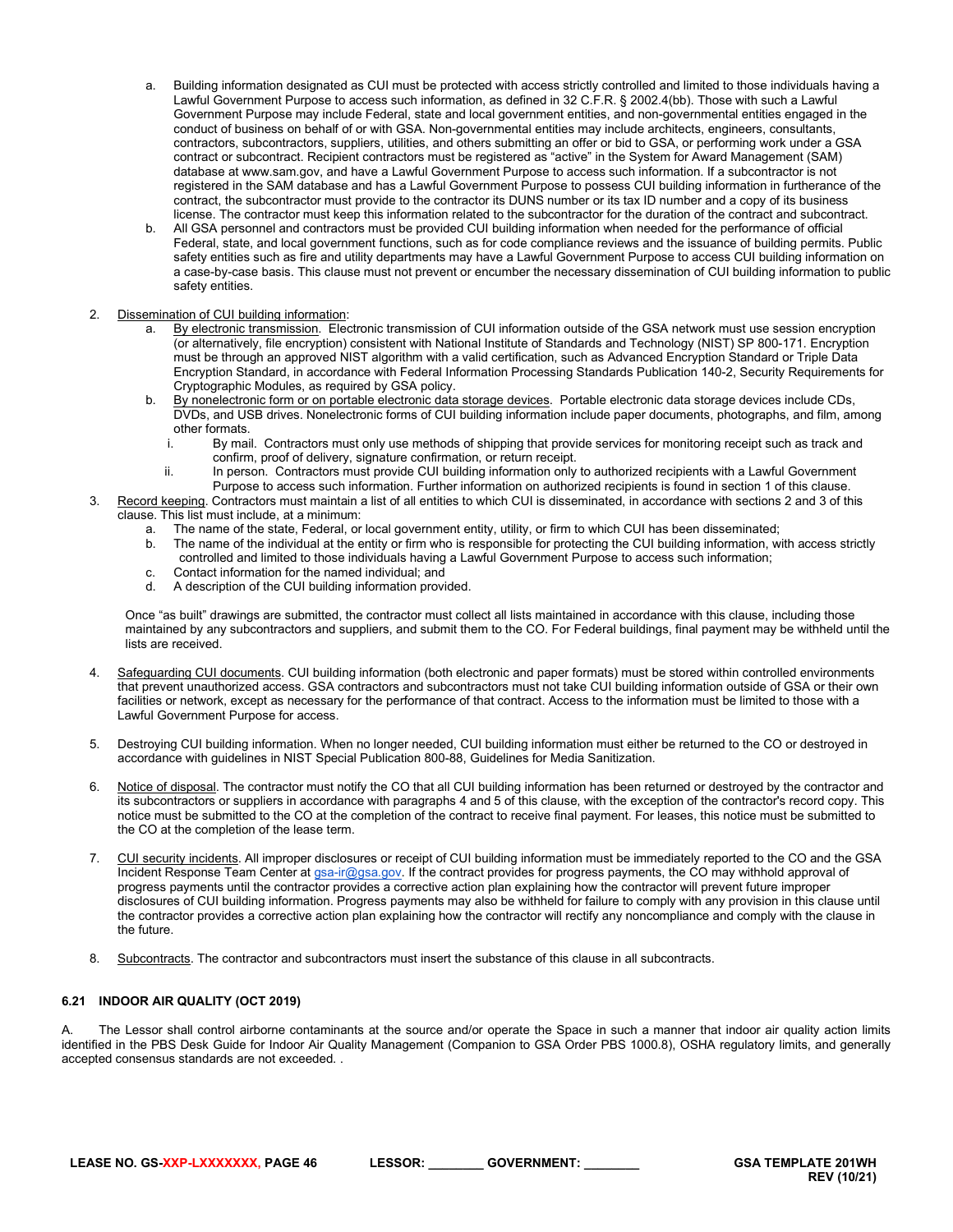B. The Lessor shall avoid the use of products containing toxic, hazardous, carcinogenic, flammable, or corrosive ingredients as determined from the product label or manufacturer's safety data sheet. The Lessor shall use available odor-free or low odor products when applying paints, glues, lubricants, and similar wet products. When such equivalent products are not available, lessor shall use the alternate products outside normal working hours. Except in an emergency, the Lessor shall provide at least 72 hours advance notice to the Government before applying chemicals or products with noticeable odors in occupied Spaces and shall adequately ventilate those Spaces during and after application.

C. The Lessor shall serve as first responder to any occupant complaints about indoor air quality (IAQ). The Lessor shall promptly investigate such complaints and implement the necessary controls to address each complaint. Investigations shall include testing as needed, to ascertain the source and severity of the complaint.

The Government reserves the right to conduct independent IAQ assessments and detailed studies in Space that it occupies, as well as in space serving the Space (e.g., common use areas, mechanical rooms, HVAC systems, etc.). The Lessor shall assist the Government in its assessments and detailed studies by:

- 1. Making available information on Building operations and Lessor activities;
- 2. Providing access to Space for assessment and testing, if required; and<br>3 **Implementing corrective measures** required by the LCO. The Les

Implementing corrective measures required by the LCO. The Lessor shall take corrective action to correct any tests or measurements that do not meet GSA policy action limits in the PBS Desk Guide for Indoor Air Quality Management (Companion to GSA Order PBS 1000.8), OSHA regulatory limits, and generally accepted consensus standards.

E. The Lessor shall provide to the Government safety data sheets (SDS) upon request for the following products prior to their use during the term of the Lease: adhesives, caulking, sealants, insulating materials, fireproofing or firestopping materials, paints, carpets, floor and wall patching or leveling materials, lubricants, clear finish for wood surfaces, janitorial cleaning products, pesticides, rodenticides, and herbicides. The Government reserves the right to review such products used by the Lessor within the Space, common building areas, ventilation systems and zones serving the Space, and the area above suspended ceilings and engineering space in the same ventilation zone as the Space.

F. The Lessor shall use high efficiency (HEPA) filtration vacuums for cleaning and minimum MERV 10 rated ventilation system filtration whenever feasible.

G. The Lessor is encouraged to comply with best practices outlined in Appendix D- Indoor Air Quality in GSA Leased Facilities (Best Practices) within the PBS Desk Guide for Indoor Air Quality Management (Companion to GSA Order PBS 1000.8).

# <span id="page-46-0"></span>**6.22 RADON IN AIR (OCT 2016)**

If Space planned for occupancy by the Government is on the second floor above grade or lower, the Lessor shall, prior to occupancy, test the leased Space for 2 days to 3 days using charcoal canisters. The Lessor is responsible to provide Space in which radon levels in air are below the GSA action levels of 4 picoCuries per liter (pCi/L) for childcare and 25 pCi/L for all other space. After the initial testing, a follow-up test for a minimum of 90 days using alpha track detectors shall be completed. For further information on radon, go to: [HTTPS://WWW.EPA.GOV/RADON.](https://www.epa.gov/radon)

The radon concentration in the air of the Space shall be less than 4 picoCuries per liter (pCi/L) for childcare and 25 pCi/L for all other space, herein called "GSA action levels."

#### B. Initial Testing:

- 1. The Lessor shall:
	- a. Test for radon that portion of Space planned for occupancy by the Government in ground contact or closest to the ground up to and including the second floor above grade (Space on the third or higher floor above grade need not be measured);.
	- b. Report the results to the LCO upon award; and
	- c. Promptly carry out a corrective action program for any radon concentration which equals or exceeds the GSA action levels.
- 2. Testing sequence. The Lessor shall measure radon by the standard test in sub-paragraph D.1, completing the test not later than 150 days after award, unless the LCO decides that there is not enough time to complete the test before Government occupancy, in which case the Lessor shall perform the short test in sub-paragraph D.2.
- 3. If the Space offered for Lease to the Government is in a Building under construction or proposed for construction, the Lessor, if possible, shall perform the standard test during buildout before Government occupancy of the Space. If the LCO decides that it is not possible to complete the standard test before occupancy, the Lessor shall complete the short test before occupancy and the standard test not later than 150 days after occupancy.
- C. Corrective Action Program:
	- 1. Program Initiation and Procedures.
		- a. If either the Government or the Lessor detects radon at or above the GSA action levels at any time before Government occupancy, the Lessor shall carry out a corrective action program which reduces the concentration to below the GSA action levels before Government occupancy.
		- b. If either the Government or the Lessor detects a radon concentration at or above the GSA action levels at any time after Government occupancy, the Lessor shall promptly carry out a corrective action program which reduces the concentration to below the GSA action levels.
		- c. If either the Government or the Lessor detects a radon concentration at or above the GSA action levels at any time after Government occupancy, the Lessor shall promptly restrict the use of the affected area and shall provide comparable temporary space for the tenants, as agreed to by the Government, until the Lessor carries out a prompt corrective action program which reduces the concentration to below the GSA action levels and certifies the Space for re-occupancy.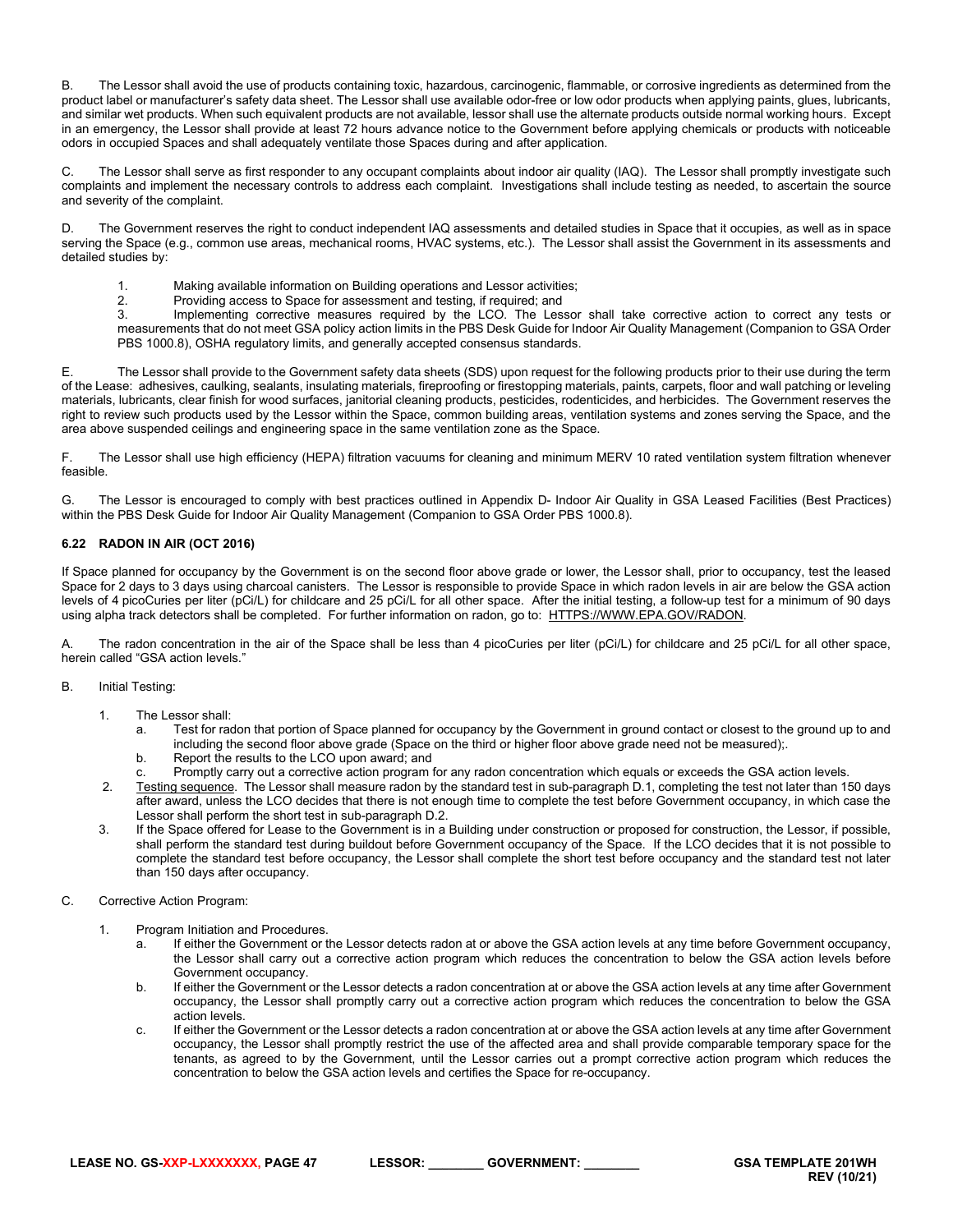- d. The Lessor shall provide the Government with prior written notice of any proposed corrective action or tenant relocation. The Lessor shall promptly revise the corrective action program upon any change in Building condition or operation which would affect the program or increase the radon concentration to or above the GSA action levels.
- 2. The Lessor shall perform the standard test in sub-paragraph D.1 to assess the effectiveness of a corrective action program. The Lessor may also perform the short test in sub-paragraph D.2 to determine whether the Space may be occupied but shall begin the standard test concurrently with the short test.
- 3. All measures to accommodate delay of occupancy, corrective action, tenant relocation, tenant re-occupancy, or follow-up measurement, shall be provided by the Lessor at no additional cost to the Government.
- 4. If the Lessor fails to exercise due diligence, or is otherwise unable to reduce the radon concentration promptly to below the GSA action levels, the Government may implement a corrective action program and deduct its costs from the rent.

# D. Testing Procedures:

- 1. Standard Test. Place alpha track detectors throughout the required area for 91 or more days so that each covers no more than 2,000 ABOA SF. Use only devices listed in the EPA Radon Measurement Proficiency Program (RMP) application device checklists. Use a laboratory rated proficient in the EPA RMP to analyze the devices. Submit the results and supporting data (sample location, device type, duration, radon measurements, laboratory proficiency certification number, and the signature of a responsible laboratory official) within 30 days after the measurement.
- 2. Short Test. Place alpha track detectors for at least 14 days, or charcoal canisters for 2 days to 3 days, throughout the required area so that each covers no more than 2,000 ABOA SF, starting not later than 7 days after award. Use only devices listed in the EPA RMP application device checklists. Use a laboratory rated proficient in the EPA RMP to analyze the devices. Submit the results and supporting data within 30 days after the measurement. In addition, complete the standard test not later than 150 days after Government occupancy.

# <span id="page-47-0"></span>**6.22 RADON IN WATER (JUN 2012)**

A. If the water source is not from a public utility, the Lessor shall demonstrate that water provided to the Premises is in compliance with EPA requirements and shall submit certification to the LCO prior to the Government occupying the Space.

B. If the EPA action level is reached or exceeded, the Lessor shall institute appropriate abatement methods which reduce the radon levels to below this action.

#### <span id="page-47-1"></span>**6.23 HAZARDOUS MATERIALS (WAREHOUSE) (MAY 2014)**

The leased Space shall be free of hazardous materials, hazardous substances, and hazardous wastes, as defined by and according to applicable Federal, state, and local environmental regulations. Should there be reason to suspect otherwise, the Government reserves the right, at Lessor's expense, to require documentation or testing to confirm that the Space is free of all hazardous materials.

B. Lessor shall, to the extent of its knowledge, notify Government of the introduction of any hazardous materials onto the Property by Lessor or others, including but not limited to, co-tenants occupying Space in the Building.

C. All hazardous materials stored in the Space must be kept and maintained according to applicable Federal, State, and local environmental regulations. The Government will notify Lessor of any hazardous materials it will store in the Space.

#### <span id="page-47-2"></span>**6.24 MOLD (OCT 2021)**

Actionable mold is either visible mold or airborne mold of types and concentrations in excess of that found in the local outdoor air or nonproblematic control areas elsewhere in the same building, whichever is lower. The Lessor shall safely remediate all actionable mold in accordance with sub-paragraph C below.

B. The Lessor shall provide Space to the Government that is free from ongoing water leaks or moisture infiltration. The Space and ventilation zones serving the Space shall also be free of actionable mold.

C. Within 48 hours following a flood, plumbing leak or heavy rain whereby the Government Space or air zones serving the Space may have become moisture damaged, the Lessor shall repair any leakage sources and remediate the moisture damage. Whenever moisture damage or infiltration persists such that: mold is visible, mold odors are present, or occupants register complaints about mold, the Lessor shall employ a board-certified industrial hygienist to inspect and evaluate the Space and air zones serving the Space for visible and/or actionable mold presence; inspection shall take place as soon as possible but no later than 15 calendar days following identification of a potential mold issue as described above. Notwithstanding the above, when a board-certified industrial hygienist is not available to perform this inspection, the Lessor may, upon written request and the Government's approval, employ an environmental consultant experienced in mold assessment. The Lessor shall promptly furnish the mold report to the Government. After all leaks have been identified and corrected, the Lessor shall safely remediate all visible moldy and/or water damaged materials identified by the consultant using a qualified remediation contractor following the methods identified in "Mold Remediation in Schools and Commercial Buildings" (EPA 402-K-01-001, September 2008 or ANSI/IICRC S520-2015: Standard for Professional Mold Remediation) and all applicable state laws pertaining to mold remediation practices. Remediation shall also remove actionable mold levels. Remediation shall be completed within a time frame acceptable to the Lease Contracting Officer which shall be no later than 90 calendar days following confirmation of the presence of actionable mold.

D. The presence of actionable mold in the Premises may be treated as a Casualty, as determined by the Government, in accordance with the Fire and Other Casualty clause contained in the General Clauses of this Lease. In addition to the provisions of the Fire and Other Casualty clause of this Lease, should a portion of the Premises be determined by the Government to be un-tenantable due to an act of negligence by the Lessor or his agents, the Lessor shall provide reasonably acceptable alternative Space at the Lessor's expense, including the cost of moving, and any required alterations.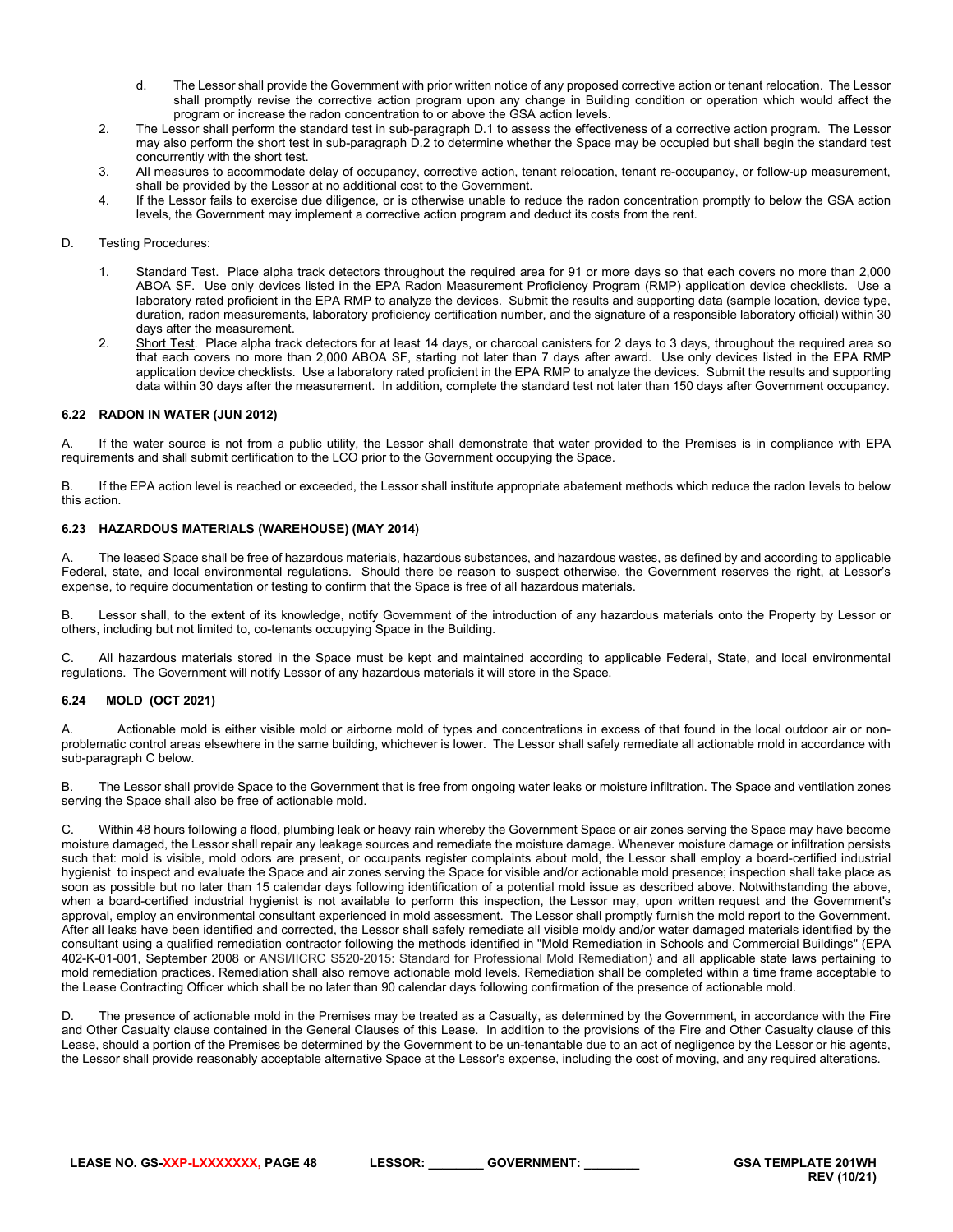#### <span id="page-48-0"></span>**6.25 OCCUPANT EMERGENCY PLANS (OCT 2020)**

The Lessor is required to cooperate, participate and comply with the development and implementation of the Government's Occupant Emergency Plan (OEP) and a supplemental Shelter-in Place (SIP) Plan. Periodically, the Government may request that the Lessor assist in reviewing and revising its OEP and SIP. The Plan, among other things, will include evacuation procedures and an annual emergency evacuation drill, emergency shutdown of air intake procedures, and emergency notification procedures for the Lessor's Building engineer or manager, Building security, local emergency personnel, and Government agency personnel.

#### <span id="page-48-1"></span>**6.26 FLAG DISPLAY (OCT 2016)**

If the Lessor has supplied a flagpole on the Property as a requirement of this Lease, the Lessor shall be responsible for flag display on all workdays and Federal holidays. The Lessor may illuminate the flag in lieu of raising and lowering the flag daily. The Lessor shall register with the Federal Protective Service (FPS) MegaCenter in order to receive notifications regarding when flags shall be flown at half-staff, as determined by Executive Order.

#### <span id="page-48-2"></span>**6.27 PORTABLE FIRE EXTINGUISHERS (WAREHOUSE) (MAY 2014)**

Lessor shall provide, inspect, and maintain portable fire extinguishers in accordance with NFPA No. 10.

#### <span id="page-48-3"></span>**6.28 TRASH DUMPSTER SERVICE – LESSOR PROVIDED (WAREHOUSE) (OCT 2016)**

Lessor must provide trash dumpster service for the Space on a basis. Lessor must provide an outdoor area for dumpsters, each measuring feet high X feet wide X feet long, conveniently located to the Government's loading area for the trash dumpsters at no additional charge to the Government.

#### <span id="page-48-4"></span>**6.29 TRASH DUMPSTER SERVICE (WAREHOUSE) – GOVERNMENT PROVIDED (OCT 2016)**

The Government will provide trash dumpster service for the Space. Lessor must provide an area conveniently located to the Government's loading area for the trash dumpsters at no additional charge to the Government.

#### <span id="page-48-5"></span>**6.29 ACCESS TO BUILDING INFORMATION (MAY 2014)**

Building Information—including mechanical, electrical, vertical transport, fire protection and life safety, security system plans and schematics, computer automation systems, and emergency operations procedures—shall be strictly controlled. Such information shall be released to authorized personnel only, approved by the Government, preferably by the development of an access list and controlled copy numbering. The LCO may direct that the names and locations of Government tenants not be disclosed in any publicly accessed document or record. If that is the case, the Government may request that such information not be posted in the Building directory.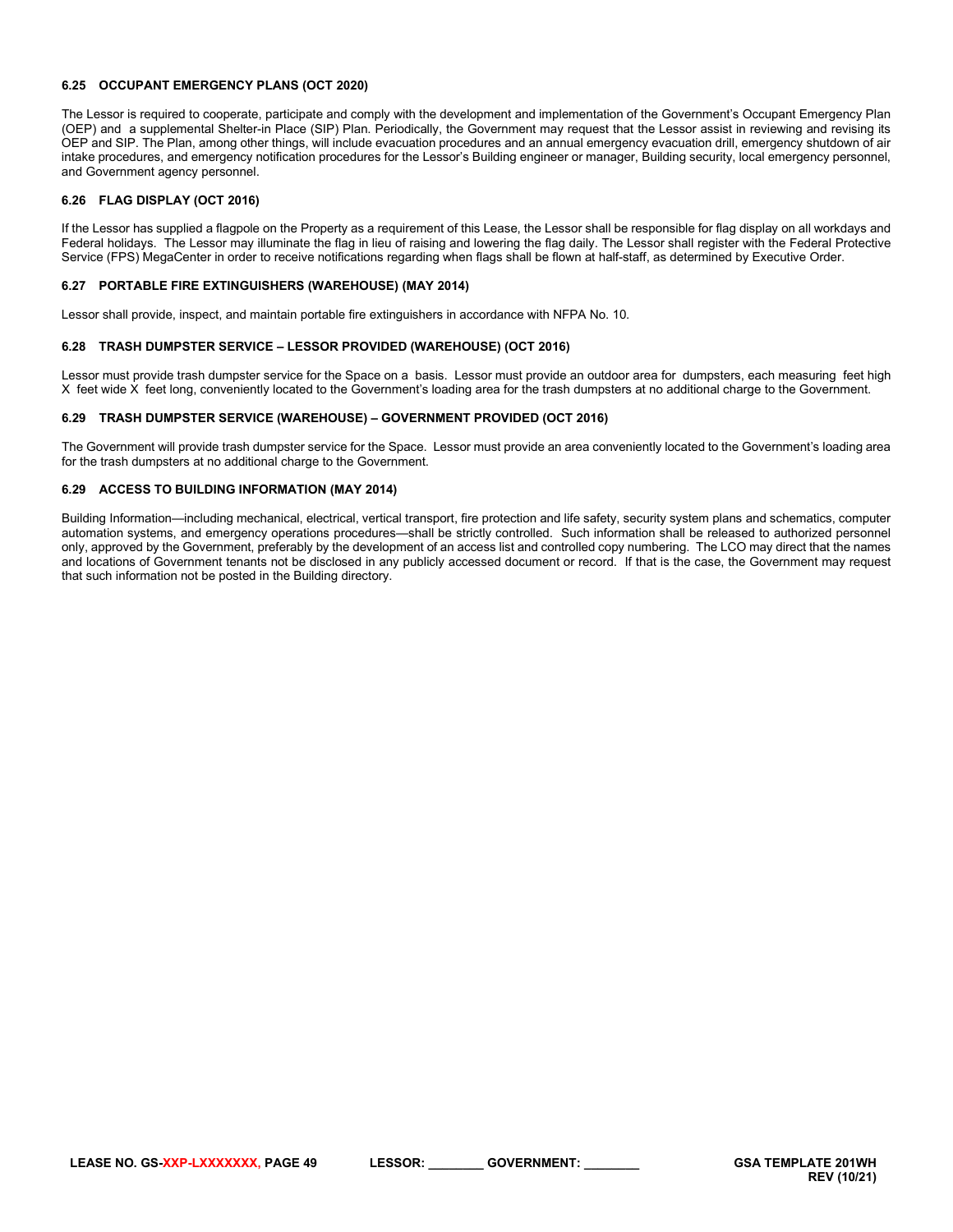# <span id="page-49-0"></span>**SECTION 7 ADDITIONAL TERMS AND CONDITIONS**

#### <span id="page-49-1"></span>**7.01 SECURITY REQUIREMENTS (OCT 2016)**

The Lessor agrees to the requirements of Facility Security Level **X** attached to this Lease.

#### <span id="page-49-2"></span>**7.02 MODIFIED LEASE PARAGRAPHS (OCT 2016)**

The following paragraphs have been modified in this Lease:

\_\_\_\_\_\_\_\_\_\_\_\_\_\_\_\_\_\_\_\_\_\_\_\_\_\_\_\_\_\_ \_\_\_\_\_\_\_\_\_\_\_\_\_\_\_\_\_\_\_\_\_\_\_\_\_\_\_\_\_\_

#### <span id="page-49-3"></span>**7.03 ADDENDUM TO GSA FORM 3517B, GENERAL CLAUSES, NO FEDERALLY ELECTED OFFICIALS TO BENEFIT (OCT 2018)**

The following clause is added to GSA Form 3517B, General Clauses:

#### **No Federally Elected Officials to Benefit**

- A. No person holding a Federally-elected office may directly or indirectly, regardless of whether such person took office before or after execution of the Lease, participate in or benefit from the Lease or any part thereof.
- B. The foregoing prohibition shall not apply if the Lease is entered into with a publicly-held corporation or publicly-held entity for the general benefit of such corporation or entity.
- C. Any violation of this clause shall render the Lease void, and the Government shall have no obligation to the Lessor in consequence thereof following the date the Lease is deemed void.
- D. In the event the Lease is voided pursuant to this clause, the Lessor shall be and remain liable to the Government for any and all costs associated with relocating and housing Government occupants from the leased premises to replacement premises. Such costs shall include, but not be limited to:
	- 1. moving and other physical relocation costs,
	- 2. furniture, fixtures and equipment costs related to occupancy of replacement premises,
	- 3. replication of tenant build-out costs at replacement premises,
	- 4. excess rental costs at replacement premises for the remainder of the firm term of the terminated Lease, and
	- 5. all other direct and consequential damages and costs associated with the Government relocating occupants from the leased premises to replacement premises, whether Federally-owned or leased.
- E. Nothing in this clause shall be deemed or interpreted to waive, modify, alter or limit any provision of existing law, including 41 U.S.C. § 6306 and 18 U.S.C. §§ 431-433.
- F. Lessor's obligation to be and remain liable for the costs and damages specified in this clause shall survive any voiding of the Lease pursuant to this clause or any provision of existing law.

## <span id="page-49-4"></span>**7.04 PROVISIONAL ACCEPTANCE (FEB 2021)**

A. At a time of exceptional circumstance, i.e., pandemic, the Government may accept the Space on a provisional basis until such time that a reinspection on-site can occur. In this instance and upon request from the LCO, the Lessor shall provide such documentation (e.g., picture(s), video(s) and/or a representative on-site for a live-stream or 'virtual' walkthrough) to confirm substantial completion. In such an instance the Government may withhold a percentage of lump sum Tenant Improvement payment as a reserve to ensure that all deficiencies and/or punch list item(s) will be addressed by the Lessor within the time frame established or until the Government can determine the space has been delivered in accordance with the Lease requirements, Design Intent Drawings and Construction Drawings.

At such time as a physical on-site inspection is deemed possible by the Government, the Government reserves the right to physically inspect the Space with an on-site representative to conduct a space measurement and to document any deficiencies and/or punch-list item(s) for the Lessor's correction.